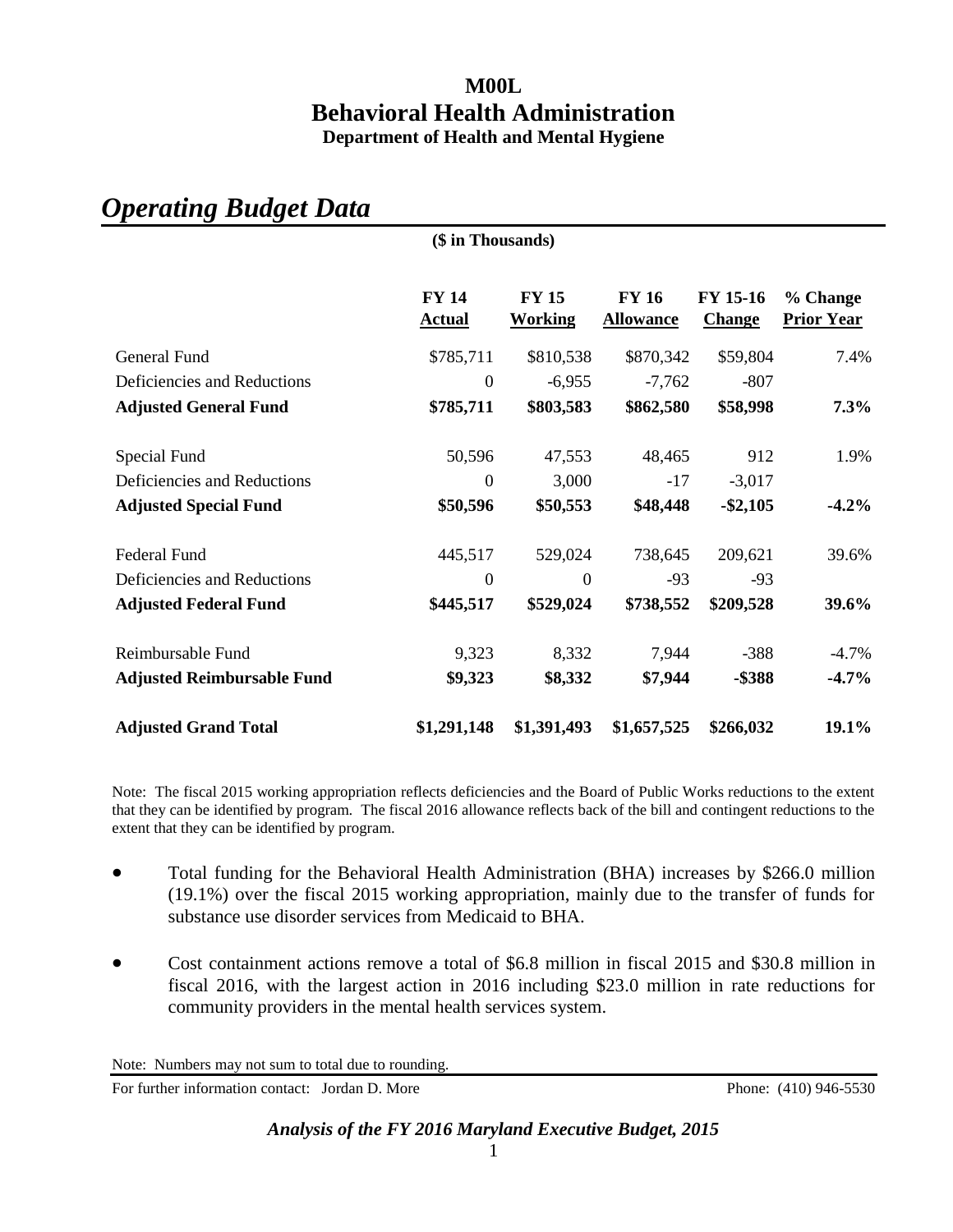• Funding for substance abuse services is mainly flat between fiscal 2015 and 2016. There is an increase of \$211.0 million for BHA, but this funding is due to the transfer of substance abuse services from Medicaid to the behavioral health carve-out. There is a corresponding decrease in funding in the Medicaid budget.

| <b>Personnel Data</b>                           |                               |                         |                                  |                           |  |  |  |  |
|-------------------------------------------------|-------------------------------|-------------------------|----------------------------------|---------------------------|--|--|--|--|
|                                                 | <b>FY 14</b><br><b>Actual</b> | <b>FY 15</b><br>Working | <b>FY 16</b><br><b>Allowance</b> | FY 15-16<br><b>Change</b> |  |  |  |  |
| <b>Regular Positions</b>                        | 2,919.45                      | 2,911.85                | 2,912.35                         | 0.50                      |  |  |  |  |
| <b>Contractual FTEs</b>                         | 216.13                        | 207.98                  | 214.47                           | 6.49                      |  |  |  |  |
| <b>Total Personnel</b>                          | 3,135.58                      | 3,119.83                | 3,126.82                         | 6.99                      |  |  |  |  |
| <b>Vacancy Data: Regular Positions</b>          |                               |                         |                                  |                           |  |  |  |  |
| Turnover and Necessary Vacancies, Excluding New |                               |                         |                                  |                           |  |  |  |  |
| Positions                                       |                               | 172.41                  | 5.92%                            |                           |  |  |  |  |
| Positions and Percentage Vacant as of 12/31/14  |                               | 193.75                  | 6.65%                            |                           |  |  |  |  |

- The fiscal 2016 allowance contains an additional 0.5 positions for BHA Program Direction related to tobacco compliance programming.
- Contractual employment increases in fiscal 2016 but is still below the most recent actual.
- The overall vacancy rate for BHA has declined between fiscal 2015 and 2016. However, expected turnover is increased in the allowance by 0.46%.

# *Analysis in Brief*

## **Major Trends**

*Substance Abuse Prevention:* The number of people served by prevention programming grew by 9,784 (2.5%) compared to fiscal 2013. The growth was in single service programming.

*Substance Abuse Treatment:* State-funded admissions to treatment and the number of unique individuals served in treatment has fallen yet again between fiscal 2013 and 2014, with the number of admissions falling from 43,524 to 39,318 (9.7%) and the number of unique individuals admitted falling from 34,161 to 31,202 (8.7%). However, this fall in admissions could be due to the erosion of data compliance as the substance abuse system moves to a new service delivery model.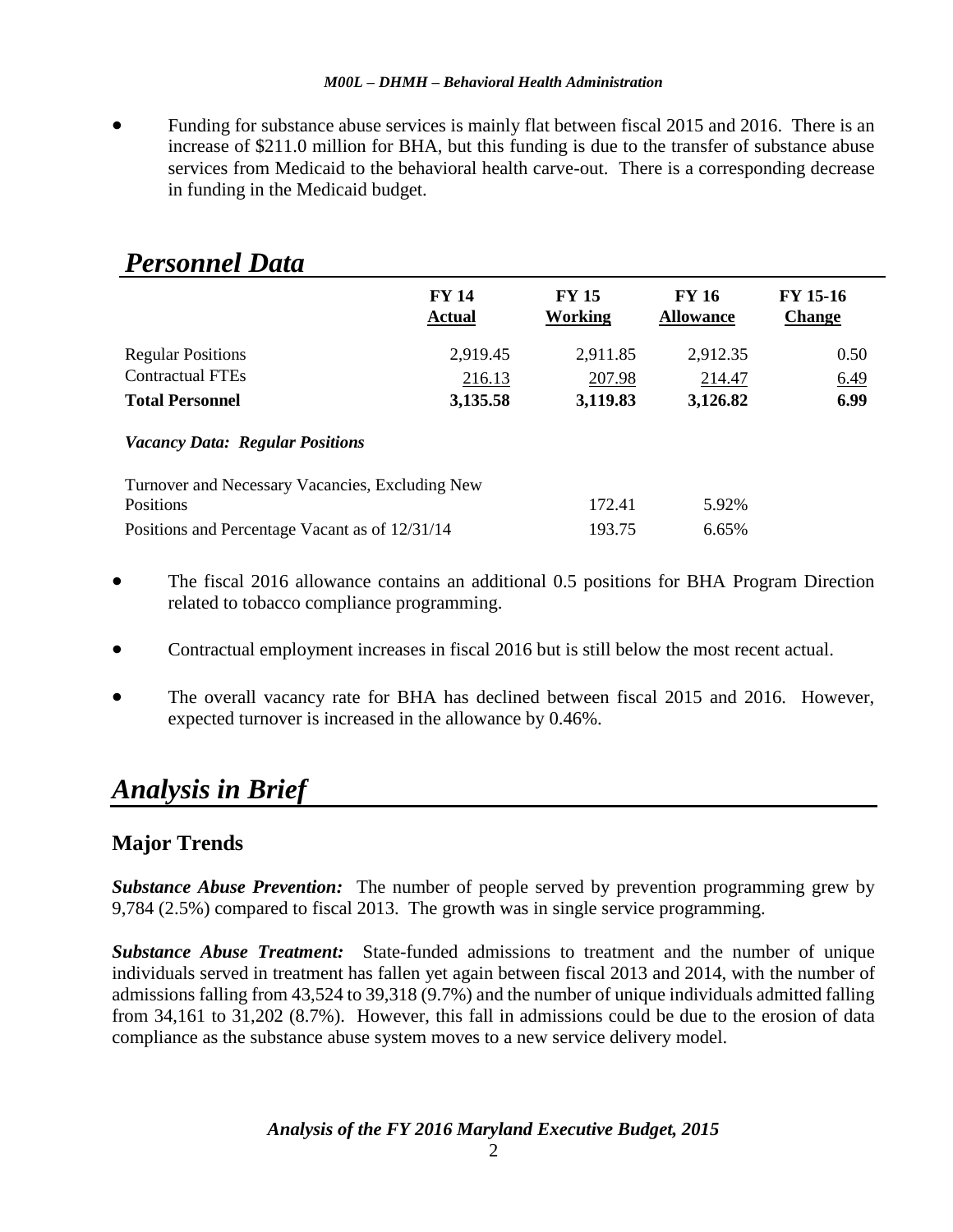*Community Mental Health Fee-for-service System: Enrollment and Utilization Trends:* Enrollment growth in the fee-for-service (FFS) community mental health system was 7% in fiscal 2014, which matched the enrollment growth over a five-year period from fiscal 2010 through 2014. The mix, however, has skewed heavily towards the adult population with the expansion of Medicaid under the federal Affordable Care Act (ACA). Growth in total service units also outpaced enrollment growth at 11% in fiscal 2014, with heavy use in outpatient and crisis services.

*Community Mental Health FFS System: Expenditure Trends:* Expenditures grew at 4.0% in fiscal 2014, outpacing the growth over the last five years of 2.8%. Again, this trend mirrors the growth in both service units and enrollment. Much of the growth is due to the ACA expansion population, which in fiscal 2014 is 100.0% federally funded.

*Outcomes for Community Mental Health Services:* Outcome measures derived from interviews with clients served in outpatient settings continue to show improvement in functioning for adults as well as children in fiscal 2014. Data on adult employment continues to be troubling.

## **Issues**

*Behavioral Health Integration – Implementation and Issues:* The integration of State mental health and substance abuse agencies and services is continuing, with FFS payments for both services being carved-out under a single administrative service organization since January 1, 2015. However, more needs to be done to streamline the payment system for substance abuse services for the uninsured population as well as to develop regulations regarding the licensure and accreditation process for behavioral health service providers. **The agency should comment on what substance abuse services for the uninsured it plans to migrate to a FFS system and what services it plans to leave on a grant-based structure, when it plans to do so, and why some services, if any, will remain grant based while others are migrated to a FFS. The agency should also comment on its plans for reimbursing for residential detoxification services conducted in an institution for mental diseases, and when it expects regulations concerning accreditation and licensing to be implemented.**

*The Heroin Epidemic: What to Do?:* The use of heroin and heroin-related substances has reached an all-time high in the State, becoming the first substance to surpass alcohol as the primary reason for individuals being admitted to substance abuse treatment since reporting began in the 1970s. While there have been numerous efforts focused on reducing the rate of overdose deaths related to these substances, funding for substance abuse treatment services remains flat in the fiscal 2016 allowance. **The agency should comment on how it plans to combat heroin use and overdose deaths going forward, and what further options may be necessary for treatment and prevention of heroin use in both the near and long-term future.**

*Treatment and Service Options for Court-involved Individuals:* The 2014 *Joint Chairmen's Report* (JCR) requested that a workgroup be convened by the department that included various stakeholders in order to review the average wait times for residential placement in State-run psychiatric facilities as well as for treatment under the 8-507 orders, to review and report on the availability of staff and services for court-involved individuals, and to report on any recommendations based on an analysis of this data.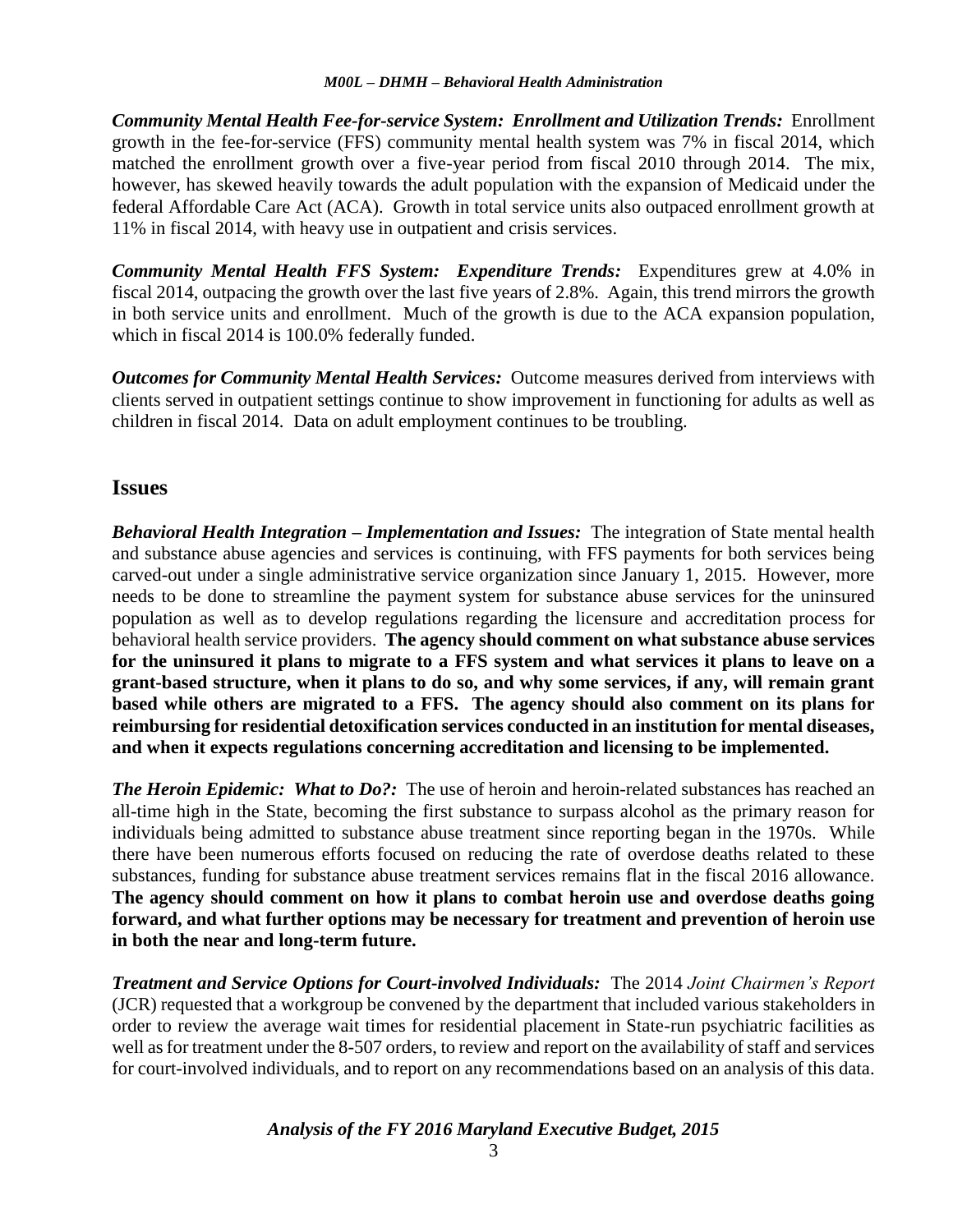A report was submitted by the workgroup, which contained an analysis of this data and numerous recommendations. **The agency should comment on the potential fiscal impact of the workgroup's recommendations. The Department of Legislative Services also recommends that the withheld allotment in the fiscal 2015 budget be released.**

## **Recommended Actions**

|    |                                                                                                                                                                 | Funds       |
|----|-----------------------------------------------------------------------------------------------------------------------------------------------------------------|-------------|
| 1. | Add language requesting a report on the spending of funds<br>related to the Synar penalty.                                                                      |             |
| 2. | Add budget bill language authorizing funds from the Cigarette<br>Restitution Fund to be used for the Synar penalty.                                             |             |
| 3. | Add budget bill language requesting a report on utilization of<br>services and expenditures for the public behavioral health system<br>by Medicaid eligibility. |             |
| 4. | Reduce general funds related to the Synar penalty.                                                                                                              | \$2,000,000 |
|    | <b>Total Reductions</b>                                                                                                                                         | \$2,000,000 |

## **Updates**

*Outpatient Services Programs Stakeholder Workgroup:* Chapters 352 and 353 of 2014 required the Secretary of the Department of Health and Mental Hygiene to convene an Outpatient Services Programs Stakeholder Workgroup to (1) examine assisted outpatient programs, assertive community treatment programs, and other outpatient services programs with targeted outreach, engagement, and services; (2) develop a proposal for a program that, among other things, best serves individuals with mental illness who are at high risk for disruptions in the continuity of care; and (3) evaluate the dangerousness standard for involuntary admissions and emergency evaluations of individuals with mental disorders. A final report from the workgroup contained three proposals to address these issues.

*Report on Mental Health Anti-stigma Education:* A report was submitted in response to committee narrative from the 2014 JCR on the best practices and current programs available in the State concerning mental health anti-stigma education.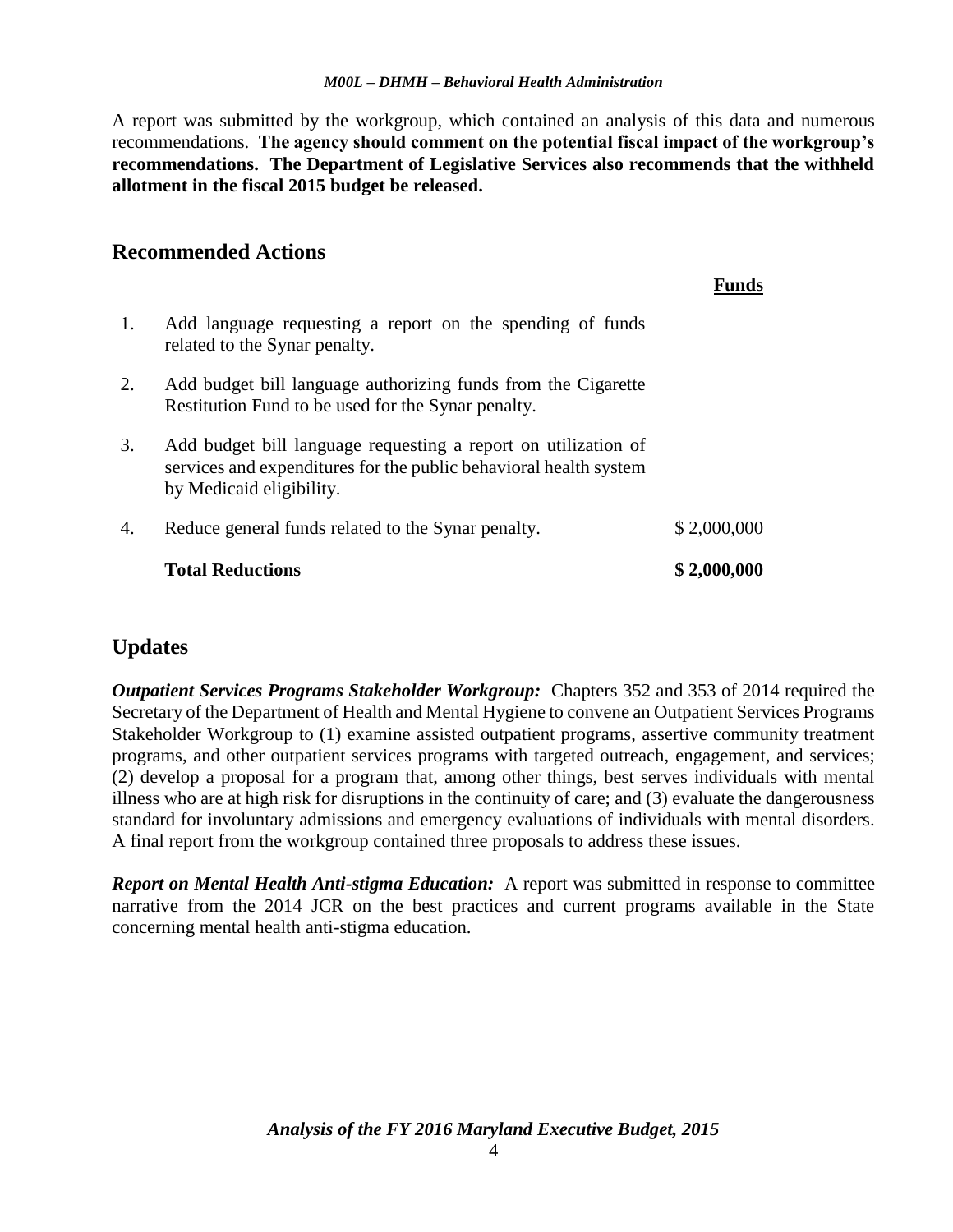## **M00L Behavioral Health Administration Department of Health and Mental Hygiene**

# *Operating Budget Analysis*

## **Program Description**

The Behavioral Health Administration (BHA) is responsible for the treatment and rehabilitation of the mentally ill; individuals with drug, alcohol, and problem gambling addictions; and those with co-occurring addiction and mental illness. BHA reflects a merger of the former Mental Hygiene Administration (MHA) and the Alcohol and Drug Abuse Administration (ADAA).

In fiscal 2015, funding for Medicaid-eligible services for the mentally ill was moved from MHA into the Medical Care Programs Administration (MCPA). Further, in fiscal 2016 funding for substance use disorder services are transferred from within MCPA from Program M00Q01.03 to M00Q01.10. However, for the purpose of reviewing the fiscal 2016 budget, the funding that is budgeted in M00Q01.10 is reflected in this analysis.

BHA will continue to perform the functions previously undertaken by MHA and ADAA. Namely:

- **For Mental Health Services –** planning and developing a comprehensive system of services for the mentally ill; supervising State-run psychiatric facilities; reviewing and approving local plans and budgets for mental health programs; providing consultation to State agencies concerning mental health services; establishing personnel standards; and developing, directing, and assisting in the formulation of educational and staff development programs for mental health professionals. In performing these activities the State will continue to work closely with local core service agencies (CSA) to coordinate and deliver mental health services in the counties. There are currently 19 CSAs, some organized as part of local health departments, some as nonprofit agencies, and 2 as multicounty enterprises.
- **For Substance Abuse Services –** developing and operating unified programs for substance abuse research, training, prevention, and rehabilitation in cooperation with federal, State, local, and private agencies.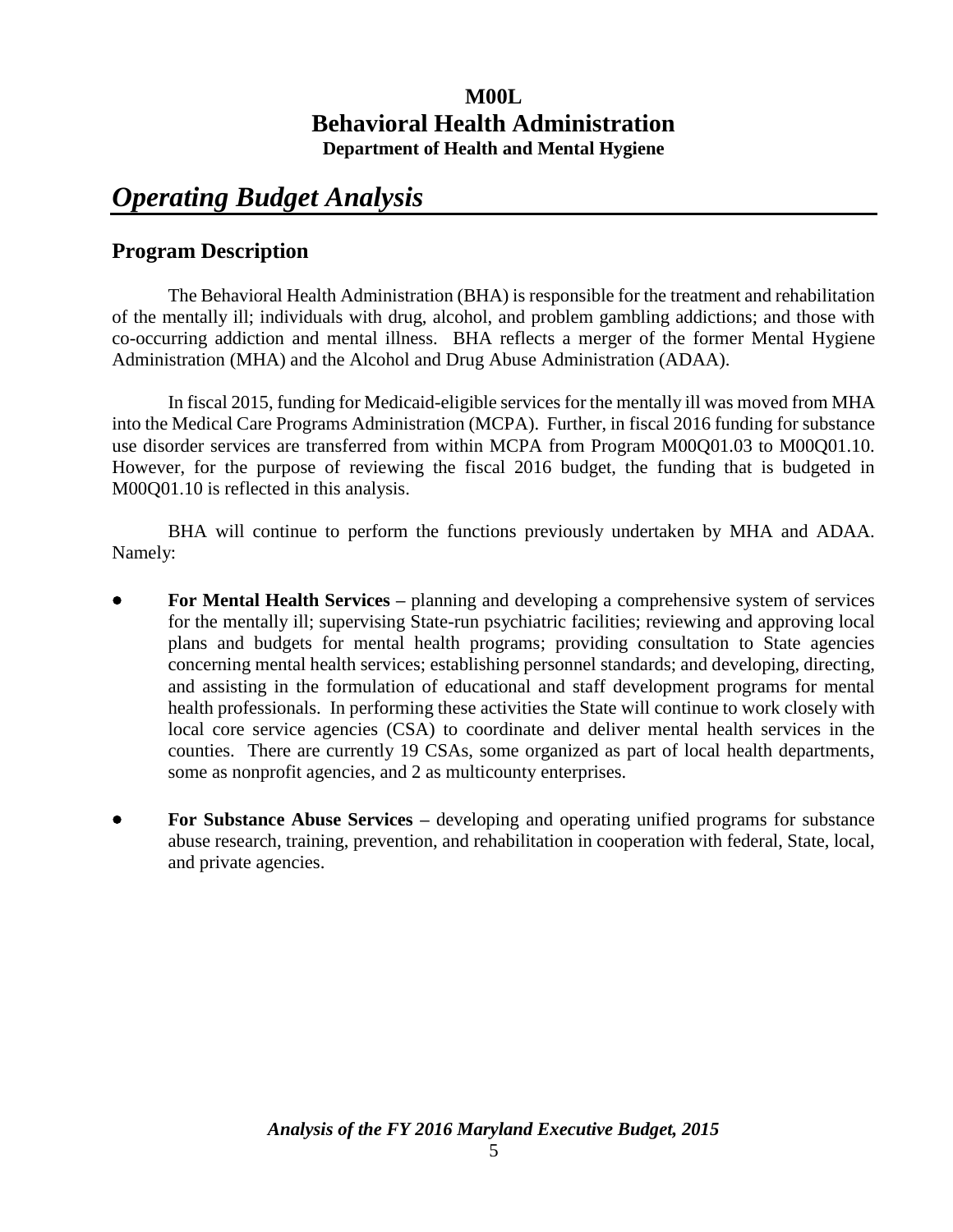## **Performance Analysis: Managing for Results**

## **1. Substance Abuse Prevention**

State prevention services are provided through two types of programs:

**Recurring Prevention Programs** – *i.e.*, with the same group of individuals for a minimum of four separate occasions and with programming that is an approved Substance Abuse and Mental Health Services Administration (SAMHSA) evidence-based model. In fiscal 2014, a total of 257 recurring prevention programs were offered across the State, a drop of 61 from the prior year.

Statewide, the successful completion rate for these types of programs is reported at 83%, a number that has varied little over the past decade. There is variation by county among programs in terms of successful completion. In fiscal 2014, for example, the successful completion rate varied from 91% in Cecil County to 80% in St. Mary's and Harford counties. It should be noted that since programming varies from one jurisdiction to the next, there is no universal definition of what is considered a "successful completion."

 **Single Service Programs –** such as presentations, speaking engagements, training, *etc*., that are provided to the same group on less than four separate occasions. Participant numbers are either known or estimated. In fiscal 2014, 1,255 single service prevention activities were offered in Maryland, a decrease of 22 from the prior year.

As shown in **Exhibit 1**, prevention programming served almost 402,000 participants in fiscal 2014, 9,784 (2.5%) higher than served in fiscal 2013. Recurring programs continue to see a drop in people served, down 794 participants (9.7%) between fiscal 2013 and 2014, a decline that is similar to the prior year. Conversely, the number of participants served in single service programs grew by 10,578 between fiscal 2013 and 2014, or 2.8%.

In essence, after the significant growth in single service programming between fiscal 2011 and 2012 to reflect the change in program focus from individual-based programming to population-based programming/activities, prevention programming has somewhat stabilized in terms of activities funded. The change in focus required jurisdictions to spend 50% of their prevention award on "environmental strategies," *i.e.*, the establishment of, or changes to, written and unwritten community standards, codes, and attitudes influencing the incidence and prevalence of the abuse of alcohol, tobacco, and other drugs. Environmental strategies tend to be primarily single service activities, limiting the funding available for recurring programs. The broader reach of environmental programming, including mass media campaigns, boosts exposure to single service activities.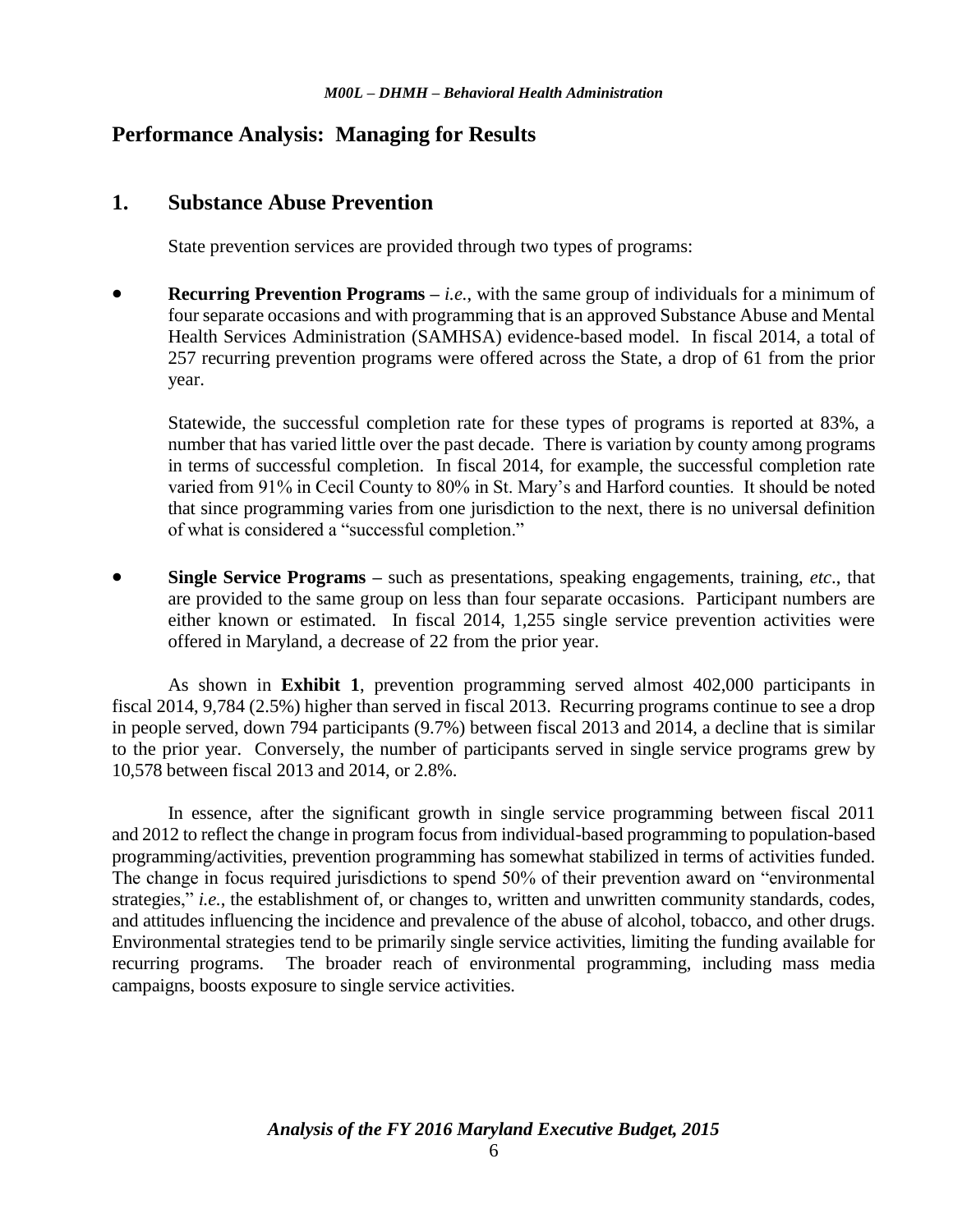

**Exhibit 1 BHA-funded Prevention Programs Fiscal 2009-2014**

Recurring Programs **Single Service Programs** 

BHA: Behavioral Health Administration

Source: Behavioral Health Administration

Prevention funding continues to increase slightly because of the availability of federal Strategic Prevention Framework State Incentive Grant funds. This grant is due to expire at the end of fiscal 2015. However, BHA intends to apply for a five-year SAMSHA Partnership for Success grant that would allow them to continue and enhance the State prevention infrastructure and services provided through this program.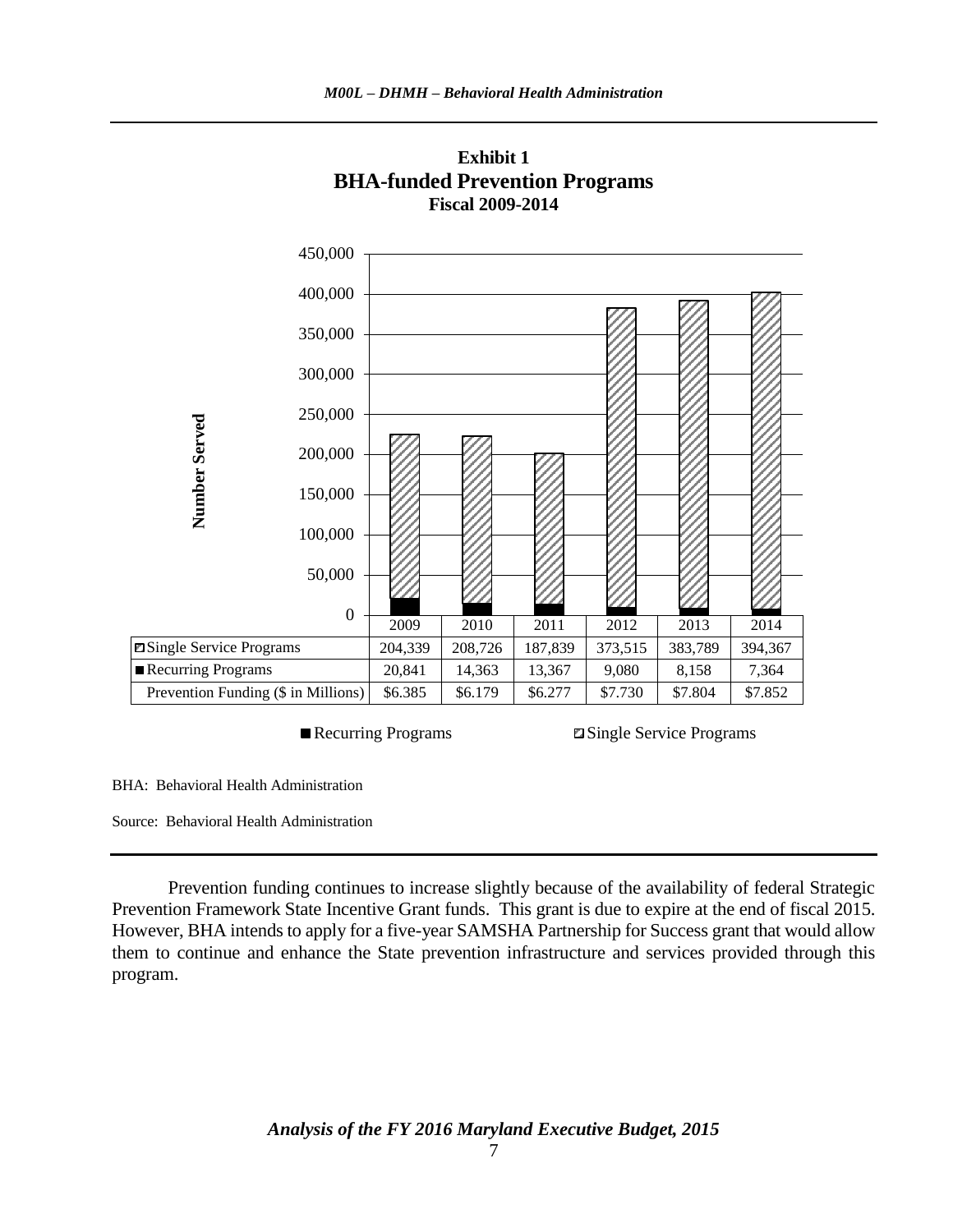## **2. Substance Abuse Treatment**

As shown in **Exhibit 2**, the number of admissions to treatment and the number of unique individuals admitted to treatment, which had fallen marginally from fiscal 2011 to 2012, but fell more sharply between fiscal 2012 and 2013, has fallen drastically again between fiscal 2013 and 2014; the number of admissions fell from 43,524 to 39,318 (9.7%) and the number of unique individuals admitted fell from 34,161 to 31,202 (8.7%).



**Exhibit 2 State-funded Treatment Programs – Various Data**

Source: Behavioral Health Administration

While the decline in admissions has in the past been partially attributable to increases in length of stay within a treatment episode, which increased the average number of daily active patients but reduced the ability to accept admissions, the administration has noted in the past two years that data reporting compliance on the part of providers may not be as robust as in prior years, leading to what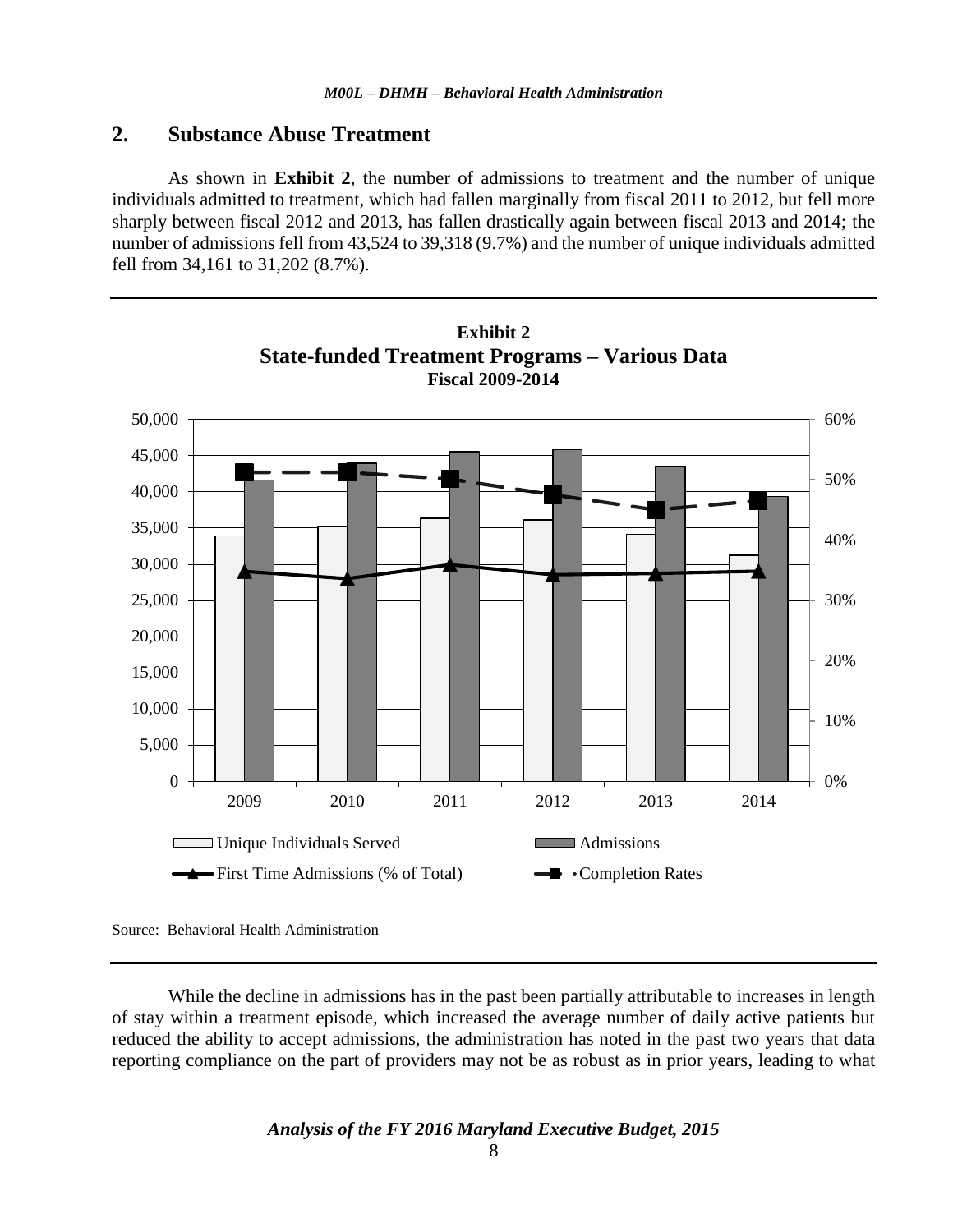appears to be drastic decreases in the number of admissions and the number of unique individuals served.

Lack of data reporting compliance is attributed to the gradual erosion of compliance with Statewide Maryland Automated Record Tracking (SMART) reporting requirements due to the merger of ADAA with MHA. Specifically, as the State moves toward the proposed administrative service organization (ASO) model (for a greater discussion, see Issue 1 in this analysis) for mental health and substance abuse services, providers are not entering patient data into the SMART system. Further, grant funding was closely tied to reporting in the SMART system. With more individuals having Medicaid coverage, this also appears to be limiting compliance with reporting requirements. This reporting, however, should improve in future fiscal years now that the ASO has taken over for both the payment and reporting structures for substance abuse services.

Completion rates (program completion and discharge without the need for further treatment or program completion with appropriate referral to the next level of treatment), which tended to vary little from year to year, rose from 45.0% to 46.5% between fiscal 2013 and 2014. However, this is still below the completion rates experienced before fiscal 2012, which were over 50.0%. In the past, the administration has noted the impact that an increase in heroin-related treatment cases can have upon completion rates. As further discussed in Issue 2, heroin is now the most reported primary substance for individuals seeking treatment through the State-supported system. In the past, completion rates associated with heroin-related treatment cases are generally 20.0% lower than those for nonheroin-related treatment cases.

One measure that is now worth tracking given the integration of mental health and substance abuse services is the number of users with co-occurring disorders in the system. **Exhibit 3** provides the co-occurrence rates by gender and age for users of the State-supported substance abuse system. As seen in the chart, there has been a gradual increase in the number of patients reporting co-occurrence symptoms over the last six years, especially among the adult populations.

Additional outcome data drawn from treatment programming is shown in **Exhibit 4** as follows:

 While there had been a slow but generally steady increase in the percentage of admissions to State-supported treatment programs among individuals who had used substances 30 days prior to admission to treatment, fiscal 2013 saw this percentage grow from 78.3% to 79.4%, and then grow further to 79.9% in fiscal 2014. Over the same period shown in the exhibit, up until fiscal 2012, there had been a fairly consistent decline in those reporting substance use 30 days prior to discharge. However, between fiscal 2011 and 2012 this number increased to 40.5%, and it jumped dramatically to 45.5% in fiscal 2013 and again to 46.0% in fiscal 2014. This also results in a significant drop in the change between substance use at admission and discharge. The administration attributes this to the increase in heroin-related admissions.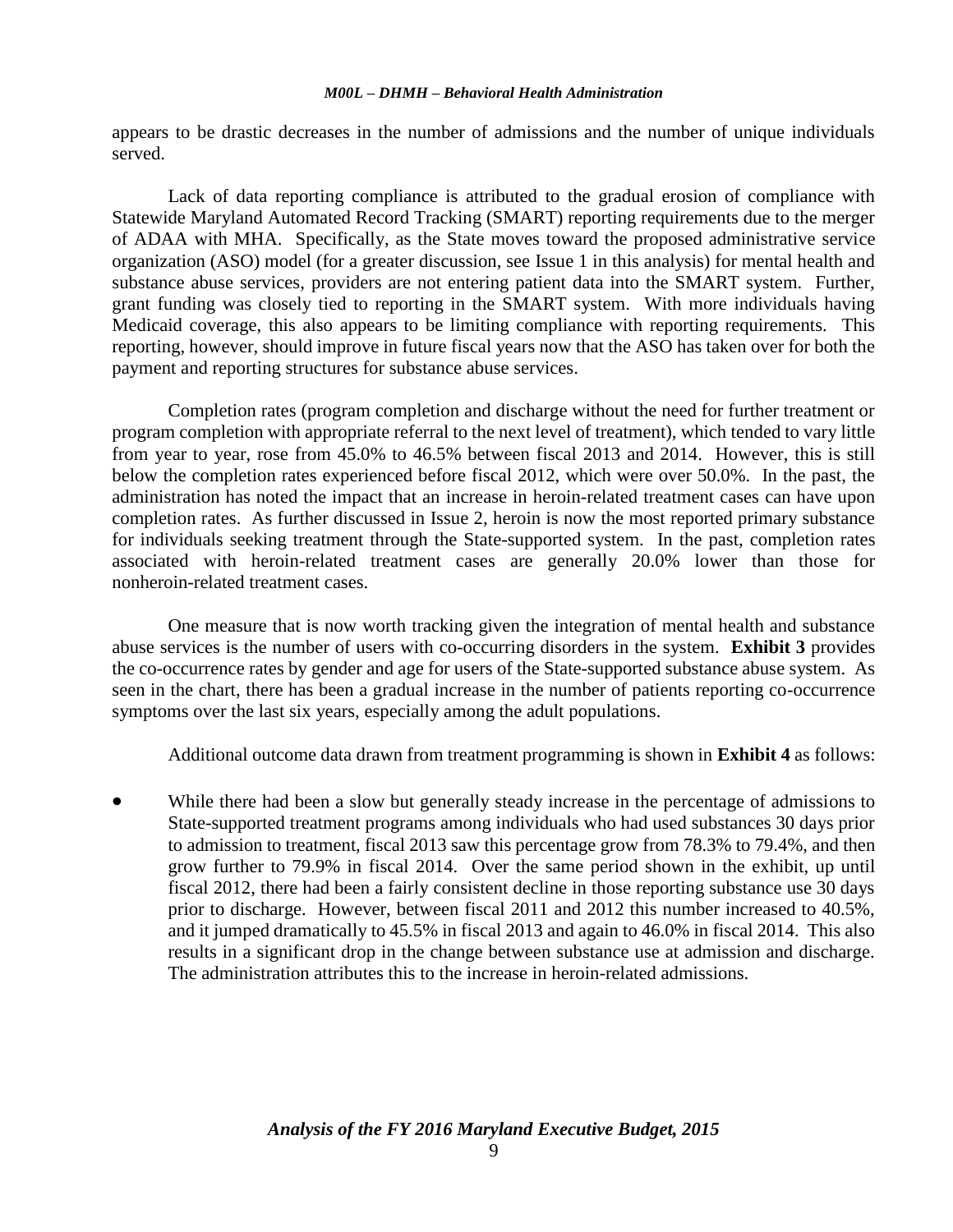



Source: Behavioral Health Administration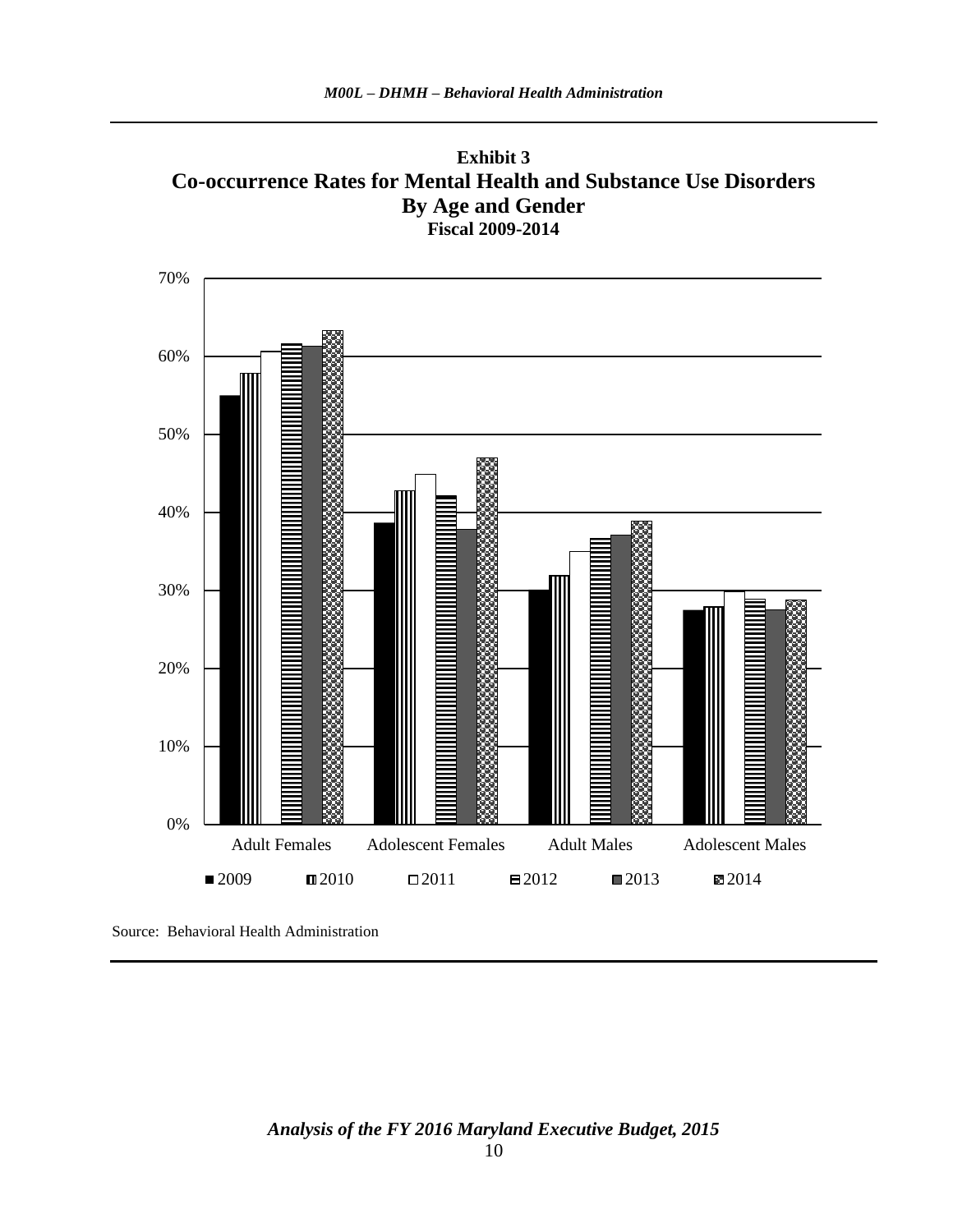| <b>Exhibit 4</b>                                           |  |  |  |  |
|------------------------------------------------------------|--|--|--|--|
| <b>State-funded Treatment Programs</b>                     |  |  |  |  |
| <b>Various Treatment Outcomes for Most Treatment Types</b> |  |  |  |  |
| <b>Fiscal 2009-2014</b>                                    |  |  |  |  |

| <b>Substance Abuse</b> |                                      |                                      |                   | <b>Employed</b>        |                        |                   | <b>Criminal Justice Involvement (Arrested</b><br>in Prior 30 Days, % of Patients) |                                     |                   |
|------------------------|--------------------------------------|--------------------------------------|-------------------|------------------------|------------------------|-------------------|-----------------------------------------------------------------------------------|-------------------------------------|-------------------|
|                        | <b>30 Days Prior</b><br>to Admission | <b>30 Days Prior</b><br>to Discharge | <b>Difference</b> | At<br><b>Admission</b> | At<br><b>Discharge</b> | <b>Difference</b> | <b>Prior</b> to<br><b>Admission</b>                                               | <b>Prior</b> to<br><b>Discharge</b> | <b>Difference</b> |
| 2009                   | 78.1%                                | 39.9%                                | $-38.2%$          | 27.1%                  | 35.1%                  | 8.0%              | 6.9%                                                                              | 3.6%                                | $-3.3%$           |
| 2010                   | 78.2%                                | 38.7%                                | $-39.5%$          | 24.6%                  | 32.2%                  | 7.6%              | 7.0%                                                                              | 3.0%                                | $-4.0%$           |
| 2011                   | 78.4%                                | 37.5%                                | $-40.9\%$         | 23.9%                  | 31.1%                  | 7.2%              | 7.0%                                                                              | 3.1%                                | $-3.9%$           |
| 2012                   | 78.3%                                | 40.5%                                | $-37.8%$          | 23.2%                  | 30.5%                  | 7.3%              | 7.2%                                                                              | 3.1%                                | $-4.1%$           |
| 2013                   | 79.4%                                | 45.5%                                | $-33.9%$          | 23.6%                  | 30.7%                  | 7.1%              | 7.3%                                                                              | 3.6%                                | $-3.7%$           |
| 2014                   | 79.9%                                | 46.0%                                | $-33.9%$          | 24.8%                  | 31.8%                  | 7.0%              | 7.1%                                                                              | 4.8%                                | $-2.3%$           |
|                        |                                      |                                      |                   |                        |                        |                   |                                                                                   |                                     |                   |

Source: Behavioral Health Administration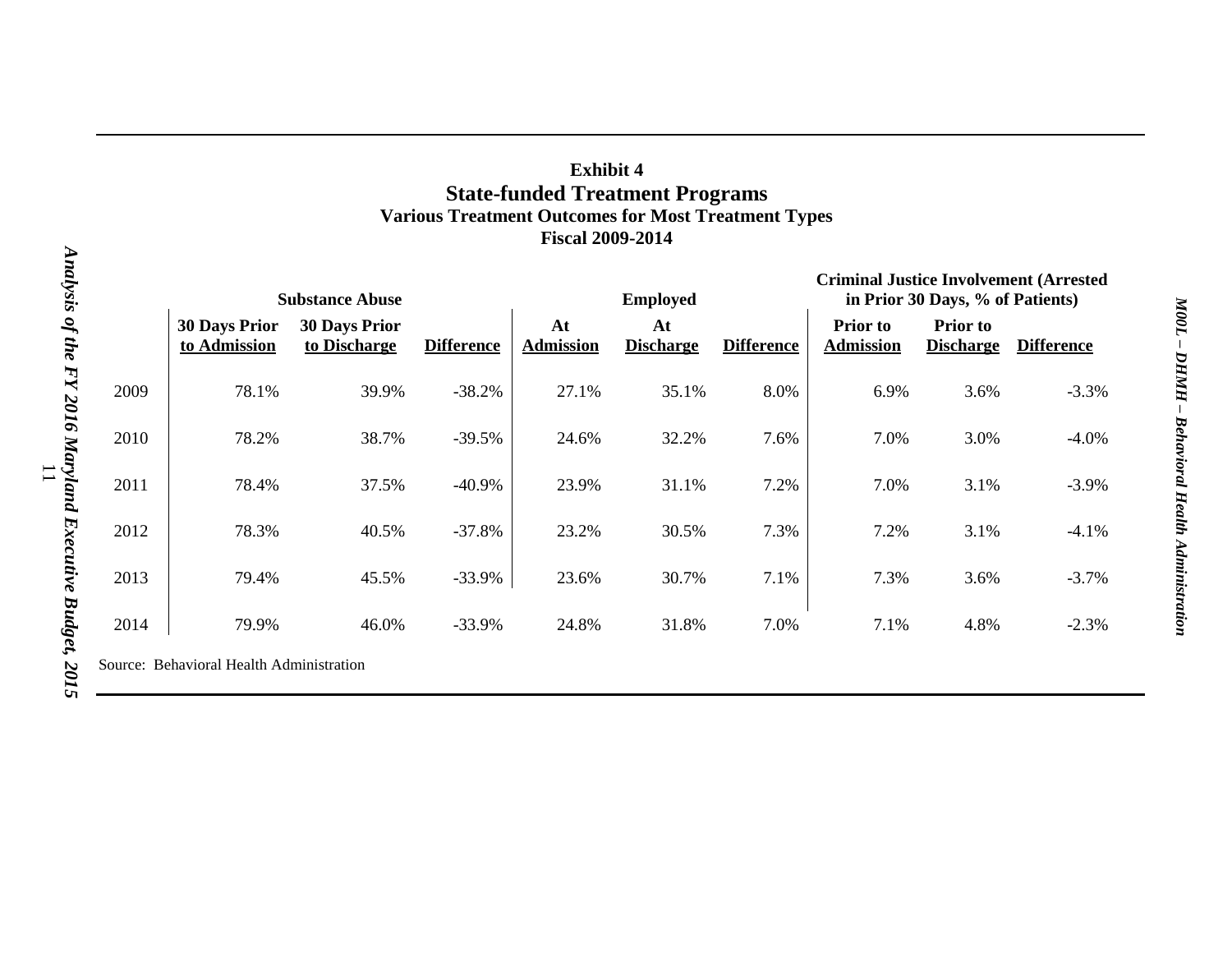There is a fairly significant disparity in this data by individual jurisdiction. Substance abuse within 30 days of admission ranges from a low of 51.2% in Caroline County to 91.2% in Baltimore City. Substance abuse within 30 days prior to discharge ranges from a low of 13.1% in Frederick County (also the jurisdiction with the lowest level in fiscal 2013) to 69.2% in Baltimore City (also the jurisdiction with the highest level in fiscal 2013). Jurisdictional differences can be attributed to such things as variation in reporting standards; variation between providers on reporting of substance use prior to treatment; and differences in the mix of levels of care being reported.

 Data on employment continues to be discouraging. Although in fiscal 2014 the percentage of people who were employed both at admission to treatment and at discharge were higher than in fiscal 2013, both data points are still a long way from pre-recession levels.

The jurisdictional data makes for even grimmer reading. For example, although Baltimore City has an above average increase between the number of persons employed at admission to treatment and when discharged from treatment (51.0%), it has the lowest level of persons employed at admission, 11.6%, which rises only to 17.5% at discharge. The variation in terms of employment at admission and discharge is quite marked across the State. Queen Anne's County, for example, has 46.5% employed at admission to treatment and 59.0% employed at discharge. Variation across subdivisions is attributed to patient mix (*i.e.*, the degree to which they might serve adolescents or indigents), local economic factors, and the levels of care offered (many residential programs, for example, integrate employment into program goals and develop relationships in the community around job placement). The administration also notes that much of the change in jurisdictional performance in fiscal 2014 relates to the surge in heroin cases. These individuals tend to have much lower levels of employment at admission (half that of nonheroin cases).

• The relative change in the level of criminal justice involvement 30 days prior to treatment compared to 30 days prior to discharge showed a marked change between fiscal 2013 and 2014 compared to prior years. Criminal justice involvement at admission was lower but the level of involvement at discharge much higher. Again, the impact of heroin cases is believed to be a factor in that persons in treatment for heroin use tend to have higher levels of criminal justice involvement during treatment.

Again, the differences by jurisdiction can be quite wide. Talbot County (19.4%) had the highest percentage of individuals who were arrested 30 days prior to admission, compared to St. Mary's County with only 2.5%. In terms of persons arrested 30 days prior to discharge, Frederick County had only 1.8% of clients arrested, compared to 9.7% in Carroll and Wicomico counties. A total of 9 jurisdictions, (Baltimore, Caroline, Carroll, Harford, Kent, Queen Anne's, St. Mary's, and Somerset counties and Baltimore City) saw more people arrested within 30 days prior to discharge than prior to admission.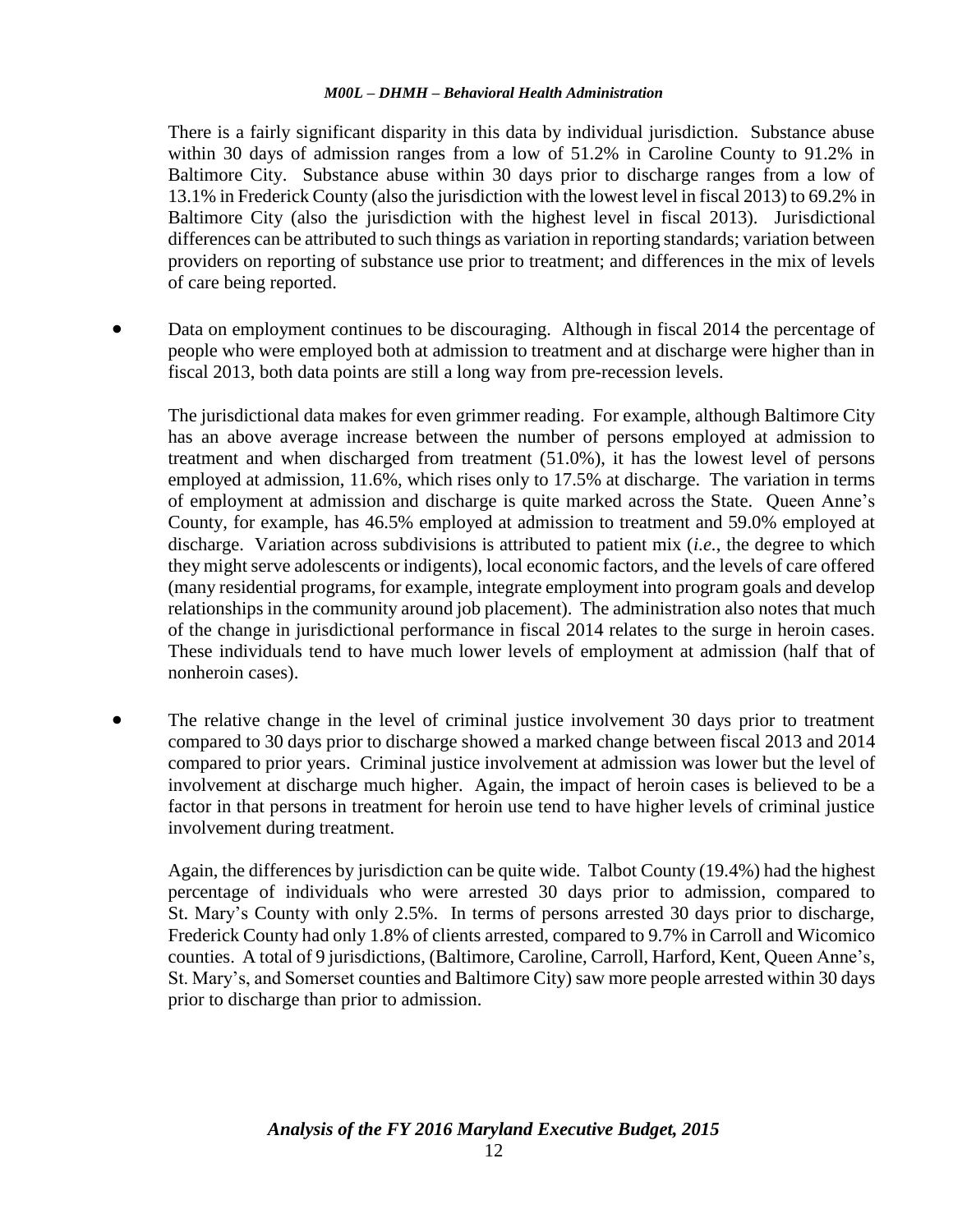## **3. Community Mental Health Fee-for-service System: Enrollment and Utilization Trends**

As shown in **Exhibit 5**, total enrollment in the fee-for-service (FFS) community mental health system (Medicaid and non-Medicaid) has increased at an average annual rate of 7.3% between fiscal 2010 and 2014, which is similar to the 6.6% growth between fiscal 2013 and 2014.



Note: Data for fiscal 2014 is incomplete. Enrollment counts may be duplicated across coverage types. Enrollment in the Baltimore City capitation project is included.

Source: Department of Health and Mental Hygiene; Department of Legislative Services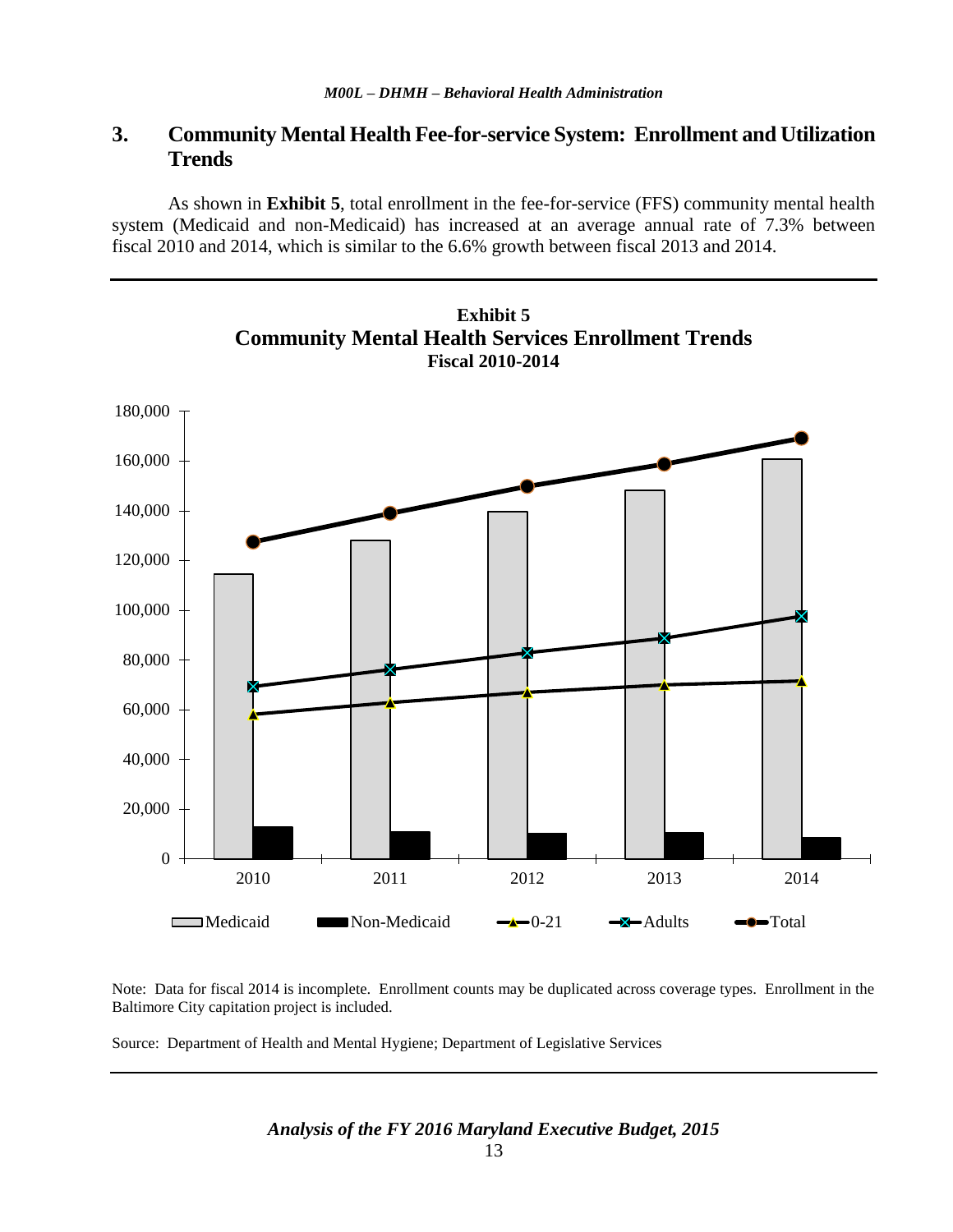The exhibit underscores the relative importance of enrollment growth in the Medicaid program over non-Medicaid/uninsured clients. Recent growth is almost exclusively in the Medicaid-eligible category (8.8% between fiscal 2010 and 2014 and 8.5% between fiscal 2013 and 2014), with the non-Medicaid population falling by 10.0% over the period shown, and falling even more sharply, by 20.0%, between fiscal 2013 and 2014.

The exhibit also shows that enrollment growth over the period has been driven by adults (8.9% between fiscal 2010 and 2014), reflecting both prior strong growth in the Primary Adult Care program, the State's fiscal 2009 expansion to parents of children in Medicaid, as well as the fiscal 2014 Affordable Care Act (ACA) expansion. In particular, enrollment growth for adults grew by 10.0% between fiscal 2013 and 2014. This compares to 5.3% for children and adolescents between fiscal 2010 and 2014, and 2.2% between fiscal 2013 and 2014. Adults make up 57.7% of total enrollment in fiscal 2014, compared to 54.4% in fiscal 2010.

The percentage of Medicaid enrollees utilizing FFS community mental health services, the penetration rate, dropped between fiscal 2013 and 2014. The rate shrank from 9.7% to 9.5% among children enrolled in Medicaid/Maryland Children's Health Program and from 16.7% to 14.6% among adults. As shown in **Exhibit 6**, prior to fiscal 2014, the penetration rate in both children and adults had grown steadily between fiscal 2012 and 2013. The decline in the adult penetration rate would be due to the fact that the ACA expansion population overall does not appear to have as great a need for mental health services as the traditional Medicaid-eligible population.

In terms of utilization of services, trends are shown in **Exhibit 7**. The exhibit shows that over the five-year period, total service units were up 3.9%. In fact, fiscal 2014 had the largest number of total service units in over 10 years, and the growth between fiscal 2013 and 2014 was 11.1%. This increase has been driven by increases in both outpatient services (up 5.5% over the period and 18.6% over the prior year) as well as other services including crisis, supported employment, and respite care (up 10.5% over the period and 10.9% over the prior year). In fact, all service types had increases in the total number of services over the prior year in fiscal 2014, mainly reflecting the fact that the ACA expansion increased the number of services available to a population that previously had largely been unable to obtain them.

It is worth noting the difference between the enrollment growth in the system between fiscal 2010 and 2014 and contrasting that with the total service units provided in the same period. Over the time period, there has been a decline in the average number of services per capita for each service type excluding the other services, as seen in **Exhibit 8**. While this is not the case between fiscal 2013 and 2014, there was still a decline of 5.6% in Psychiatric Rehabilitation and Residential Rehabilitation Programs as well as a decline of 9.2% for Residential Treatment Centers (RTC). These declines, as well as the general decline in the average number of services per capita over the time period, are due to a combination of factors:

- specific efforts to reduce utilization of certain services, for example:
	- inpatient (through strengthening of diversion programs, limiting length of stay, and improving discharge planning);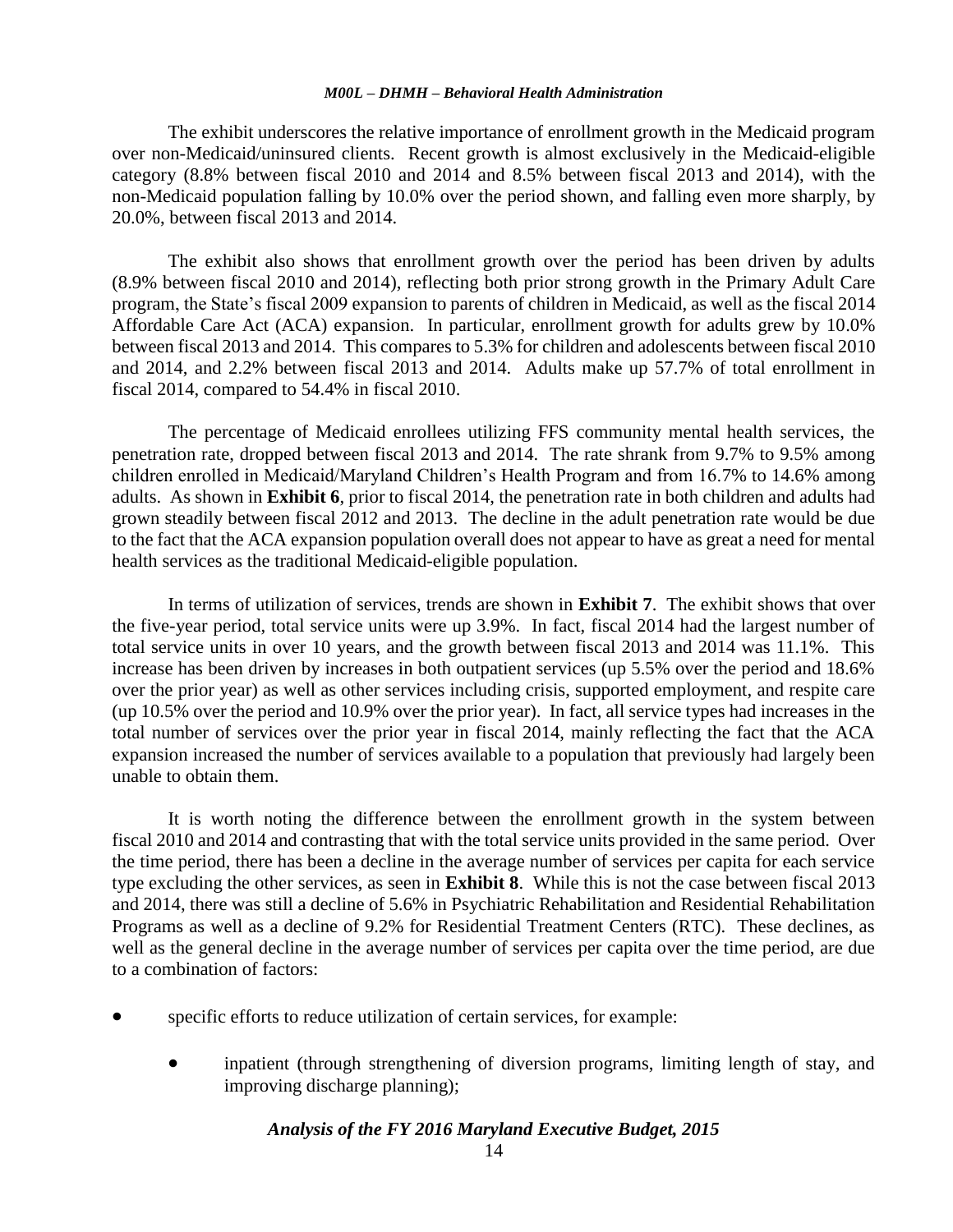

**Exhibit 6 Community Mental Health Services Penetration Rate**

Note: Data for fiscal 2014 is incomplete.

Source: Department of Health and Mental Hygiene; Department of Legislative Services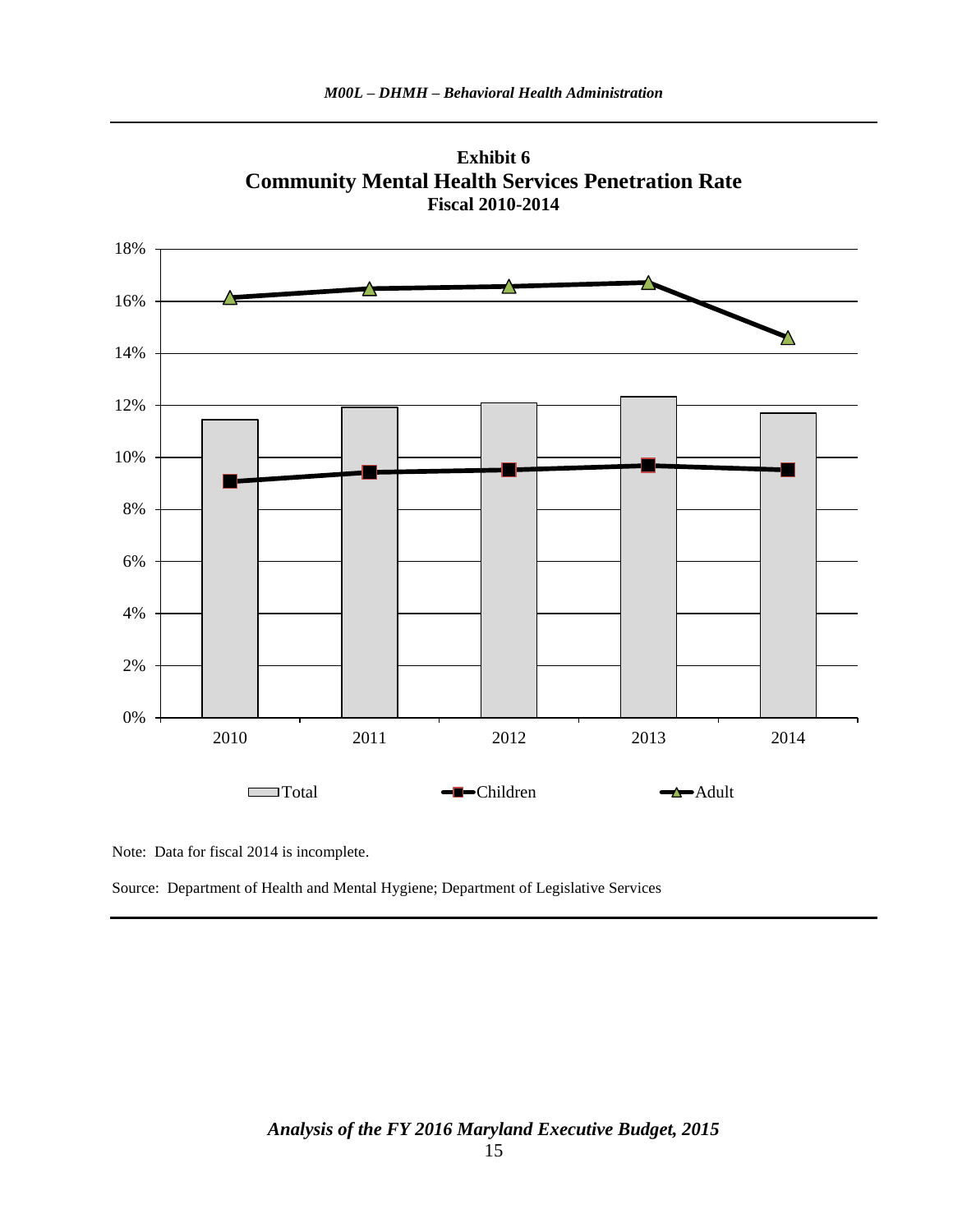



PRP: Psychiatric Rehabilitation Program

RRP: Residential Rehabilitation Program

RTC: Residential Treatment Center

Note: Data for fiscal 2014 is incomplete. Total service unit data includes service units for the Baltimore City capitation project.

Source: Department of Health and Mental Hygiene; Department of Legislative Services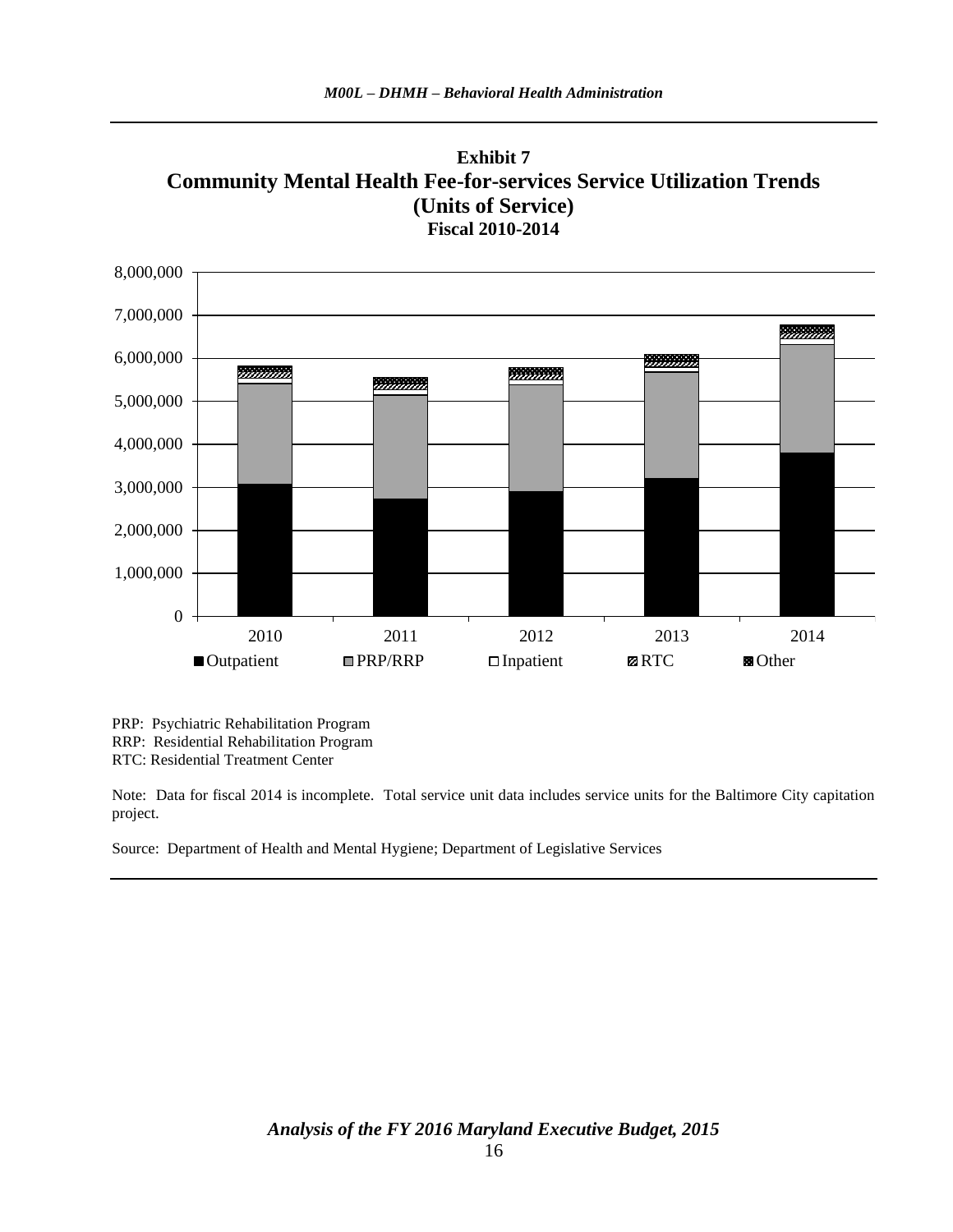



PRP: Psychiatric Rehabilitation Program

RRP: Residential Rehabilitation Program

RTC: Residential Treatment Center

Note: Data for fiscal 2014 is incomplete. Total service unit data includes service units for the Baltimore City capitation project.

Source: Department of Health and Mental Hygiene; Department of Legislative Services

- RTC (limiting use for short-term diagnostic and evaluation services rather than longer treatment stays, plus developing community alternatives to RTC placement); and
- intensive outpatient (prompted by perceived inappropriate overutilization of this service); and
- the fact that new enrollees, prior to the ACA expansion, appeared to require fewer services generally.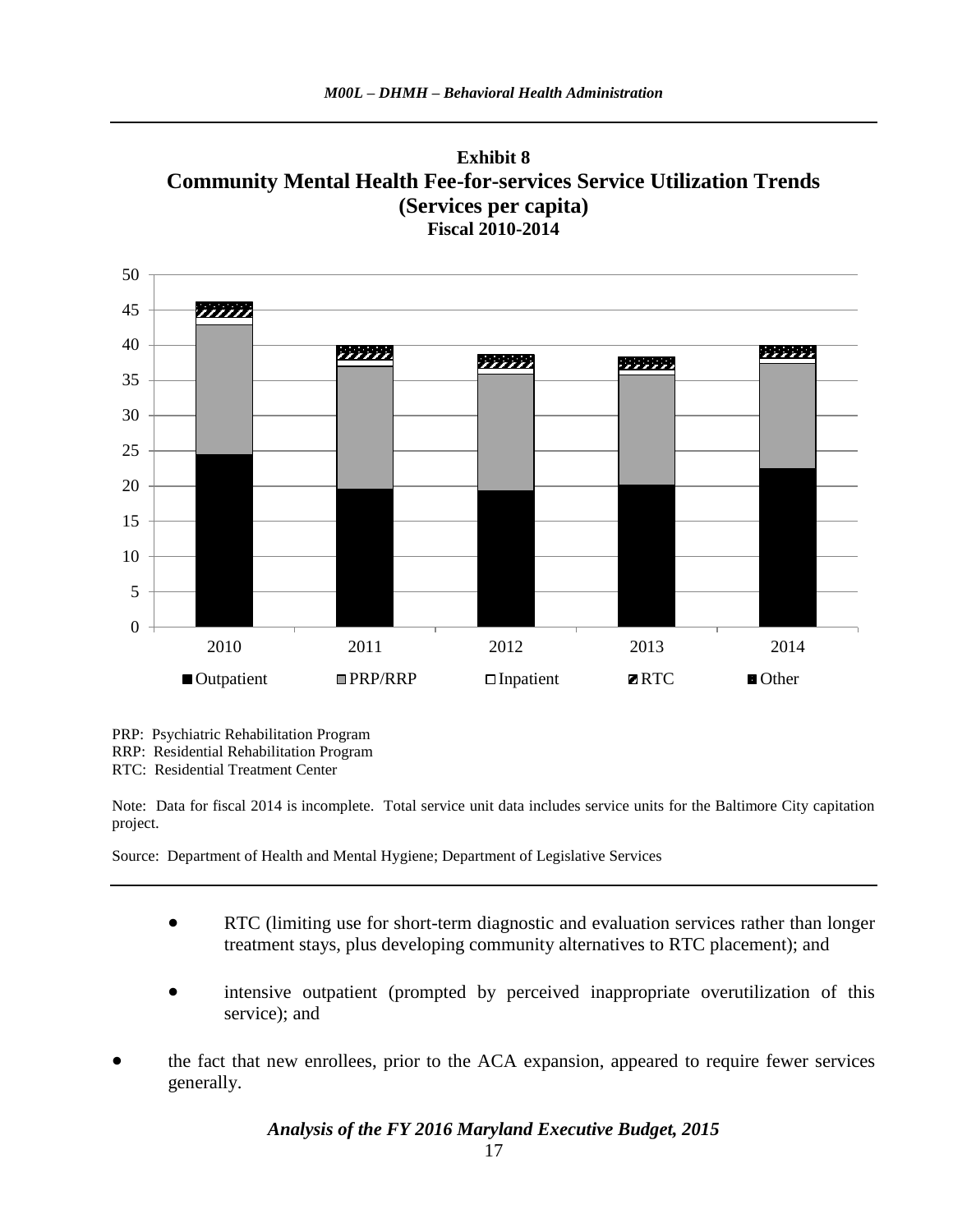## **4. Community Mental Health FFS System: Expenditure Trends**

Expenditure patterns historically mirror enrollment growth (**Exhibit 9**). Expenditure growth over the fiscal 2010 to 2014 period is 4.9%. However, growth between fiscal 2013 and 2014 is 12.8%, which is mainly driven by the increase in demand for services noted in the previous section.



Note: Data for fiscal 2014 is projected from the most recent expenditure data. Total expenditures exclude funding for the Baltimore City capitation project.

Source: Department of Health and Mental Hygiene; Department of Legislative Services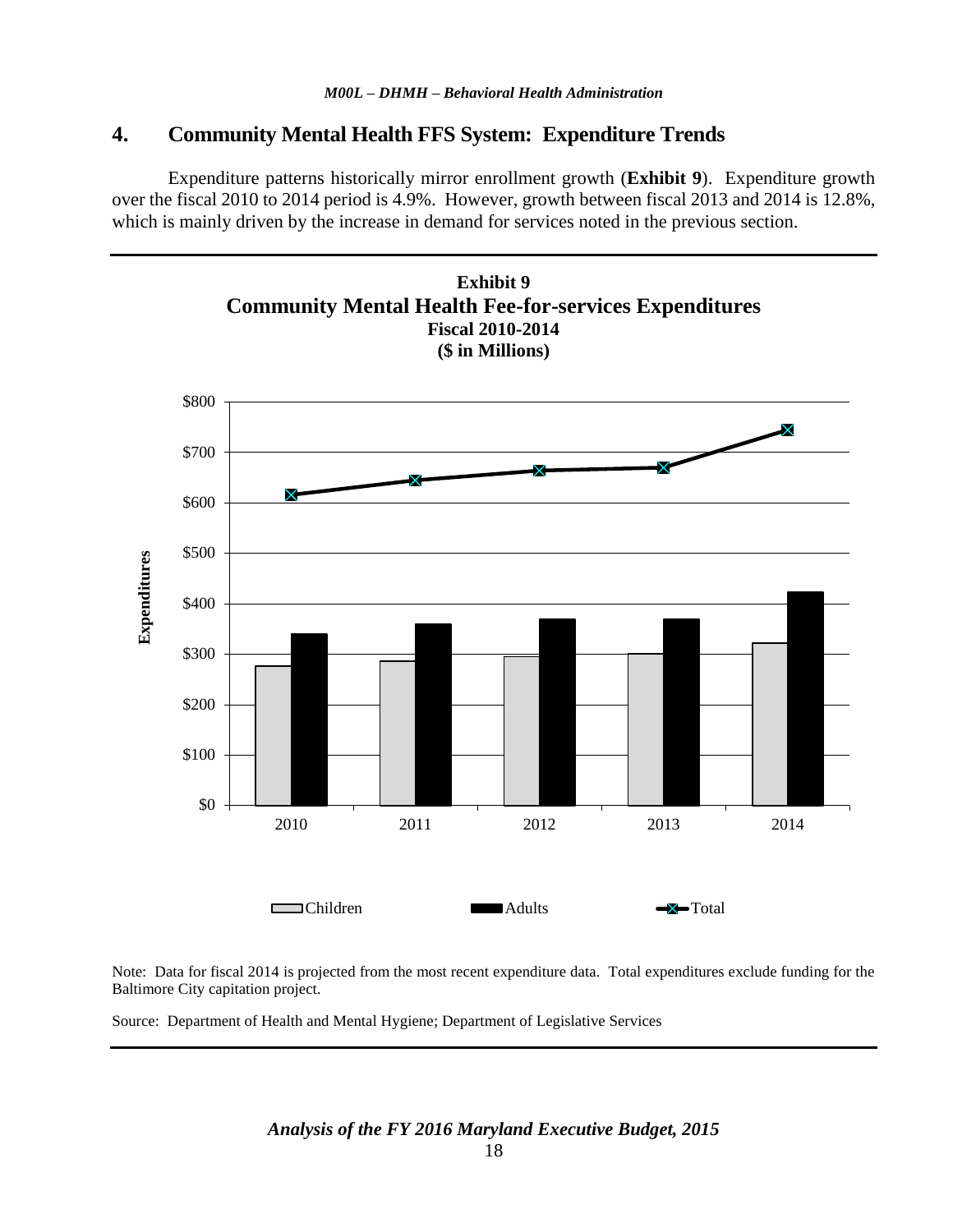Reflecting the changes in service utilization noted above, there has been a corresponding change in expenditure patterns between different services (**Exhibit 10)**. All services had expenditure growth between fiscal 2013 and 2014, with the largest growth being in outpatient services expenditures at 18.0%. More surprisingly, inpatient expenditures also had a major increase of 12.4%, again attributable to the ACA expansion population.



**Exhibit 10 Community Mental Health Service Expenditures by Service Type Fiscal 2010-2014**

PRP: Psychiatric Rehabilitation Program

RRP: Residential Rehabilitation Program

RTC: Residential Treatment Center

Note: Data for fiscal 2014 is incomplete.

Source: Department of Health and Mental Hygiene; Department of Legislative Services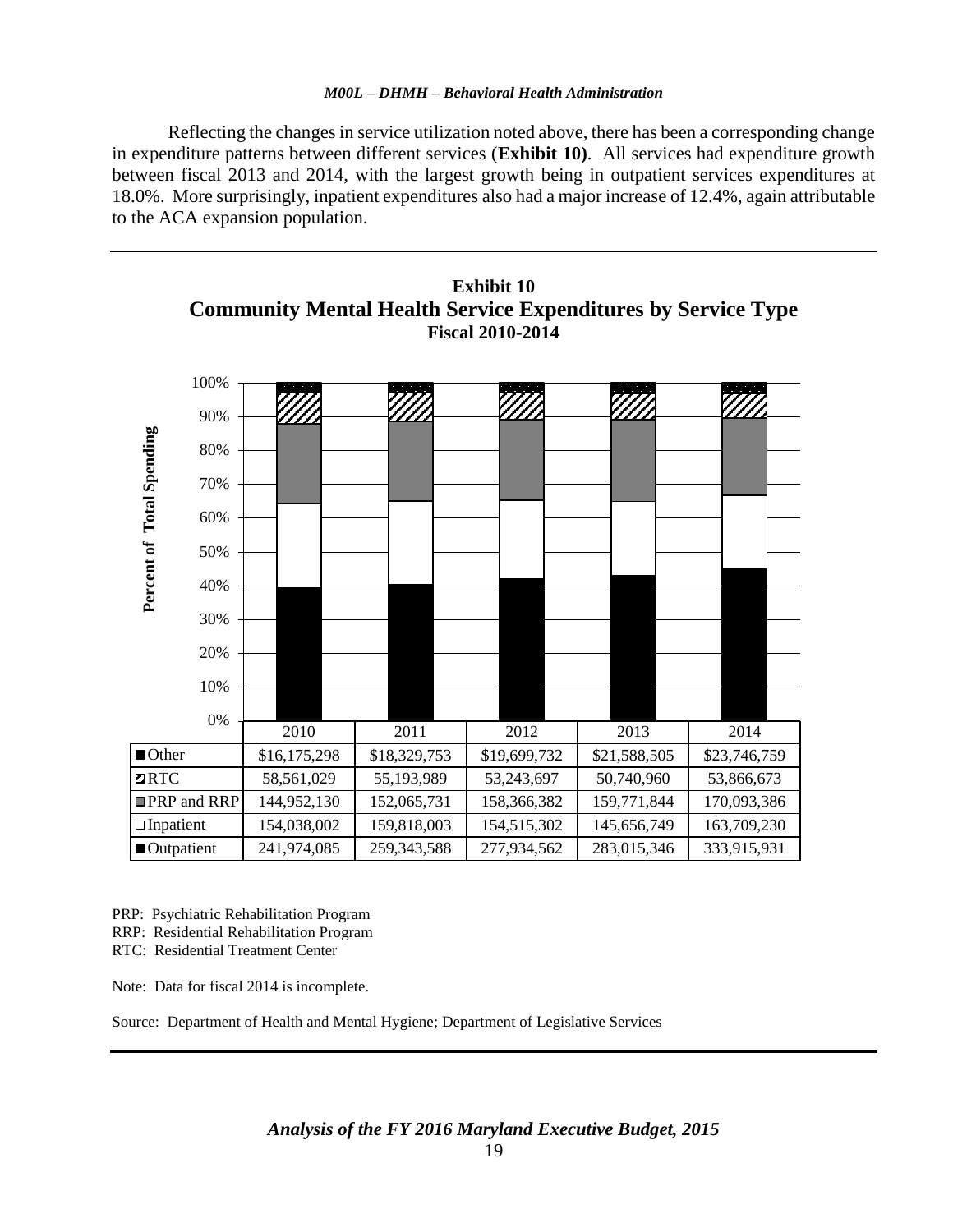## **5. Outcomes for Community Mental Health Services**

Outcome data from BHA's Outcomes Measurement System continues to be limited to outpatient clinics. The data presented in **Exhibit 11** is restricted to clients with at least two data points (generally six months but up to several years apart) and with the same questionnaire type (*i.e.*, the same age group) for those responses. The data compares the initial interview with the most recent interview and compares results from the fiscal 2010, 2011, 2012, 2013, and 2014 cohorts. While this is not an unduplicated sample, there continue to be strong gains in improved functioning for adults. Net improvement in functioning for children fell in fiscal 2013, but rose in fiscal 2014.

Data on adult employment in fiscal 2014, while improved over fiscal 2013, remains a concern. The percent of unemployed adults with serious mental illness receiving treatment in outpatient settings in both observations is 61.5%. This level of unemployment is slighter better than unemployment levels for persons discharged from substance abuse treatment, but lack of employment is clearly a major barrier to recovery in both treatment settings.

## **Exhibit 11 Community Mental Health Services Outpatient Fee-for-service Selected Outcomes Fiscal 2010-2014**

|                                                                                        | <b>Reported</b><br>in 2010 | <b>Reported</b><br>in 2011 | <b>Reported</b><br>in 2012 | <b>Reported</b><br>in $2013$ | <b>Reported</b><br>in 2014 |
|----------------------------------------------------------------------------------------|----------------------------|----------------------------|----------------------------|------------------------------|----------------------------|
| <b>Adult Outcomes</b>                                                                  |                            |                            |                            |                              |                            |
| Net Improvement in Functioning (Percent of                                             |                            |                            |                            |                              |                            |
| <b>Total Observations</b> )                                                            | 12.0%                      | 13.8%                      | 21.8%                      | 24.6%                        | 27.2%                      |
| Increase in Employment between                                                         |                            |                            |                            |                              |                            |
| <b>Observations</b>                                                                    | $-5.5\%$                   | $-2.2\%$                   | $-1.7\%$                   | $-0.1\%$                     | $0.4\%$                    |
| Persons Unemployed in Both Observations                                                | 61.4%                      | 74.0%                      | 63.5%                      | 63.1%                        | 61.5%                      |
| Homelessness in Both Observations                                                      | 6.6%                       | 5.5%                       | 5.5%                       | 5.0%                         | 4.7%                       |
| <b>Children and Adolescents Outcomes</b><br>Net Improvement in Functioning (Percent of |                            |                            |                            |                              |                            |
| <b>Total Observations</b> )                                                            | 14.3%                      | 16.0%                      | 15.3%                      | 14.2%                        | 14.6%                      |

Source: Behavioral Health Administration; Department of Legislative Services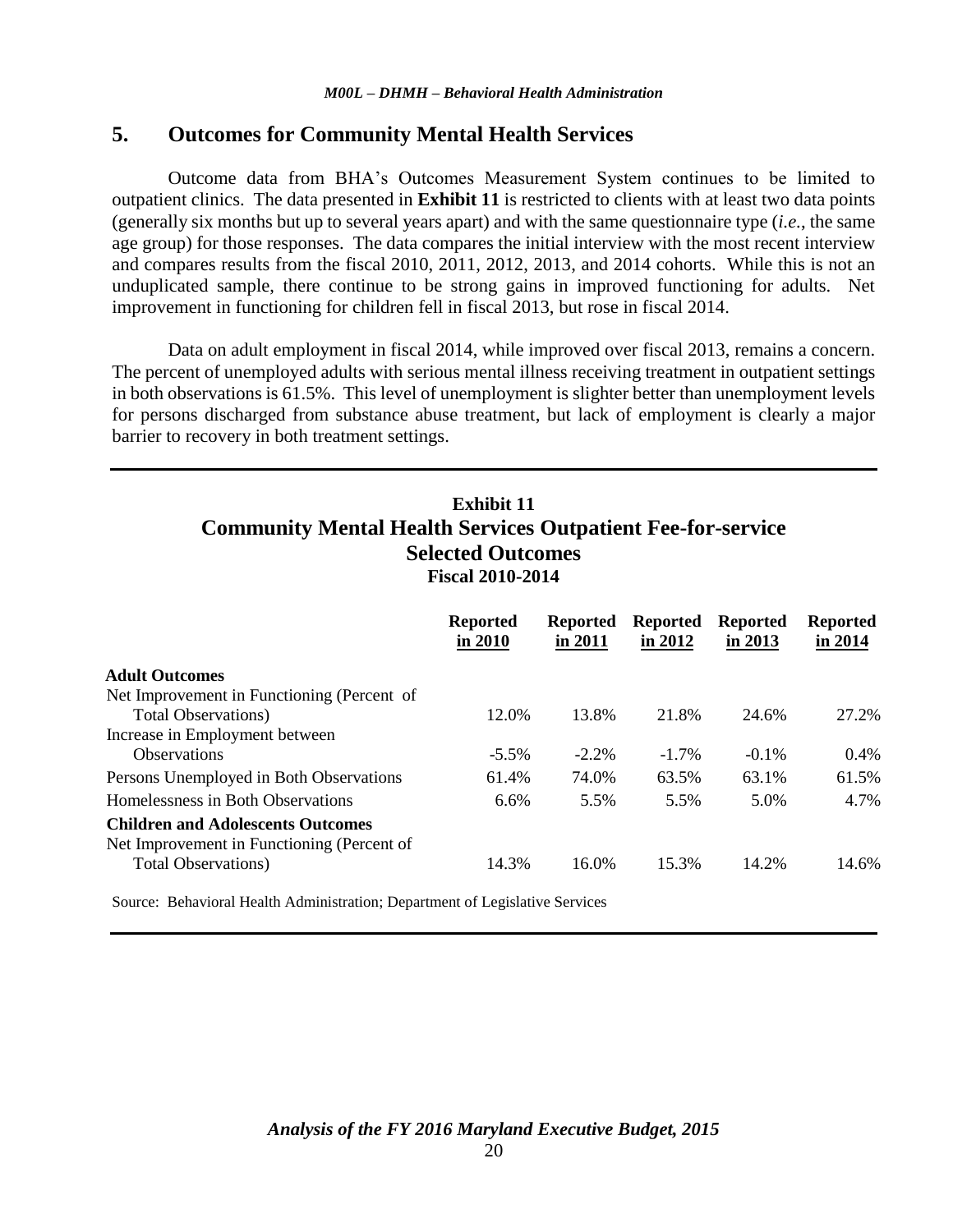## **Fiscal 2015 Actions**

## **Cost Containment**

On July 7, 2014, the Board of Public Works (BPW) withdrew a total of \$77.1 million in appropriations as fiscal 2015 cost containment. This included two reductions for BHA, including \$680,017 in funding for inpatient hospital services not needed due to the federal ACA, as well as \$2.2 million to be swapped with federal funds available from a prior year award under the Emergency Psychiatric Demonstration Waiver.

On January 7, 2015, BPW further withdrew an additional \$205.3 million in appropriations as fiscal 2015 cost containment. Specific reductions to BHA included \$3.3 million in provider rate decreases, resulting in the rate increase for fiscal 2015 falling from 4% to 2%, as well as \$685,000 by reducing the psychiatrist evaluation and management (E&M) reimbursement rate from 100% to 87% of Medicare effective April 2015. There is also a fund swap of \$3.0 million where special funds from the Maryland Community Health Resources Commission were used in place of general funds to cover behavioral health services for the uninsured.

The BPW reductions of January 2015 also included a 0.6% across-the-board general fund reduction to the Department of Health and Mental Hygiene (DHMH) totaling \$25,448,100. If allocated proportionally, it would equal \$5,041,378 in this program. A summary of all of these actions is displayed in **Exhibit 12**.

## **Exhibit 12 Fiscal 2015 Reconciliation (\$ in Thousands)**

| <b>Action</b>                                                     | <b>Description</b>                                                                                                                                                            | <b>General</b><br>Fund | <b>Special</b><br><b>Fund</b> | Federal<br>Fund | Reimb.<br><b>Fund</b> | <b>Total</b> |
|-------------------------------------------------------------------|-------------------------------------------------------------------------------------------------------------------------------------------------------------------------------|------------------------|-------------------------------|-----------------|-----------------------|--------------|
| <b>Legislative Appropriation with Budget</b><br><b>Amendments</b> |                                                                                                                                                                               | \$813,418              | \$47,553                      | \$529,024       | \$8,332               | \$1,398,328  |
| <b>July BPW</b>                                                   | Remove funding for<br>inpatient hospital services<br>as well as funding to be<br>replaced with federal funds<br>from Emergency<br><b>Psychiatric Demonstration</b><br>Waiver. | $-2,880$               | $\Omega$                      | $\Omega$        | $\Omega$              | $-2,880$     |
| <b>Working Appropriation</b>                                      |                                                                                                                                                                               | \$810,538              | \$47,553                      | \$529,024       | \$8,332               | \$1,395,448  |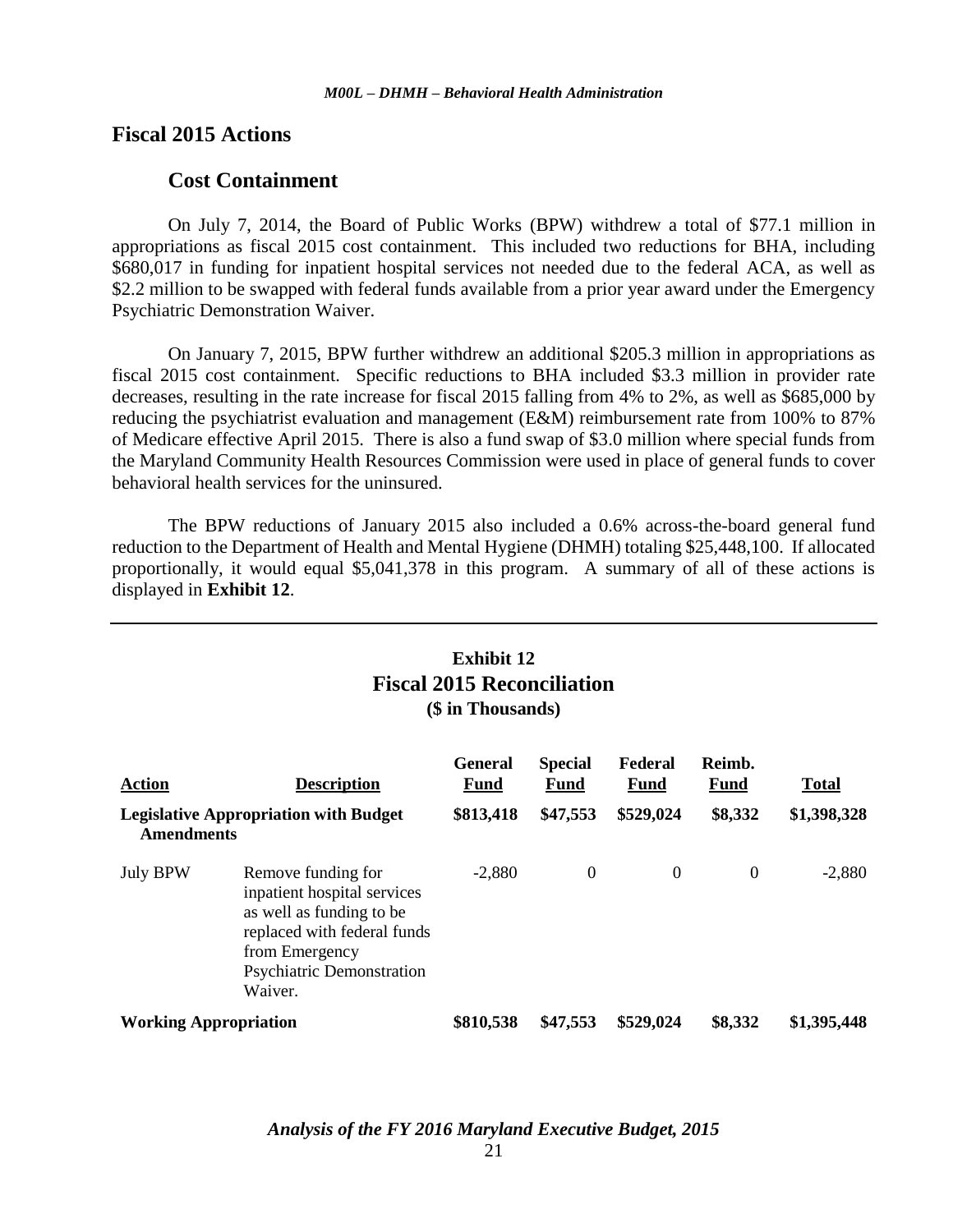| <b>Action</b>                         | <b>Description</b>                                                                                                                                                                                                                                                                                                                 | <b>General</b><br><b>Fund</b> | <b>Special</b><br><b>Fund</b> | Federal<br><b>Fund</b> | Reimb.<br><b>Fund</b> | <b>Total</b> |
|---------------------------------------|------------------------------------------------------------------------------------------------------------------------------------------------------------------------------------------------------------------------------------------------------------------------------------------------------------------------------------|-------------------------------|-------------------------------|------------------------|-----------------------|--------------|
| January BPW                           | Reduce rate increase for<br>community providers from<br>4% to 2%; reduce<br>psychiatrist evaluation and<br>management<br>reimbursement rate from<br>100% to 87% of Medicare;<br>swap general funds for<br>uninsured services with<br>special funds from the<br><b>Maryland Community</b><br><b>Health Resources</b><br>Commission. | $-6,955$                      | 3,000                         | $\boldsymbol{0}$       | $\boldsymbol{0}$      | $-3,955$     |
| January BPW<br>Across the<br>board    | This unit is part of<br>Department of Health and<br>Mental Hygiene, which<br>received a 0.6%<br>across-the-board general<br>fund reduction totaling<br>\$25,448,100. If allocated<br>proportionally, it would<br>equal \$5,041,378 in this<br>program.                                                                             |                               |                               |                        |                       |              |
|                                       | <b>Total Actions Since January 2015</b>                                                                                                                                                                                                                                                                                            | $-$6,955$                     | \$3,000                       | \$0                    | \$0                   | $-$ \$3,955  |
| <b>Adjusted Working Appropriation</b> |                                                                                                                                                                                                                                                                                                                                    | \$803,583                     | \$50,553                      | \$529,024              | \$8,332               | \$1,391,493  |
| <b>BPW: Board of Public Works</b>     |                                                                                                                                                                                                                                                                                                                                    |                               |                               |                        |                       |              |
|                                       | Source: Department of Legislative Services                                                                                                                                                                                                                                                                                         |                               |                               |                        |                       |              |

## **Proposed Budget**

As shown in **Exhibit 13**, after adjusting for fiscal 2015 and 2016 cost containment and back of the bill reductions, the fiscal 2016 allowance for BHA grows by \$266 million (19.1%) over the fiscal 2015 working appropriation. The majority of this increase is due to \$211 million being transferred from program M00Q01.03 to program M00Q01.10 for substance abuse treatment under the new integrated behavioral health carve-out.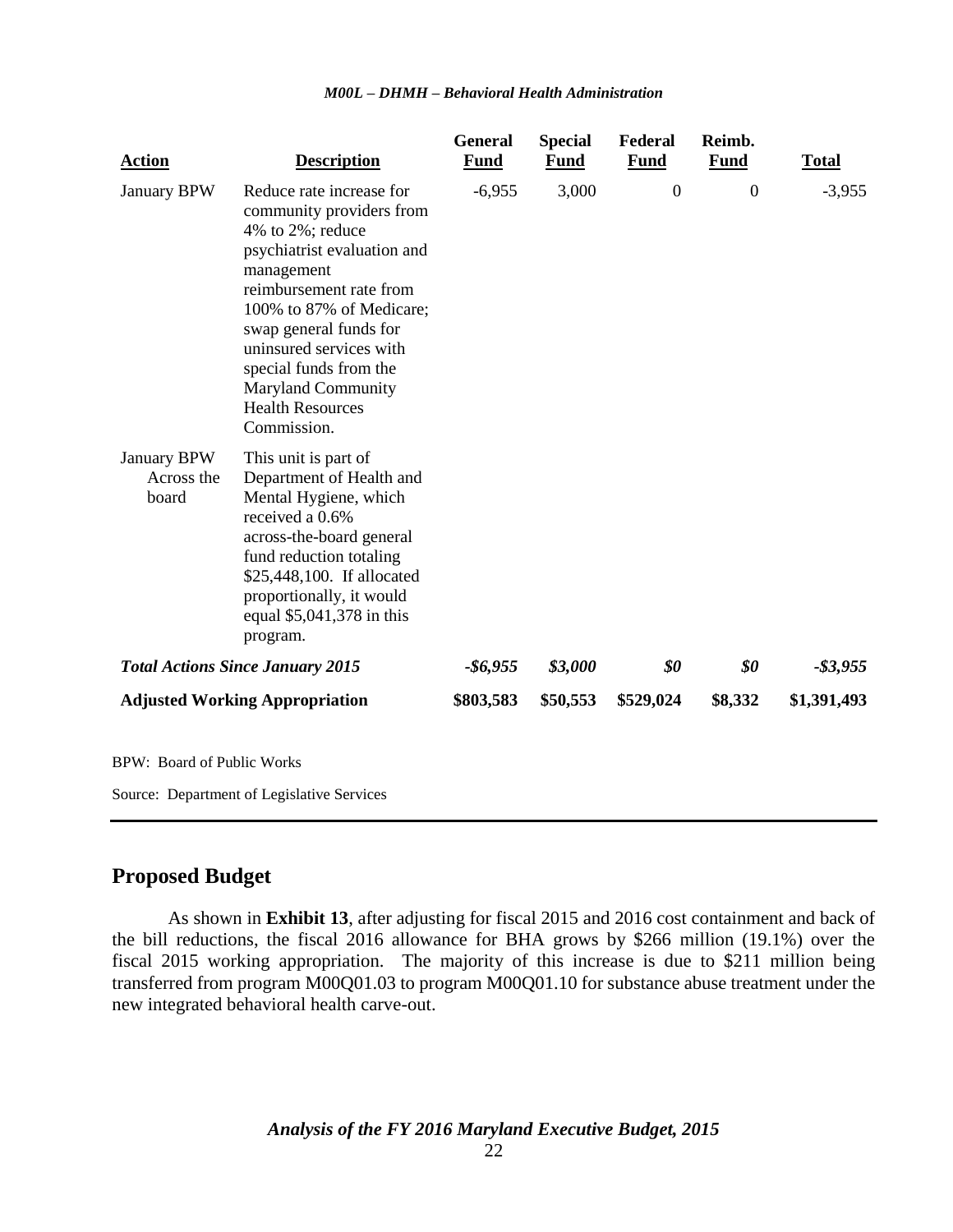### **Exhibit 13 Proposed Budget DHMH – Behavioral Health Administration (\$ in Thousands)**

|                                   | General     | <b>Special</b> | Federal     | Reimb.      |              |
|-----------------------------------|-------------|----------------|-------------|-------------|--------------|
| <b>How Much It Grows:</b>         | <b>Fund</b> | <b>Fund</b>    | <b>Fund</b> | <b>Fund</b> | <b>Total</b> |
| Fiscal 2014 Actual                | \$785,711   | \$50,596       | \$445,517   | \$9,323     | \$1,291,148  |
| Fiscal 2015 Working Appropriation | 803,583     | 50,553         | 529,024     | 8,332       | 1,391,493    |
| Fiscal 2016 Allowance             | 862,580     | 48,448         | 738,552     | 7,944       | 1,657,525    |
| Fiscal 2015-2016 Amt. Change      | \$58,998    | $-$ \$2,105    | \$209,528   | $-$ \$388   | \$266,032    |
| Fiscal 2015-2016 Percent Change   | 7.3%        | $-4.2\%$       | 39.6%       | $-4.7\%$    | 19.1%        |

### **Where It Goes:**

#### **Personnel Expenses**

|                                                                               | \$6,131   |
|-------------------------------------------------------------------------------|-----------|
|                                                                               | 5,204     |
|                                                                               | 2,766     |
|                                                                               | 1,016     |
|                                                                               | 598       |
|                                                                               | 334       |
|                                                                               | 114       |
|                                                                               | $-652$    |
|                                                                               | $-861$    |
|                                                                               | $-3,605$  |
|                                                                               | $-4,267$  |
| <b>Community Mental Health Services</b>                                       |           |
| <b>Fee-for-Service Expenditures</b>                                           |           |
|                                                                               | 64,924    |
|                                                                               | 4,851     |
|                                                                               | $-2,200$  |
| Reduce psychiatrist rate for evaluation and management to 87% of Medicare     | $-5,480$  |
| Rate adjustment for community providers, returning to fiscal 2014 rates (-2%) | $-15,043$ |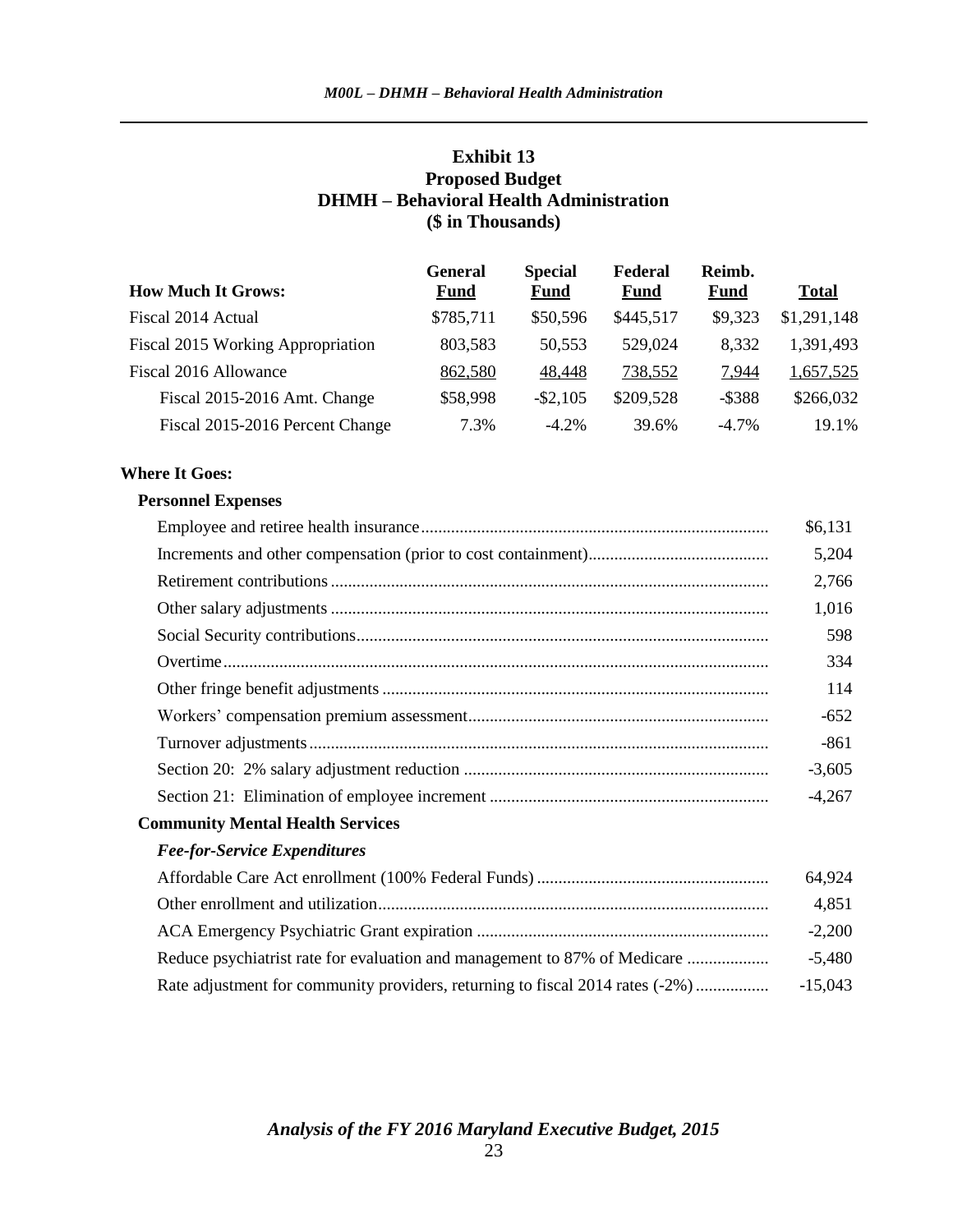| <b>Grants and Contracts</b>     |           |
|---------------------------------|-----------|
|                                 | 4,454     |
|                                 | $-221$    |
|                                 | $-7,187$  |
| <b>Substance Abuse Services</b> |           |
|                                 | 211,430   |
|                                 | 1,195     |
|                                 | $-1,133$  |
| <b>Program Direction</b>        |           |
|                                 | 2,612     |
|                                 | 1,687     |
|                                 | $-635$    |
| <b>Total</b>                    | \$266,032 |
|                                 |           |

ASO: administrative service organization SAPT: Substance Abuse Prevention and Treatment

**Where It Goes:**

Note: Numbers may not sum to total due to rounding. The fiscal 2015 working appropriation reflects deficiencies and the Board of Public Works reductions to the extent that they can be identified by program. The fiscal 2016 allowance reflects back of the bill and contingent reductions to the extent that they can be identified by program.

## **Cost Containment**

The largest cost containment action for BHA is the rate reduction for community providers in the fiscal 2016 allowance. The 2% midyear rate increase in fiscal 2015 is being taken out of the fiscal 2016 allowance. This reduction, combined with the annualization of the psychiatrist E&M reduction mentioned under fiscal 2015 cost containment, removes over \$23 million in funding from the allowance.

The fiscal 2016 allowance also contains back of the bill reductions for the 2015 cost-of-living adjustment (COLA) as well as removing increment/merit payments from agency allowances. These reductions equal \$7.8 million for BHA.

Further, there is a 2.0% across-the-board reduction in the fiscal 2016 allowance, which includes a 0.6% across-the-board general fund reduction to DHMH totaling \$27,215,000. If allocated proportionally, it would equal \$5,581,825 in this program.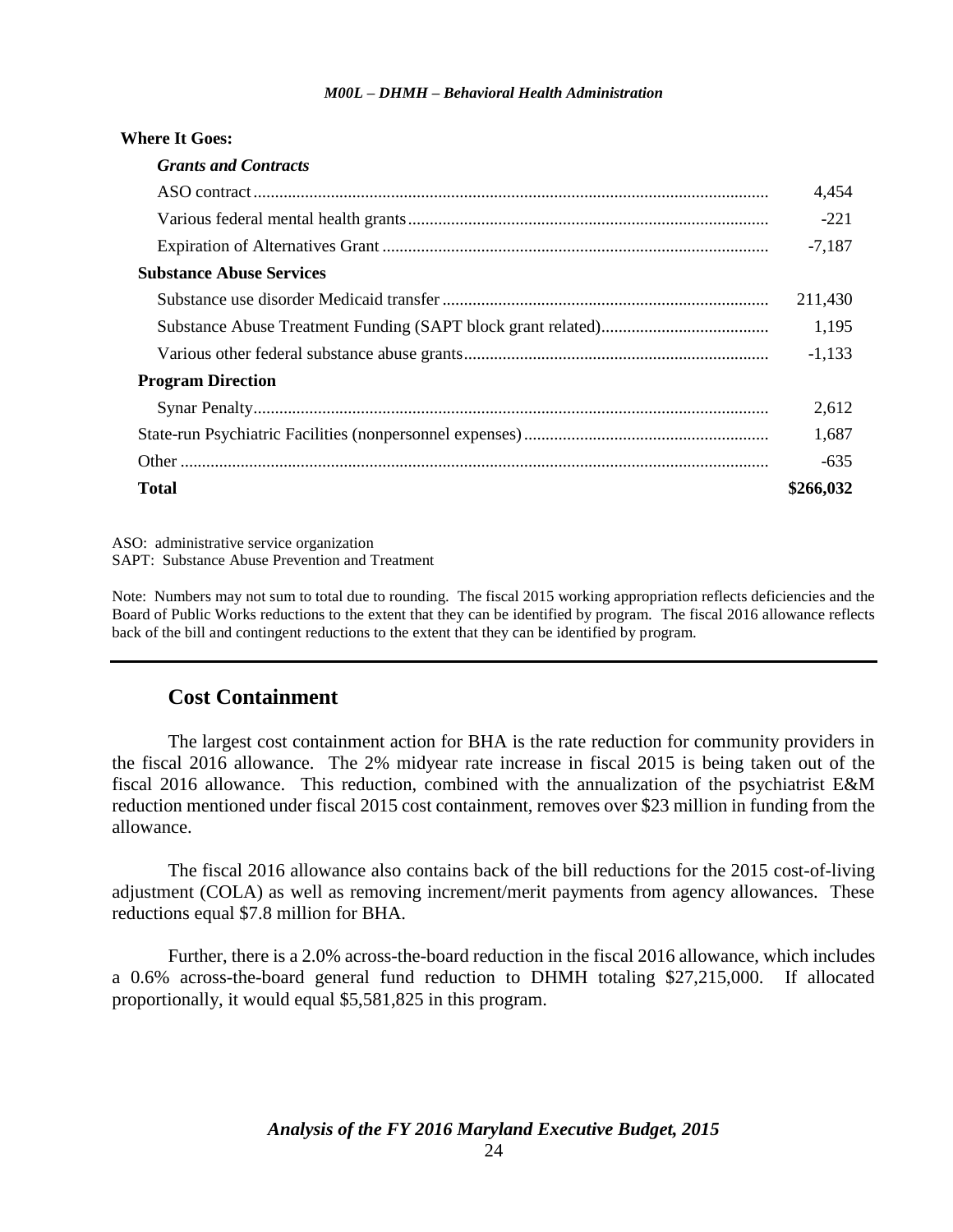### **Personnel**

Personnel expenditures prior to cost containment increase the allowance by \$14.7 million. The largest increase is \$6.1 million for employee and retiree health insurance payments. Other large increases include \$5.2 million for increments and other compensation prior to cost containment, \$2.8 million for retirement contributions, and over \$1.0 million in other salary adjustments. While overtime costs only increase by \$334,000, the total amount could be underfunded since funding in the allowance is \$4.2 million below the most recent actual.

### **Program Direction**

There is one major operating increase in BHA Program Direction of \$2.6 million. This is due to a penalty assessed by the federal government relating to the Synar amendment provision. As part of the agreement for accepting the Substance Abuse Prevention and Treatment (SAPT) block grant, the State has agreed to have federal regulators audit the State to the extent that tobacco retailers are selling tobacco to minors in the State. The limit for compliance with this provision is 20.0%. If a state exceeds this percentage, they must either pay a penalty amount based on the percentage of retailers found out of compliance over the limit, or surrender SAPT funding. In Maryland's most recent audit, 31.8% of audited retailers has sold tobacco to minors. Thus, Maryland had to pay the equivalent of 11.8% of its SAPT block grant amount for tobacco compliance. While some funds in the Prevention and Health Promotion Administration counted toward the total, an additional \$2.6 million had to be funded in order to meet the requirements of the Synar penalty.

Synar penalty compliance has been a problem in Maryland. While this funding may help establish programs to fill in the gaps in training and enforcement, there is still concern about how effective these programs may be. In recent years, recruitment concerns, not resource availability, has been identified as the prevailing problem since the State is only allowed to hire 16- and 17-year olds, and further has had issues with some area schools in terms of encouraging recruitment. **The Department of Legislative Services (DLS) recommends that language be added to the budget bill requesting a report on how the Synar penalty funds will be spent and how the compliance and training programs will operate. Further, DLS recommends that available funds from the Cigarette Restitution Fund (CRF) balance be used to pay for a portion of the Synar penalty in lieu of general funds. The administration is currently projecting a \$2.5 million fund balance for CRF at the end of the fiscal 2016.** 

## **Community Mental Health Services**

#### **FFS System**

Total spending in the FFS system for mental health services increases by \$47.1 million, after accounting for the previously mentioned cost containment, which reduced provider rates to the fiscal 2014 level. Most of this growth is due to enrollment under the ACA expansion, which increases in the allowance by \$64.9 million. This increase in fiscal 2016 is entirely federally funded. However,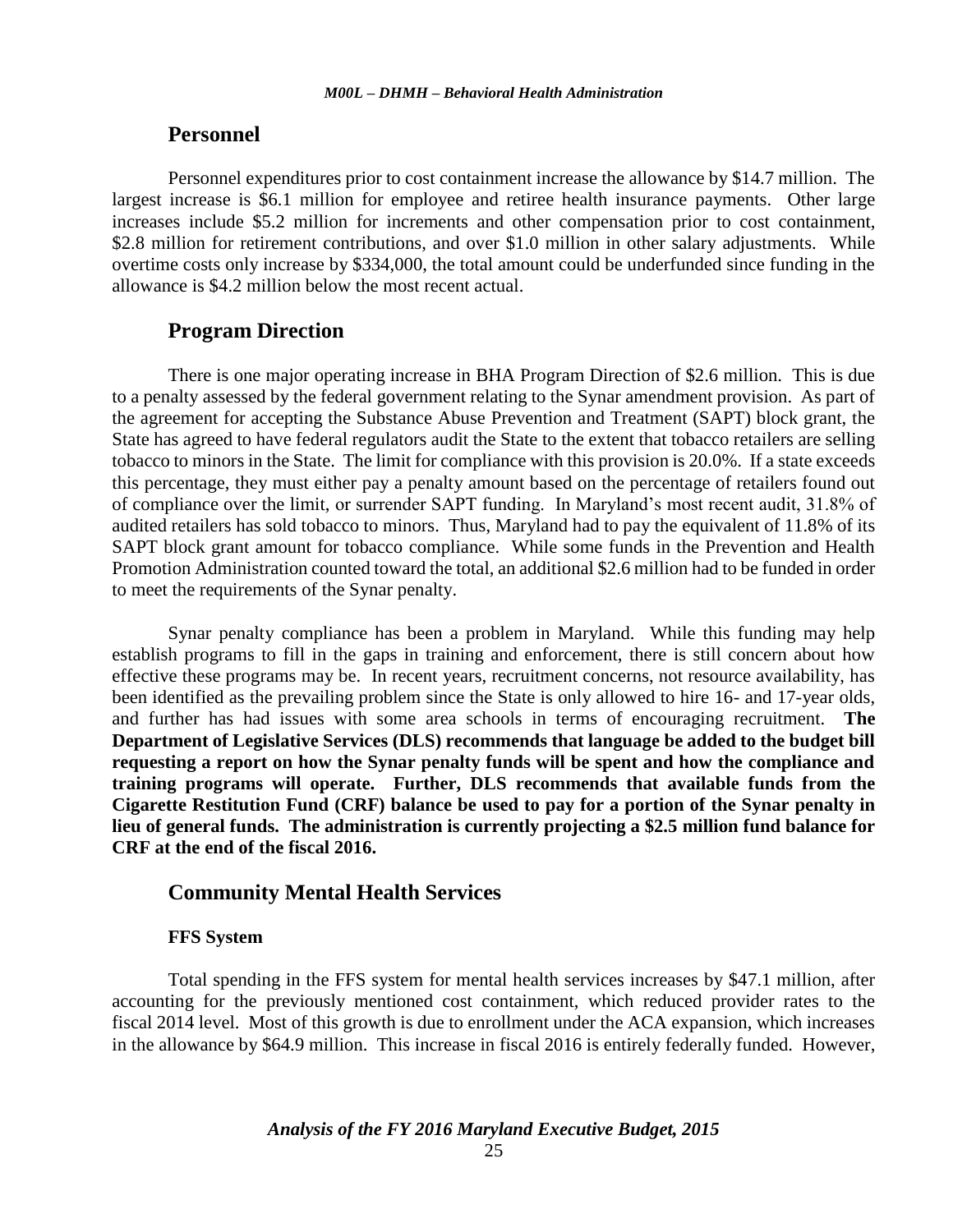beginning in fiscal 2017, the State will be required to provide a small amount of general funds for this population. Other enrollment and utilization trends resulted in an additional increase of \$4.9 million.

The adequacy of general funds for the mental health FFS system is currently a matter of speculation. The mix of State-matched versus 100% Federal Medical Assistance Percentage (FMAP) services was such that in fiscal 2014, an anticipated \$11 million general fund surplus is anticipated. DHMH has indicated that it intends to use this surplus to partially cover the fiscal 2015 across-theboard reduction to the department, although this has not yet been confirmed by the Department of Budget and Management.

This same mix of State-matched versus 100% FMAP services continues into fiscal 2015 according to BHA. This has resulted in an estimated overfunding of \$21 million in general funds in that year. As a result, DHMH has made the decision not to transfer a like amount of general funds to support substance abuse carve-out from Medicaid into the Behavioral Health Program in fiscal 2015 in order to cover a projected shortfall in regular Medicaid payments.

In terms of the fiscal 2016 allowance, DLS is projecting a slight deficit in general funds for the program. However, due to ongoing issues related to the reimbursement mix, the extent of the deficit is unknown at this time. While the overall mix of general versus federal funds overstated general fund need in fiscal 2014 and 2015, the fiscal 2016 budget has a higher of ratio of federal to general funds than what the program is currently experiencing.

### **Community Mental Health Grants and Contracts**

Grants and contracts decrease by \$3.0 million, mainly due to the expiration of the Alternatives to Psychiatric Residential Treatment Facilities for Children grant, which results in a decrease of \$7.2 million, all of which is federal funds. This is offset by large increases in other contracts, including a \$4.5 million increase in the cost of the new ASO contract.

### **Substance Abuse Services**

As previously mentioned, there is a \$211 million increase in substance abuse services funding. However, this is not an increase as much as a fund transfer between programs within DHMH. This entire amount is based on the estimated cost for substance abuse services provided under the managed care organizations (MCO) in prior years as well as the expectation of what they would have spent in the second half of fiscal 2015. This, however, could prove to be problematic since the MCOs paid for services under a different structure than the new FFS system. MCOs have the ability to actively manage the care of the patients, and in some instances ordered the discharge of a patient from treatment prior to when the treatment provider would have considered optimal for the successful completion of that treatment. To the extent that substance abuse patients could remain in treatment longer under a FFS system, this amount of funding could prove to be inadequate to cover all of fiscal 2016.

Beyond the increase in FFS Medicaid expenditures for substance abuse, funding for other substance abuse services is relatively flat to the prior year. There are some increases in programs receiving general funds for substance abuse, including recovery support services and the buprenorphine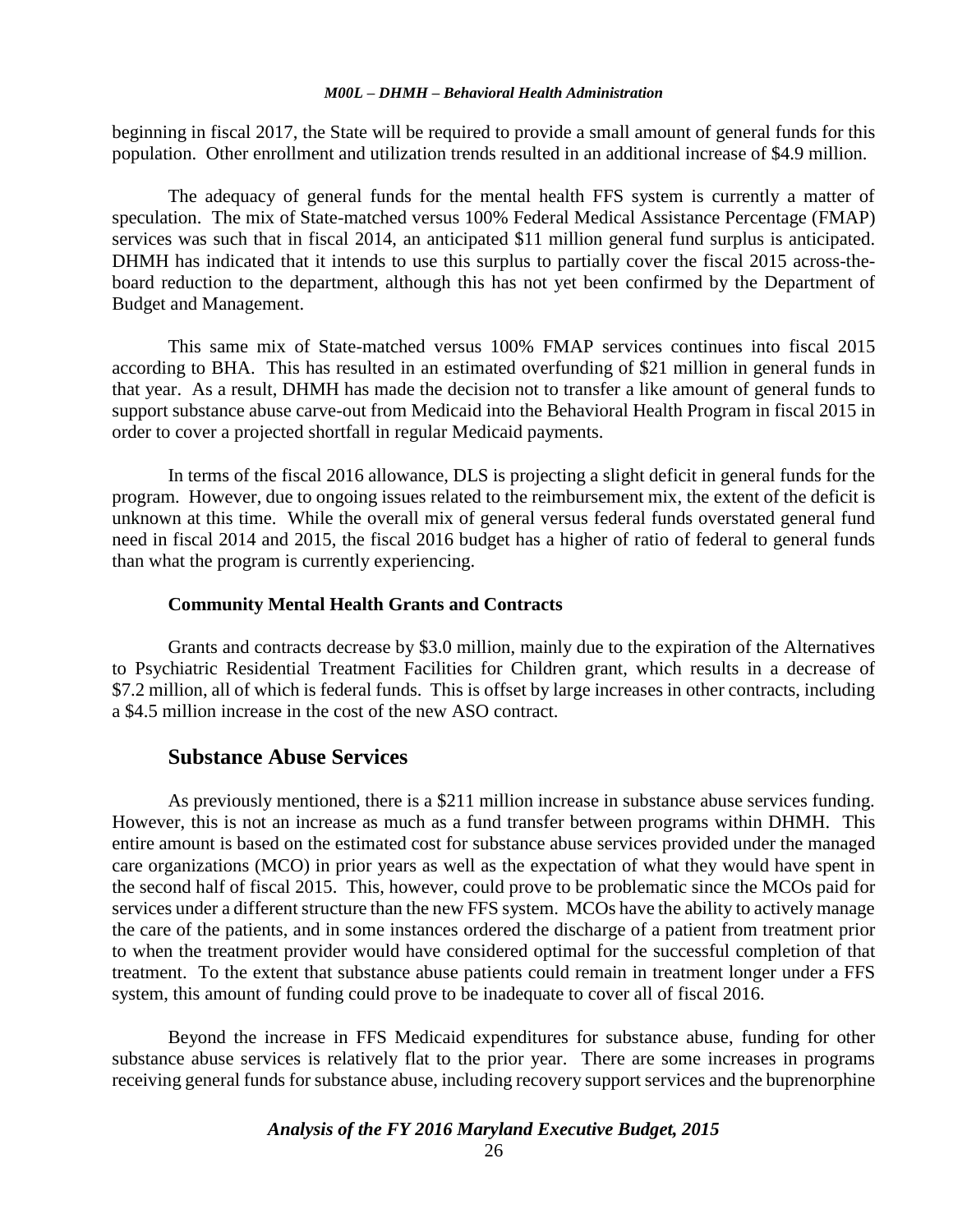initiative. However, the increase is only about \$887,000, or 1.2%, and is further offset by decreases in federally funded programs totaling \$824,000. As further explained in Issue 2, this level funding could be an issue to the State's efforts to treat individuals addicted to heroin and other opioid-related substances.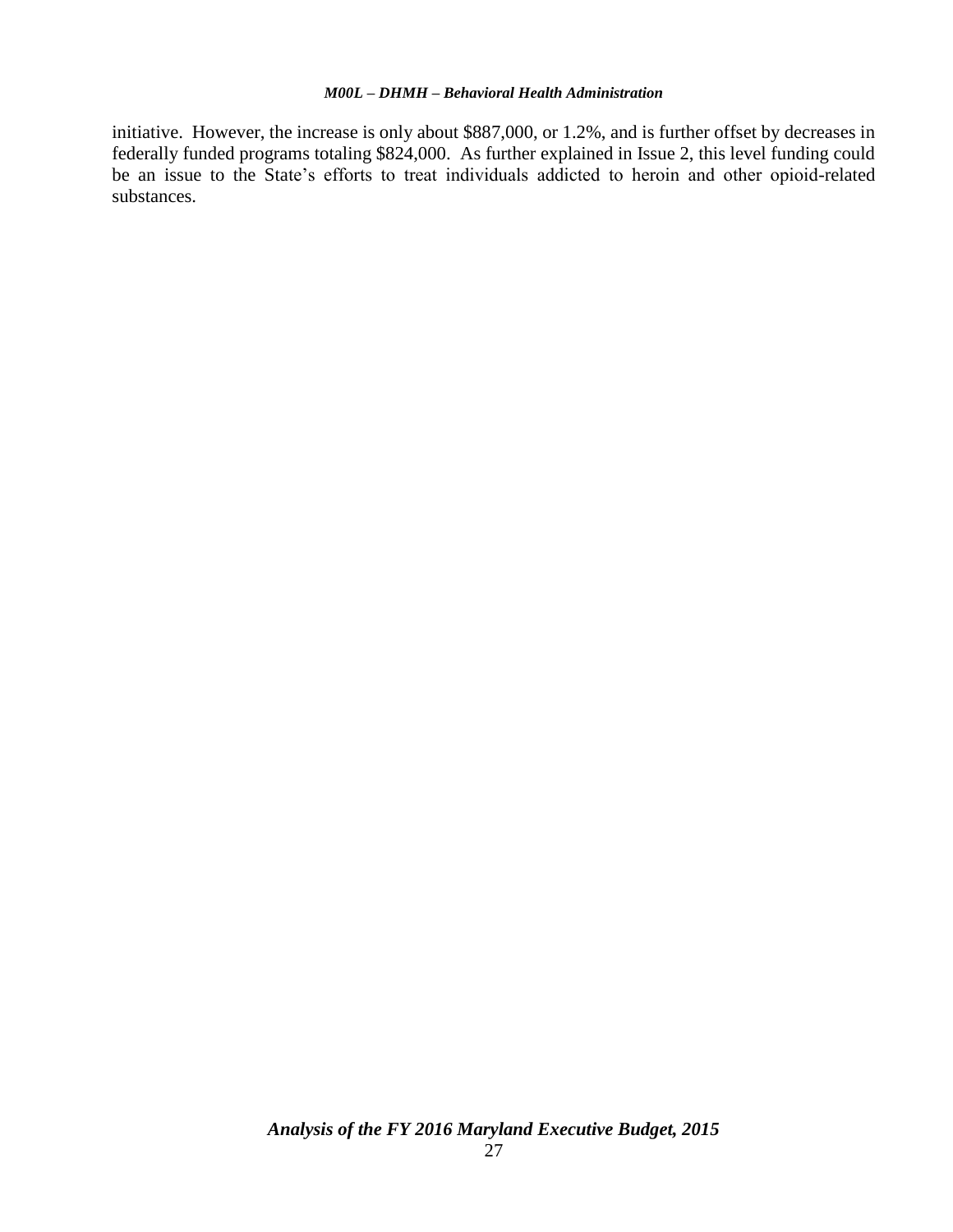## *Issues*

## **1. Behavioral Health Integration – Implementation and Issues**

For the past several years, DHMH has been examining the issue of integrating mental health and substance abuse care. The need to do this was prompted by observations that the previous service delivery system for mental and substance abuse services was fragmented and suffered from a lack of connection (and coordination of benefits) with general medical services; had fragmented purchasing and financing systems with multiple, disparate public funding sources, purchasers, and payers; had uncoordinated care management including multiple service authorization entities; and had a lack of performance risk with payment for volume, not outcomes.

As a result of long deliberations, the State chose to move forward with an expanded carve-out of behavioral health services from the managed care system with added performance risk. Specifically, all substance abuse would be carved out from MCOs and delivered as FFS through an ASO, joining specialty mental health services, which were already carved-out from managed care. The ASO contract includes incentives/penalties for performance against set targets.

Some of the most visible signs of the integration include the merger of the former MHA and ADAA into the newly created BHA, as codified in Chapter 460 of 2014, as well as the reconfiguration of funding streams so that in the fiscal 2016 budget funding for Medicaid-eligible specialty mental health and substance abuse services for Medicaid-eligible individuals are located in the Medicaid program, with funding for the uninsured/underinsured and for Medicaid-ineligible services located in BHA. Further, BHA finalized, and BPW approved, a contract for the new ASO, which took effect January 1, 2015.

## **Changes in Care**

For the most part, the change to a FFS system under an ASO does not require any change to the specialty mental health services since this model is the same as the previous delivery model. However, it does create a significant change in the way in which substance abuse services are delivered throughout the State, including the fact that Medicaid-reimbursable substance abuse services for the uninsured will now be provided FFS through an ASO. This effectively creates treatment on demand for eligible individuals for those services which change to a FFS model, which is much different from the previous grant-based managed care system.

Another major change is that under the proposed system, income eligibility for uninsured services will be set at 250% of the federal poverty level (FPL), with certain additional criteria including having applied for Medicaid or insurance through the Maryland Health Benefit Exchange, having a valid Social Security number, and being a Maryland resident. Certain temporary exceptions will apply, but this revised eligibility criteria has a higher income limit than previously in place for specialty mental health services (200% FPL) and eliminates the sliding-fee scale previously used for substance abuse services, which imposed a \$5 fee for most services for individuals with incomes below 100% of the FPL and a percentage charge for service to individuals above 100% of the FPL.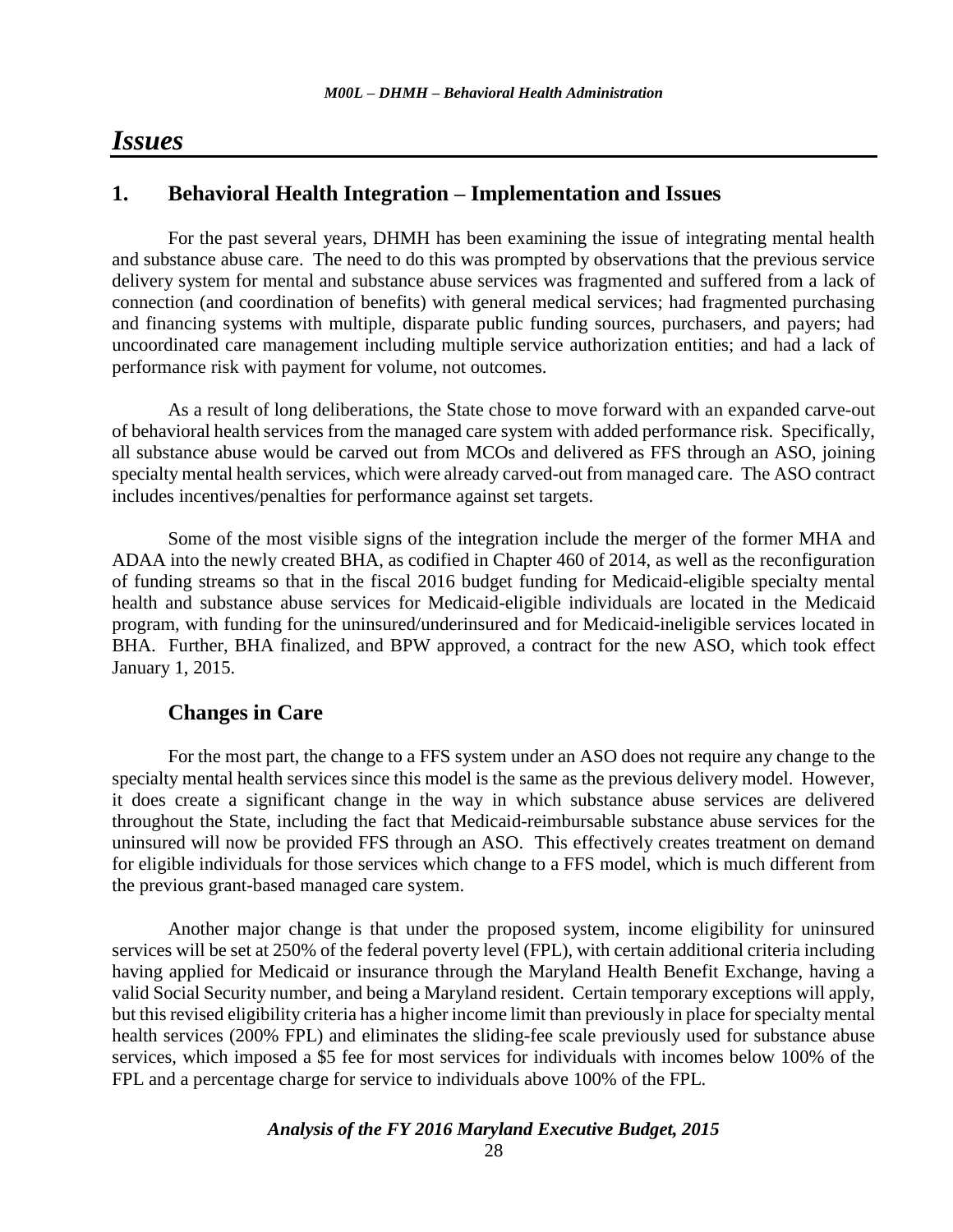The ASO will be responsible for coordination with both local agencies and the MCOs in order to ensure appropriate referrals from MCOs and coordination between MCOs and behavioral health providers. The ASO will also be responsible for providing additional training to providers in terms of developing and enhancing provider competency in the areas of mental health and substance abuse services and how to seek authorizations and payments though the ASO.

The ASO contract contains various outcome-based standards, which the ASO will be held responsible for upholding. Beginning in year three of the contract, BHA will employ appropriate Healthcare Effectiveness Data and Information Set (HEDIS) measures in order to track the performance of the ASO against other states. There will be seven measures, six of which will be HEDIS-based, and a seventh that is State specific. For each measure, the State must be at or above the fiftieth percentile (or 70.0% for the State specific measure). For each outcome standard not met, the ASO will repay to the State 0.0714% of the invoice amounts for the preceding 12 months. Thus, if all seven measures are missed, the total amount of damages is capped at 0.5% of the total contract. The measures to be used include:

- adherence to antipsychotic medications for individuals with schizophrenia;
- follow-up care for children prescribed attention deficit and hyperactive disorder medication;
- antidepressant medication management;
- plan all-cause readmission;
- mental health utilization inpatient;
- initiation and engagement of alcohol and other drug dependence treatment; and
- the percentage of people in the specialty behavioral health system who have a primary care physician visit within a year (State specific).

Reporting on these standards is set to begin in July 2016 with the average for each outcome standard determined at the end of 2016 and similar averages established each year thereafter. Further, it should be noted that while there are penalties for not performing to the outcome-based standards, there are no bonuses or inducement payments for exceeding them. It should be worth monitoring how these outcome-based standards change the way in which the care is delivered to individuals in the public behavioral health system.

Further, Chapter 460 also required that the Secretary of DHMH convene a stakeholder workgroup over the interim to make recommendations on issues related to behavioral health, including statutory and regulatory changes to (1) fully integrate mental health and substance use disorder treatment and recovery support, and (2) promote health services. DHMH submitted the report on December 26, 2014. The report noted that DHMH will continue to review the statute and regulations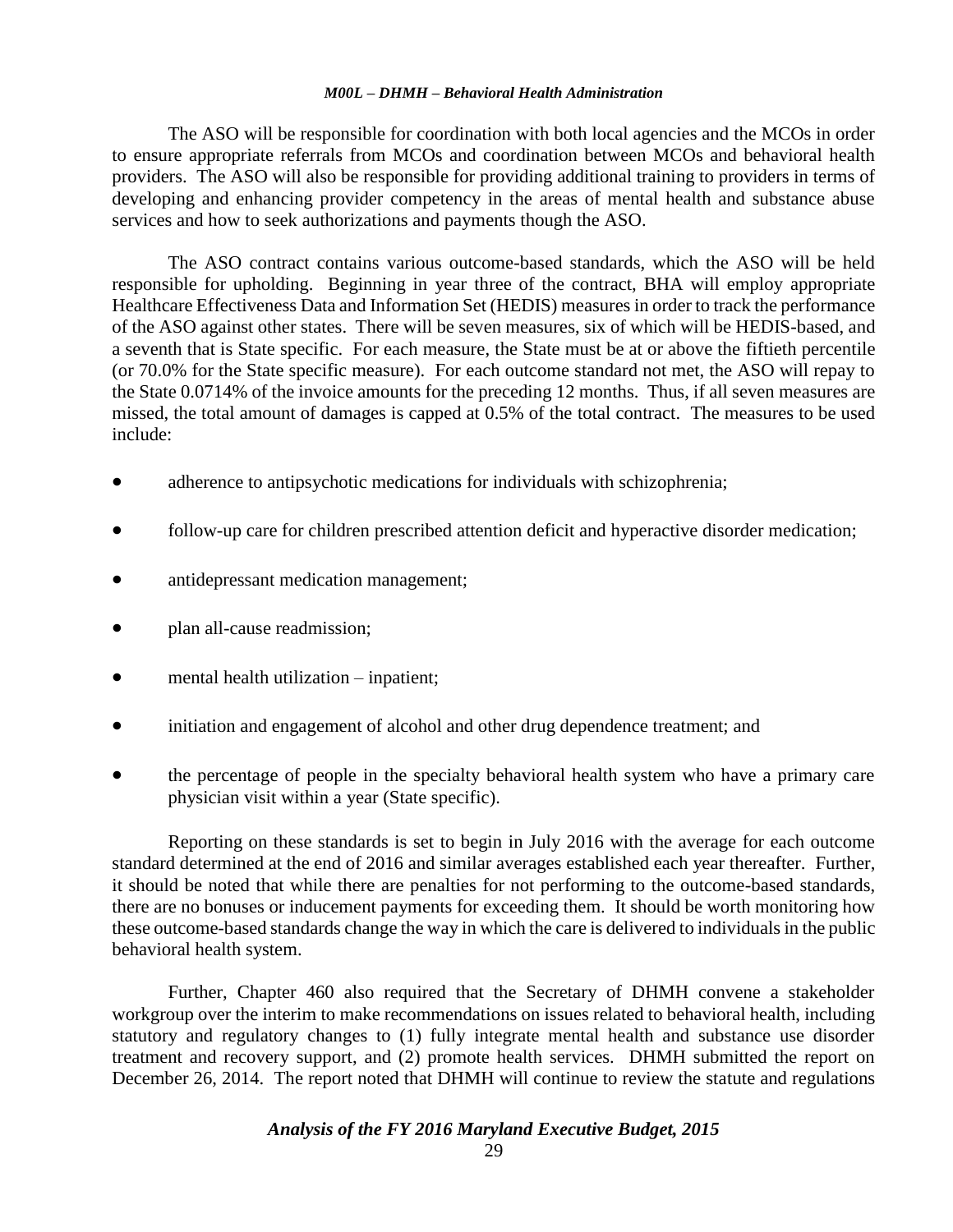to make the necessary changes required to continue the integration of BHA, including the delineation of the responsibilities of the Secretary of DHMH and the Director of BHA, removing antiquated language and references to programming no longer used, and providing language to prevent discrimination in both treatment and housing for individuals with a behavioral health disorder. DHMH and BHA are also going to create a Behavioral Health Advisory Council to expand opportunities for stakeholder involvement and help improve the integration of the behavioral health carve-out. Legislation is expected to be introduced to provide for the necessary statutory changes.

### **Issues Going Forward**

One of the first issues to arise out of the integration process has been with the payment for residential substance abuse detoxification treatment. Previously, providers throughout the State had reported being paid for this service under the MCOs. However, once the ASO took over the payment system in January, Medicaid began denying payments to these providers saying that under federal Medicaid guidelines these facilities count as institutions for mental diseases (IMD), and are thus not eligible for Medicaid reimbursement. An IMD is characterized as a facility of more than 16 beds that is primarily engaged in providing diagnosis, treatment, or care of persons with mental diseases, including substance abuse. This has caused numerous providers to lose their ability to claim reimbursement for these services. At this point, the State needs to decide if it is going to continue funding these services on a FFS basis as a State-funded service, or if it is going to drop that coverage that previously existed for Medicaid-eligible recipients in the State.

Another issue is the arrangement for non-Medicaid reimbursable substance abuse services (such as residential services) where funding will stay with the local jurisdiction. A major policy goal of the integration process is to streamline funding sources and management of services for both mental health and substance abuse care. This would mean switching the majority of services for uninsured substance abuse patients from the current grant-based system to a FFS system. This would mirror how most community mental health services for the uninsured are delivered. While some services were slated to begin this transition at the beginning of fiscal 2016, only residential services will transition at this time. There had been plans to migrate ambulatory services as well, but those have been put on hold indefinitely due to concerns from local health officials. Further, there is still no plan for the majority of the rest of the grant-based programs to transition to a FFS under the ASO. While such a migration could be destabilizing to the current system, not migrating this funding to the ASO would undermine the policy rational for integration.

The State will also be moving forward with an initiative for providers to either be independently licensed to provide care or be part of a program that is accredited by a national accreditation body. While this should not be a problem for most large-scale providers, certain smaller providers could face mounting costs since the accreditation process would be more expensive than the process previously in place. DHMH is currently reviewing the regulations to determine which programs need to be licensed, licensed and accredited, or exempt from both.

**The agency should comment on what substance abuse services for the uninsured it plans to migrate to a FFS system and what services it plans to leave on a grant-based structure, when it plans to do so, and why some services, if any, will remain grant-based while others are migrated**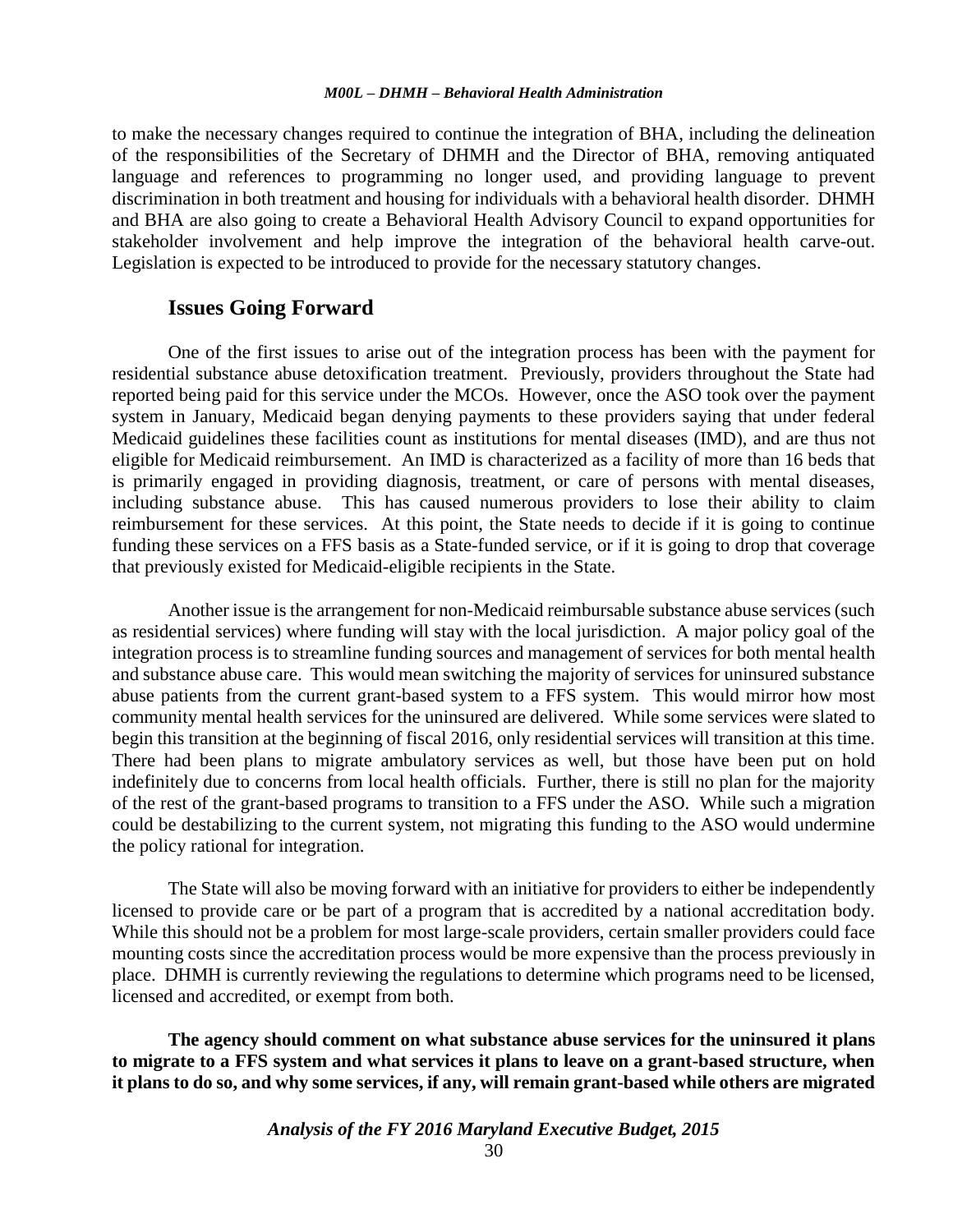**to FFS. The agency should also comment on its plans for reimbursing for residential detoxification services conducted in an IMD, and when it expects regulations concerning accreditation and licensing to be implemented.**

### **2. The Heroin Epidemic: What to Do?**

Opioid use and overdose has become an urgent public health threat. As seen in **Exhibit 14,**  since 2007 heroin and/or prescription opioid drugs have been involved in the majority of the State's overdose deaths. From January through September 2014, there were 428 heroin-related overdoses, 104 more than the same period in 2013. During the same time period, there were 252 deaths from prescription opioids, 17 more deaths than the same period in 2013. There was also a large spike in fentanyl-related overdoses, with 141 in the same time period for 2014, which is an increase of 119 over 2013. Further, as seen in **Exhibit 15**, heroin and prescription opioids are the two substances which have seen increases as a percentage of admissions to substance abuse treatment in the State since fiscal 2009. Prescription opioid use as a primary substance abuse problem for admission to a State-supported treatment program increased 92% from fiscal 2009 through 2012 before decreasing by 22% through 2014. However, heroin use as a primary reason for treatment admission has increased 44% from fiscal 2011 to 2014, becoming the first substance since reporting began in the mid-1970s to surpass alcohol as the leading primary problem used for treatment admission. Various actions have been taken in an attempt to combat other overdose deaths as well as heroin and opioid use throughout the State in recent years.

## **Administration of Naloxone**

Naloxone, also known as Narcan, is an opioid antagonist that reverses opioid-related sedation and respiratory depression. Chapter 299 of 2013 established an Overdose Response Program in DHMH to authorize certain individuals, through the issuance of a certificate, to administer naloxone to an individual experiencing opioid overdose to help prevent a fatality when medical services are not immediately available. To qualify for a certificate, an individual must (1) be age 18 or older; (2) have, or reasonably expect to have, the ability to assist an individual who is experiencing an opioid overdose; and (3) successfully complete an educational training program. A physician or nurse practitioner may prescribe and dispense naloxone to a certificate holder.

## **Good Samaritan Laws**

Good Samaritan laws are intended to prevent incidences where medical attention is required for an overdose but not sought because of the threat of arrest or incarceration. Chapter 401 of 2014 establishes that a person who, in good faith, assists someone experiencing a drug- or alcohol-related medical emergency may be immune from criminal prosecution if evidence was obtained solely through the person seeking to help the person experiencing the emergency. The law also protects the individual experiencing the medical emergency. DHMH will be providing information on the Good Samaritan law as part of a public education campaign to increase understanding and awareness.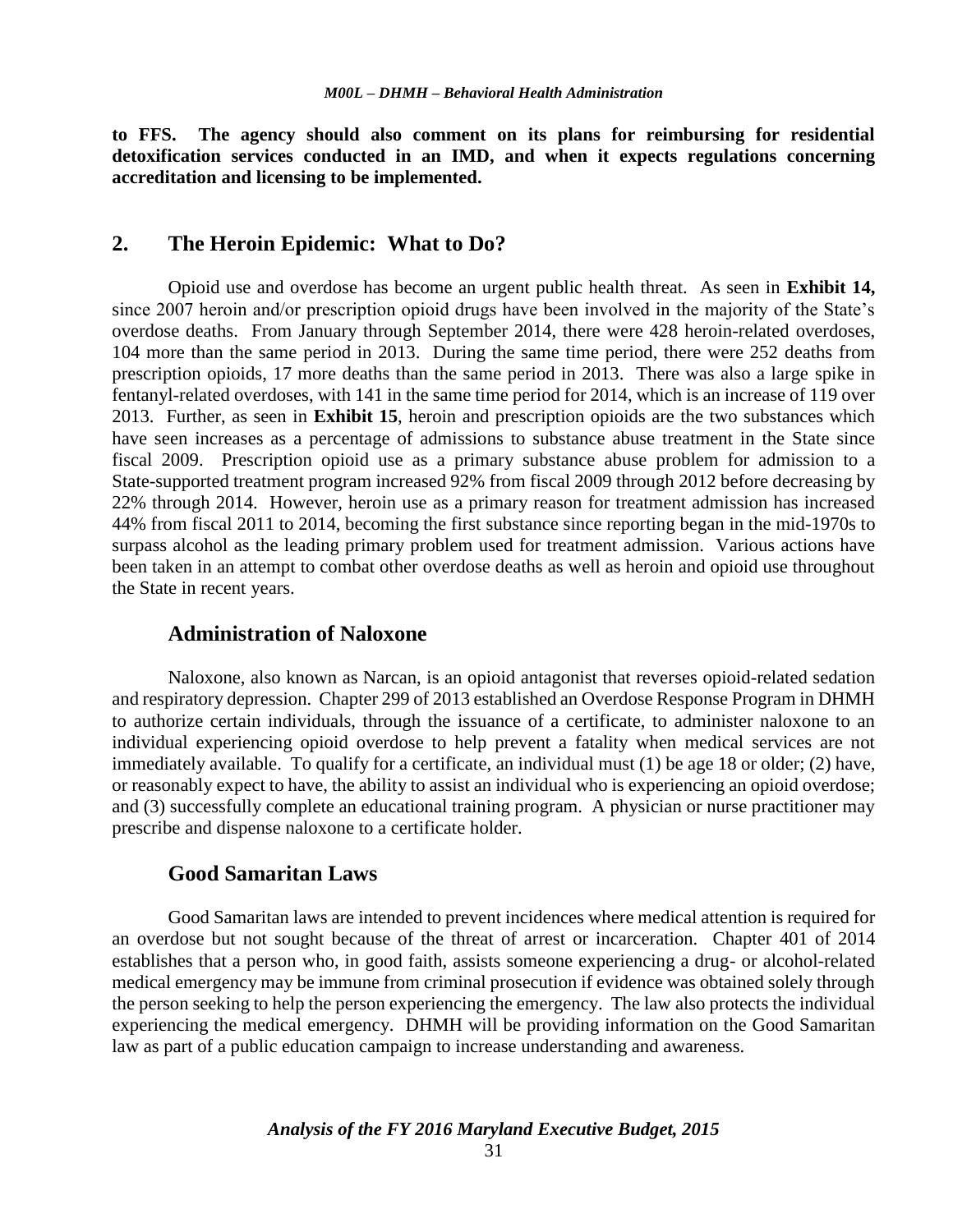



Source: Department of Health and Mental Hygiene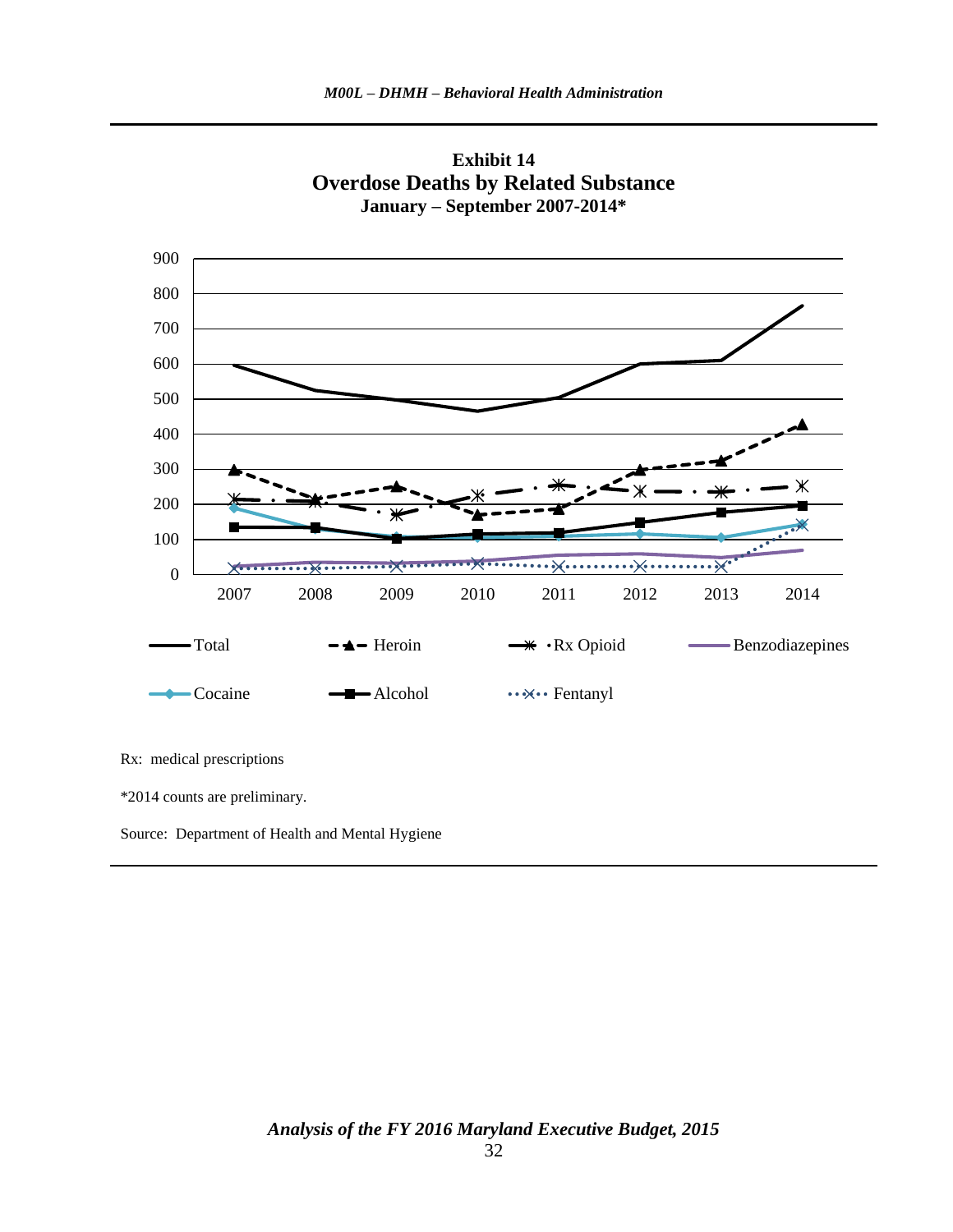

**Admissions with Selected Primary Substance Problems**

**Exhibit 15**

Rx: medical prescriptions

Source: Department of Health and Mental Hygiene

## **Prescription Drug Monitoring Program**

Established by Chapter 166 of 2011, the Prescription Drug Monitoring Program (PDMP) aims to reduce prescription drug misuse and diversion by creating a secure database of all Schedule II through V controlled dangerous substances prescribed and dispensed in the State. The PDMP can make data on prescription opioids available to health care providers, pharmacists, patients, researchers, health occupations licensing boards, and public health and safety agencies.

Chapter 651 of 2014 authorized the PDMP to review prescription drug monitoring data for indications of possible misuse or abuse of a monitored prescription drug and, if indicated, report the possible misuse or abuse to the prescriber or dispenser. Before reporting possible misuse or abuse, the PDMP must obtain clinical guidance from its technical advisory committee regarding indications of possible misuse or abuse and interpretation of the prescription monitoring data that indicated possible misuse or abuse. According to DHMH, 5,000 health care providers in the State are using the PDMP, and the system is receiving 12,000 queries per week. By early 2015, DHMH hopes to have the PDMP interoperable with other states.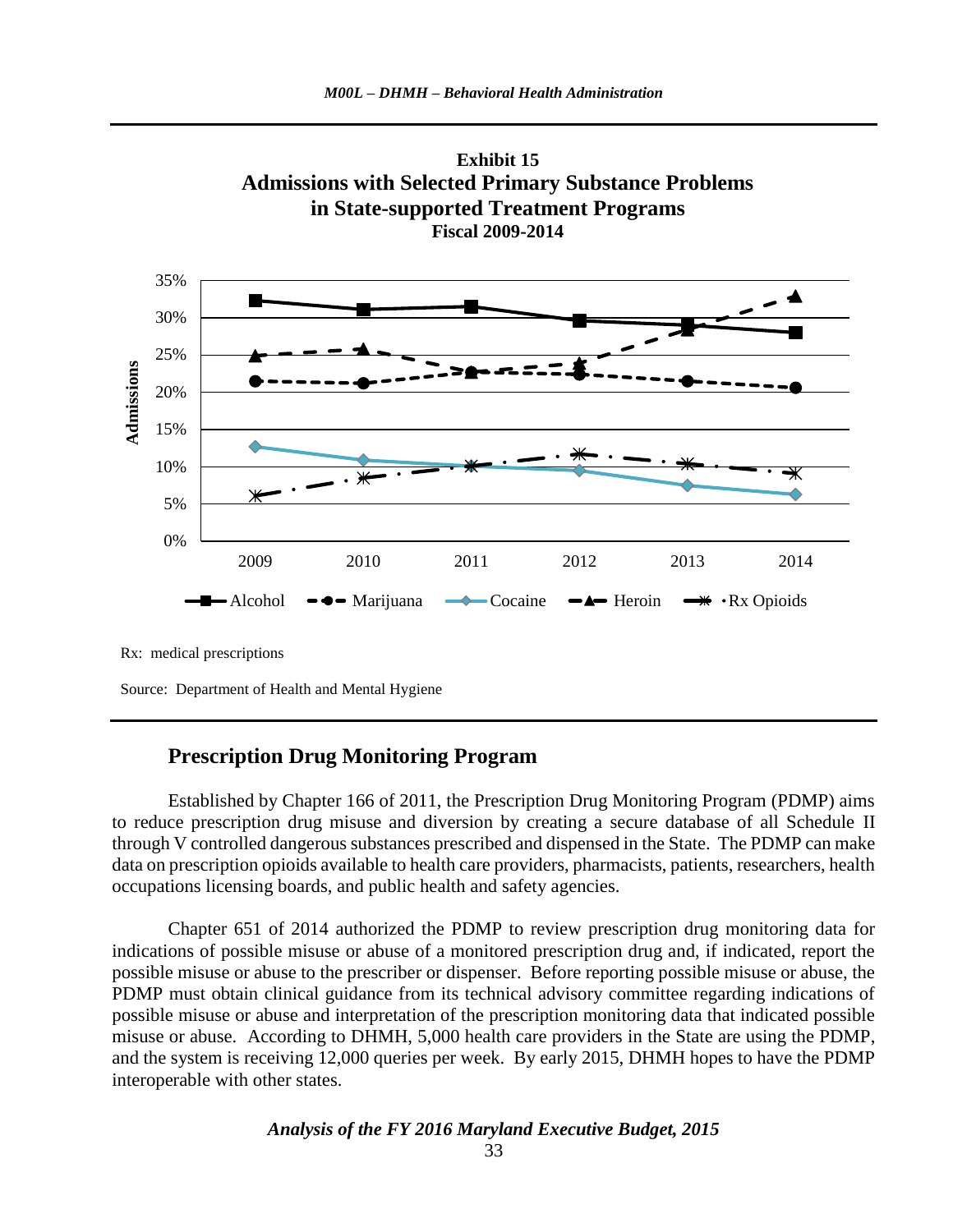#### **Overdose Prevention Council**

In response to the rise in opioid overdose deaths in the State, Governor Martin J. O'Malley issued an executive order in June 2014 establishing the Overdose Prevention Council as a subcabinet within the Office of the Governor. The council consists of the leaders of DHMH, the Department of State Police, the Department of Public Safety and Correctional Services, the Department of Juvenile Services, and the Maryland Institute for Emergency Medical Services Systems. The council is charged with advising the Governor on establishing a coordinated statewide effort to reduce the number of fatal and nonfatal unintentional overdoses in the State. In addition, the council is responsible for developing recommendations for policy, regulations, and legislation to address the opioid overdose epidemic and facilitate improved sharing of public health and public safety information among State agencies*.*  Among other things, the council is required to develop a statewide plan to reduce overdoses that includes sharing information and data by State agencies, and analyzing the data for trends to target prevention efforts. At that time, the Governor's strategic goal is to reduce overdose deaths by 20% by the end of 2015.

#### **Treatment Options for Youth with Heroin-related Substance Use Disorders**

The 2014 *Joint Chairmen's Report* (JCR) requested a report on the treatment options available for youth with heroin-related substance use disorders, focusing mainly on residential treatment services and the number of youth seeking such services. The report was submitted on November 17, 2014, and noted that there are three major residential treatment facilities which serve youth with heroin-related addictions: Catoctin Summit in Washington County; Jackson Unit in Allegany County; and Mountain Manor in Baltimore City. The report noted that a fourth provider, Pathways of Anne Arundel County, has the capacity to treat youth with heroin-related addictions but is currently not serving any due to lack of demand.

The report also noted that the length of stay ranged from as long as four to six months at Catoctin Summit to as short as 10 days at Mountain Manor in fiscal 2014. Mountain Manor, however, reported that the average length of stay in 2014 was down from a traditional 30-day average due to the early discharge of patients by MCOs. Further, the report indicated that none of the three facilities were reporting any wait times for placement into treatment, and further, none of the facilities as of the report date were full. The report also noted that nonresidential services are available in all 24 local jurisdictions of the State.

### **Issues Moving Forward**

Despite all of these efforts, addiction to opioids, and especially heroin remains a vexing problem for the State. At this point, the fiscal 2016 allowance contains no new funding to specifically address the problem. Indeed funding for substance abuse services is essentially flat between fiscal 2015 and 2016. Further, as noted in Exhibit 2, while the number of admissions to treatment has been declining, treatment for heroin requires a much more intensive form of treatment than other substances, especially residential treatment options. Thus, flat funding of substance abuse services while the underlying mix in the demand for substance use treatment points to higher heroin use could strain the existing budget.

```
Analysis of the FY 2016 Maryland Executive Budget, 2015
```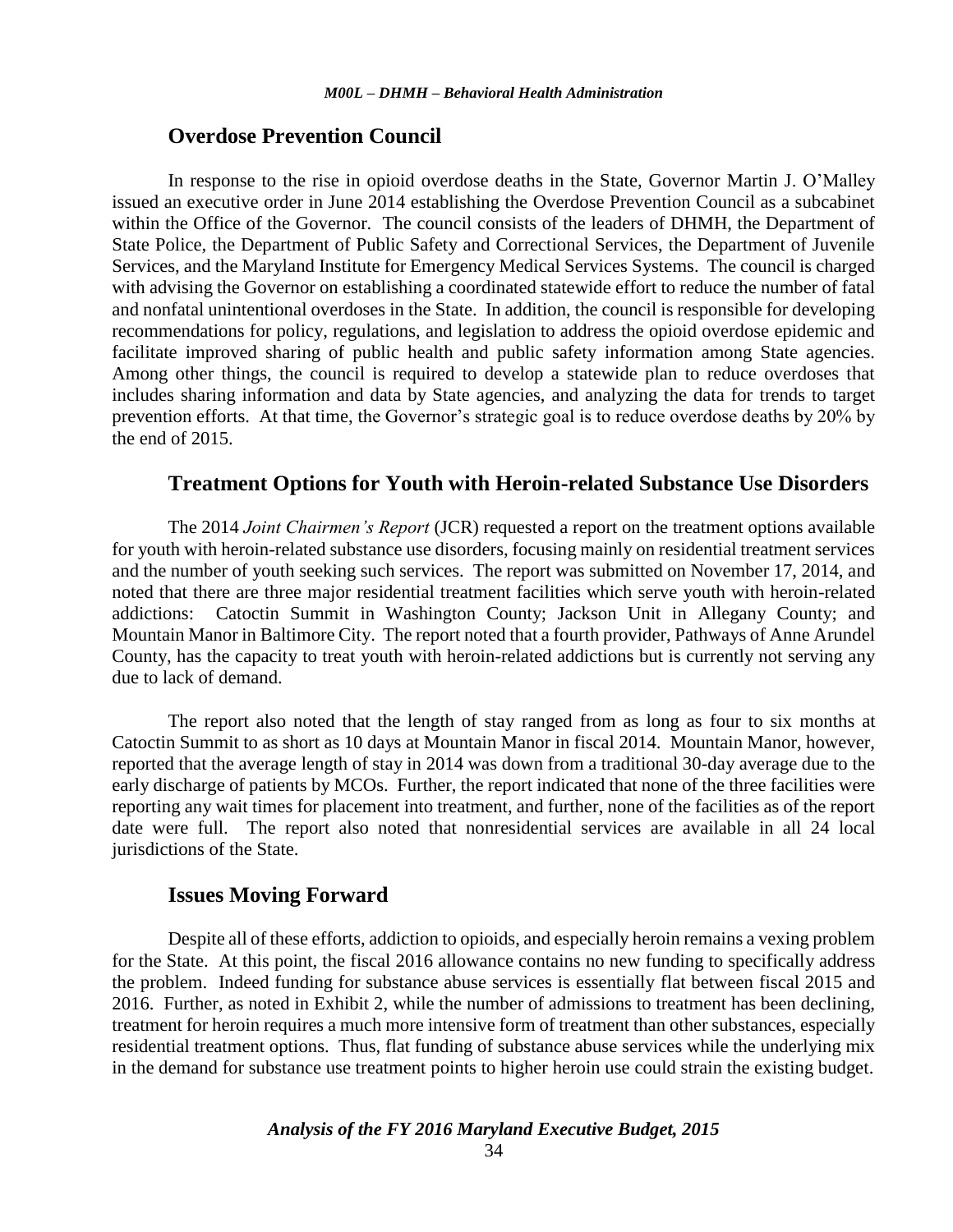**The agency should comment on how it plans to combat heroin use and overdose deaths going forward, and what further options may be necessary for treatment and prevention of heroin use in both the near and long-term future.**

## **3. Treatment and Service Options for Court-involved Individuals**

BHA operates an Office of Forensic Services (OFS), which is the entity within DHMH that interacts with the criminal courts of Maryland to respond to certain statutorily defined forensic questions. These specific questions are defined in the Criminal Procedure Article, Title 3, Sections 3-105, 106, 108, 111, 112, and 114-120, as well as in the Health-General Article, Sections 8-505 and 507. These questions break down into two major categories.

Subject to Criminal Procedure Article, Sections 3-105 and 3-111, OFS is responsible for evaluating a defendant's competency to stand trial and/or their criminal responsibility for the crimes with which they are charged. OFS contracts with forensic evaluators in every jurisdiction to conduct these evaluations. While a majority of the cases require no further evaluation, a minority may either require further assessment, in which case the defendant is referred to one of the State facilities, or result in a commitment to a State facility for treatment pursuant to Criminal Procedure Article, Section 3 106(b) or 3-112.

Under Health-General Article, Section 8-505, OFS is responsible for the evaluation of a criminal defendant's need for and amenability to substance abuse treatment. If the court then orders services pursuant to Section 8-507, OFS has the responsibility to facilitate the defendant's prompt placement into services.

Based upon concerns that there were unacceptable wait times for both the evaluation and treatment for individuals in both of these court-involved categories, the 2014 budget bill included language withholding funds and requesting that a workgroup be convened by the department that included various stakeholders in order to review the average wait times for residential placement in State-run psychiatric facilities as well as for treatment under the 8-507 orders, to review and report on the availability of staff and services for court-involved individuals, and to report on any recommendations based on an analysis of this data. This report was submitted to the relevant committees on December 12, 2014.

### **Data on Forensic Populations**

The workgroup examined the average and median wait times for the various populations for fiscal 2012 through 2014. This data is presented in **Exhibit 16**. According to the workgroup's report, while average wait times were above the standards that would be required, the median wait times were within the expected limits. Thus, they felt that the data demonstrated that there were not systemic issues with the forensic treatment system, but rather that there were various outlier cases that needed to be examined in order to make smaller improvements. However, it should be noted that for the initial evaluations, including § 3-105 and § 3-111, the statute provides a date by which these evaluations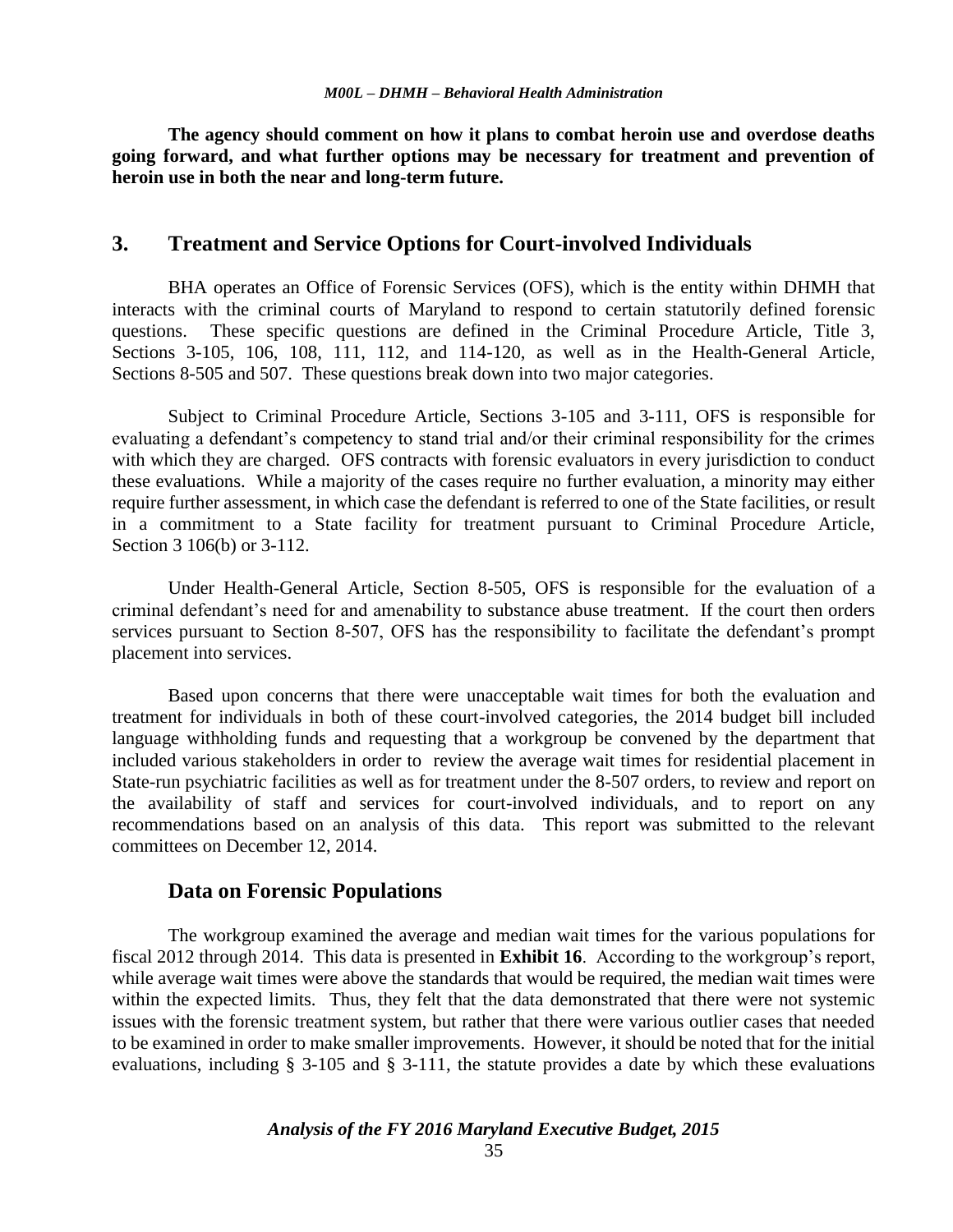## **Exhibit 16 Treatment and Service Options for Court-involved Individuals Wait Times for Treatment (in Days) Fiscal 2012-2014**

| <b>Statutory</b> | <b>Statutory</b> | <b>Mean</b> |       |       | <b>Median</b> |      |      |  |
|------------------|------------------|-------------|-------|-------|---------------|------|------|--|
| <b>Orders</b>    | <b>Wait Time</b> | 2012        | 2013  | 2014  | 2012          | 2013 | 2014 |  |
|                  |                  |             |       |       |               |      |      |  |
| $3-105$          | 7                | 9.10        | 10.59 | 12.98 |               | 7    | 10   |  |
| $3-106(b)$       | n/a              | 3.11        | 6.00  | 5.88  |               | 3    | 3    |  |
| $3-111$          | 60               | 31.00       | 24.68 | 16.94 | 22            | 18   | 12   |  |
| $3 - 112$        | n/a              | 3.14        | 6.77  | 3.05  |               | 3    |      |  |
|                  |                  |             |       |       |               |      |      |  |
| 8-507 Placement  | "Prompt"         | 165         | 161   | 174   | 126           | 133  | 145  |  |
|                  |                  |             |       |       |               |      |      |  |

Source: Department of Health and Mental Hygiene

should be done, which is 7 and 60 days, respectively. While § 3-111 evaluations are in line with statutory guidance, the fact that the median measure for § 3-105 evaluations is 7 days means that half of all of these evaluations are taking place beyond the statutory guidelines.

Further, it was noted that for § 8-507 placement, the statute calls for prompt placement of a defendant into treatment by the department. While the issue as to whether or not these wait times are prompt is debatable, what came up in the workgroup discussion was the fact that these times are not conducive to the timeframes in which the Maryland District Court normally operates. According to the members of the Judiciary who served on the workgroup, this has led to many judges at the District Court level not utilizing this treatment option for individuals for whom it may be more beneficial than incarceration.

## **Recommendations**

The final report from the workgroup contained seven recommendations, summarized as follows:

- add 100 beds to the State-supported psychiatric system;
- conduct an additional assessment of  $\S$  8-505 and  $\S$  8-507 order wait times;
- update the most recent study on the demand for substance abuse treatment services since the implementation of the federal ACA;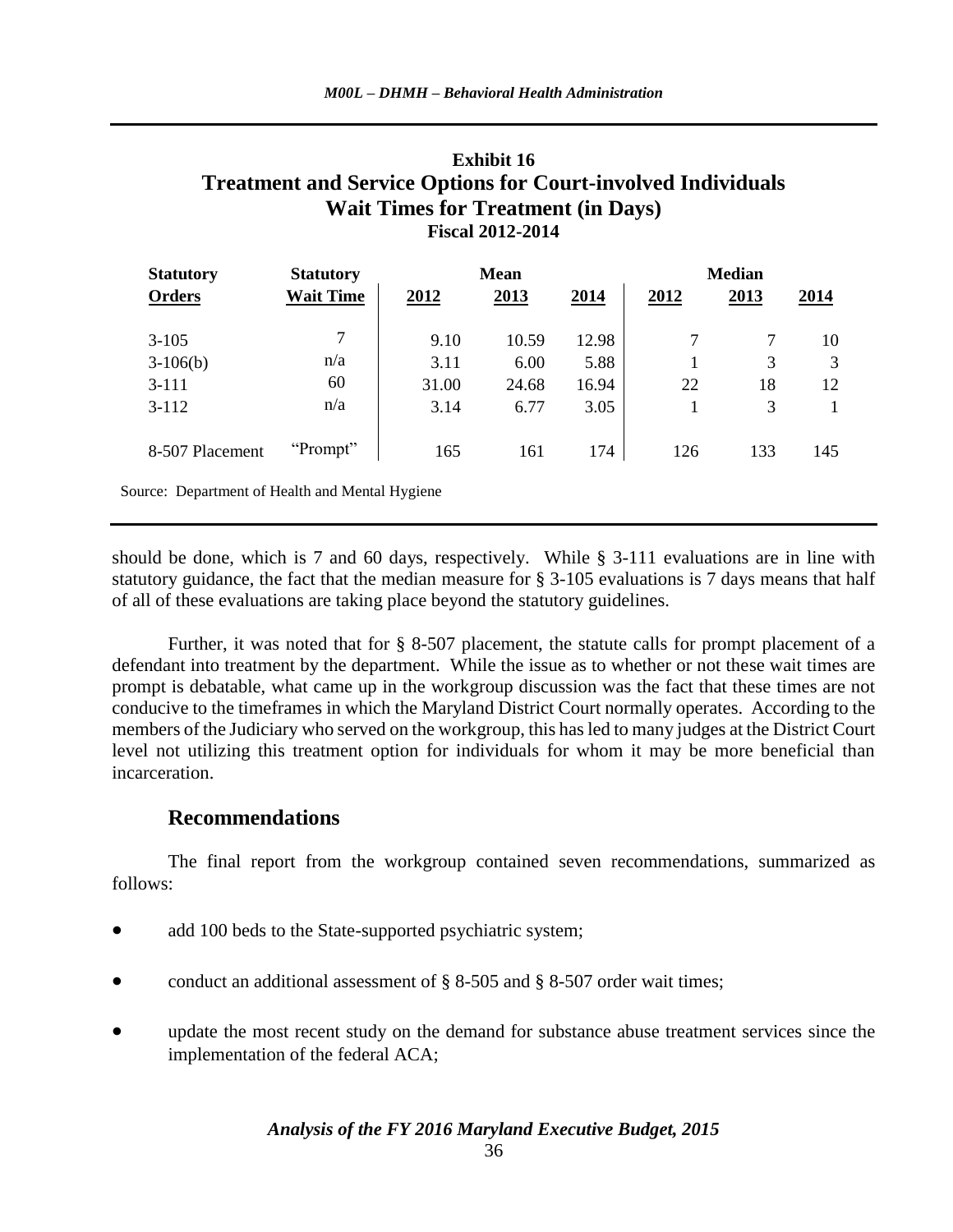- expedite the building of the forensics database to better capture the information provided in this report;
- develop Managing for Results outcomes to measure the performance of OFS;
- develop a joint behavioral health and criminal justice system for the identification of high utilizers of services of both systems; and
- increase staffing for psychiatric evaluations, especially at Spring Grove Hospital Center, by approximately 10 FTEs.

One thing that BHA did not comment on during various early presentations to the budget committees on this subject is what it would cost to implement these recommendations. While they have said that they do not intend to pursue the addition of 100 beds at this time due the fiscal condition of the State, other recommendations, including the increase in staffing for forensic evaluations, could also have a large fiscal impact.

**The agency should comment on what the potential fiscal impact of the workgroup's recommendations could be in the future. DLS also recommends that the withheld allotment in the fiscal 2015 budget be released.**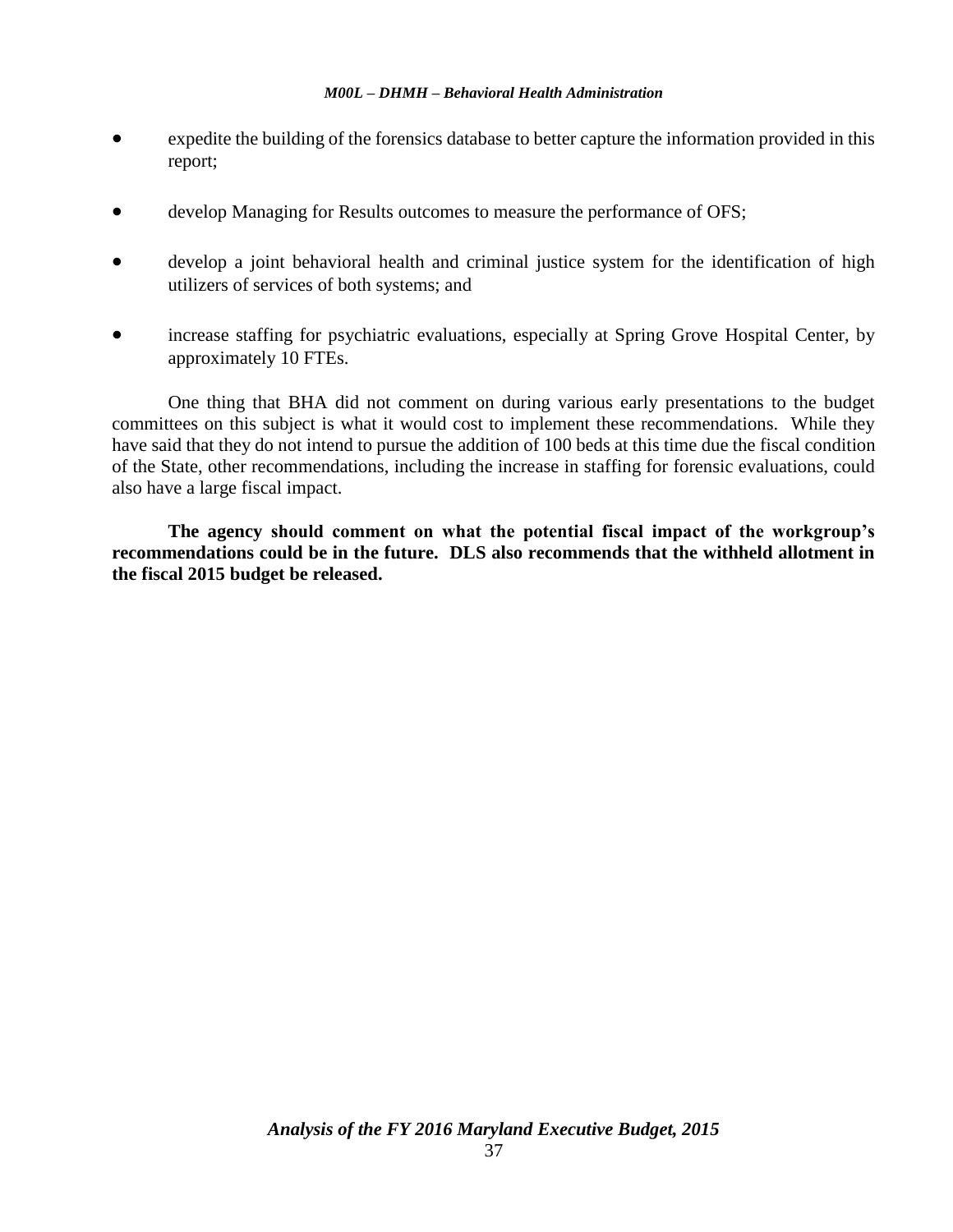# *Recommended Actions*

1. Add the following language to the general fund appropriation:

, provided that \$100,000 of this appropriation made for the purpose of administration may not be expended until the Department of Health and Mental Hygiene submits a report to the Senate Budget and Taxation Committee and House Appropriations Committee concerning how funds related to the Synar penalty are to be expended, on the structure and nature of the tobacco retailer compliance programs that will utilize these funds, how these programs will ensure future compliance with the federal Synar inspections of tobacco retailers, and whether additional regulatory or statutory changes are needed to ensure compliance. The report shall be submitted by November 15, 2015, and the budget committees shall have 45 days to review and comment. Funds restricted pending the receipt of the report may not be transferred by budget amendment or otherwise to any other purpose and shall revert to the General Fund if the report is not submitted to the committees.

**Explanation:** The language requests the Department of Health and Mental Hygiene (DHMH) to report on the compliance programs it intends to fund with the Synar penalty funds located in the Behavioral Health Administration budget.

| <b>Information Request</b>                                                      | <b>Author</b> | Due Date          |
|---------------------------------------------------------------------------------|---------------|-------------------|
| Information on funding and<br>outcome measures for Synar<br>compliance programs | DHMH          | November 15, 2015 |

2. Add the following language to the general fund appropriation:

Further provided that authorization is hereby provided to process a Special Fund amendment up to \$2,000,000 from the Cigarette Restitution Fund to support the Synar Program.

**Explanation:** This language authorizes the administration to process a special fund budget amendment in the amount of \$2,000,000 from the Cigarette Restitution Fund to support the Synar program.

3. Add the following language to the general fund appropriation:

Further provided that \$100,000 of this appropriation made for the purpose of administration may not be spent until the Department of Health and Mental Hygiene submits a report to the budget committees containing information on the utilization and expenditure for behavioral health services based upon the user's eligibility group under Medicaid. The report shall be submitted by August 1, 2015, and the budget committees shall have 45 days to review and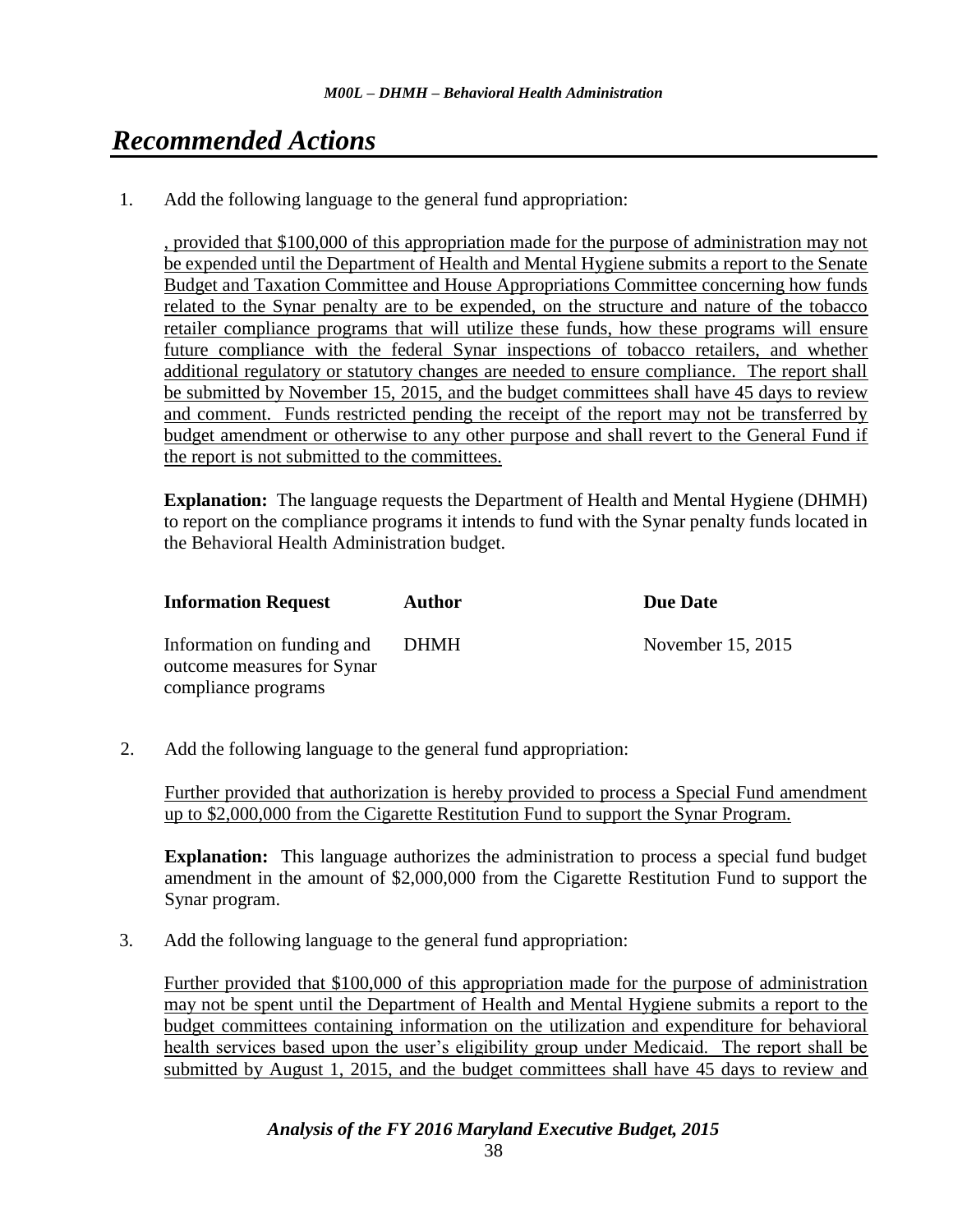comment. Funds restricted pending the receipt of the report may not be transferred by budget amendment or otherwise to any other purpose and shall revert to the General Fund if the report is not submitted to the committees. Further provided that, beginning with the period ending June 30, 2015, the quarterly report that is produced by the administrative service organization which oversees the public behavioral health system is requested to break down data based on the user's eligibility group under Medicaid.

**Explanation:** This language requests that the Department of Health and Mental Hygiene (DHMH) report on the breakdown of users within the public behavioral health system based on how those users qualify for Medicaid. Specifically, the report should break down whether the individuals qualify under the federal Affordable Care Act expansion, or under traditional Medicaid eligibility. This data should be incorporated into the quarterly reports that the administrative service organization submits to the department.

**Amount**

| <b>Information Request</b>                                                               | Author | Due Date       |
|------------------------------------------------------------------------------------------|--------|----------------|
| Utilization and expenditures<br>on behavioral health services<br>by Medicaid eligibility | -DHMH  | August 1, 2015 |

| $$2,000,000$ GF<br>Reduce general funds related to the Synar penalty.<br>4.<br>The agency is authorized to process a budget<br>amendment to provide for these costs with special<br>funds from the Cigarette Restitution Fund. |  | Amount<br><b>Reduction</b> |  |
|--------------------------------------------------------------------------------------------------------------------------------------------------------------------------------------------------------------------------------|--|----------------------------|--|
|                                                                                                                                                                                                                                |  |                            |  |

### **Total General Fund Reductions \$ 2,000,000**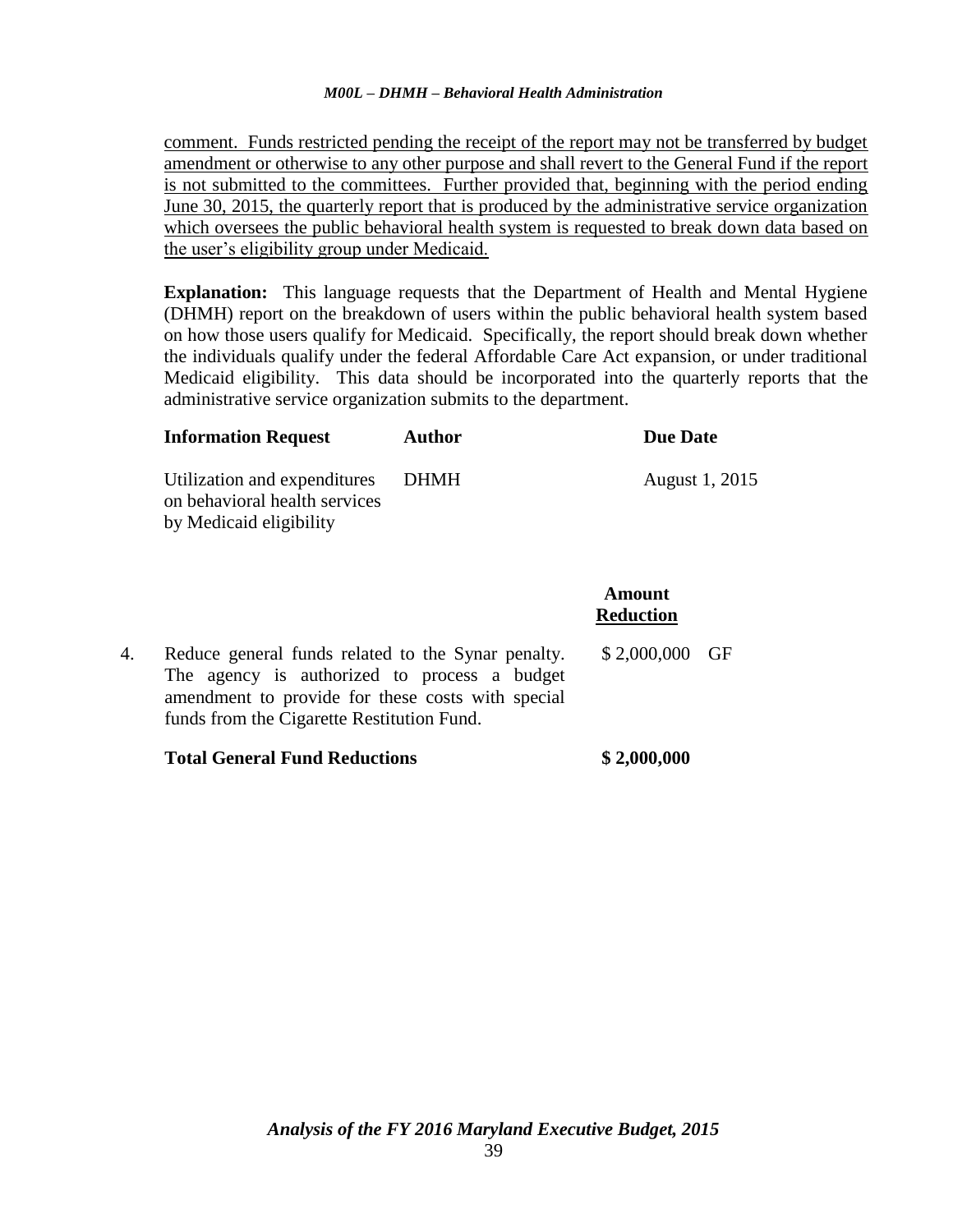## *Updates*

## **1. Outpatient Services Programs Stakeholder Workgroup**

Prompted by concerns that individuals with serious mental illness are not receiving treatment due to failures of the State's mental health system, Chapters 352 and 353 of 2014 required the Secretary of Health and Mental Hygiene to convene an Outpatient Services Programs Stakeholder Workgroup to (1) examine assisted outpatient programs, assertive community treatment programs, and other outpatient services programs with targeted outreach, engagement, and services; (2) develop a proposal for a program that, among other things, best serves individuals with mental illness who are at high risk for disruptions in the continuity of care; and (3) evaluate the dangerousness standard for involuntary admissions and emergency evaluations of individuals with mental disorders.

A final report of DHMH's findings and recommendations was submitted to the Senate Finance Committee and the House Health and Government Operations Committee on December 10, 2014. The report from DHMH included three main recommendations based on discussions of the workgroup that focus on (1) outpatient civil commitment; (2) the dangerousness standard for involuntary admissions and emergency evaluations; and (3) access to voluntary outpatient mental health services. The recommendations are discussed below.

## **Outpatient Civil Commitment**

Outpatient civil commitment (OCC) provides court-ordered community-based services, including medication, to adults with severe mental illness who are nonadherent to treatment. While DHMH is not planning on requesting legislation in the 2015 session to establish OCC in the State, they did outline in the report a detailed proposal for such a program. Under this proposal, specified individuals would be authorized to request the Secretary to conduct an investigation to determine whether a petition for OCC should be filed for a specific adult. The Secretary, or the Secretary's designee, may file an OCC petition only if the Secretary, or the Secretary's designee, believes that it is likely that it can be proven by clear and convincing evidence that the individual meets the statutory OCC criteria.

To be placed under an OCC order, the Office of Administrative Hearings will have to find that, among other things, (1) the individual is an adult; (2) the individual has a mental disorder as defined by Health-General Section 10-101; (3) the individual, based on a clinical determination, is not providing for or meeting the needs of daily living in the community without supervision; (4) the individual has been involuntarily admitted at least twice within the past 48 months; (5) the individual has been offered an opportunity to participate voluntarily in recommended treatment but either declines to do so or fails to adhere to treatment recommendations; (6) in view of the individual's treatment history and current behavior, the individual is in need of mandatory outpatient treatment in order to prevent deterioration that would likely result in the individual meeting the criteria for involuntary admission under Health-General Section 10-617; (7) the individual is likely to benefit from outpatient treatment that will help protect the individual; and (8) there is no appropriate and feasible less restrictive alternative.

*Analysis of the FY 2016 Maryland Executive Budget, 2015*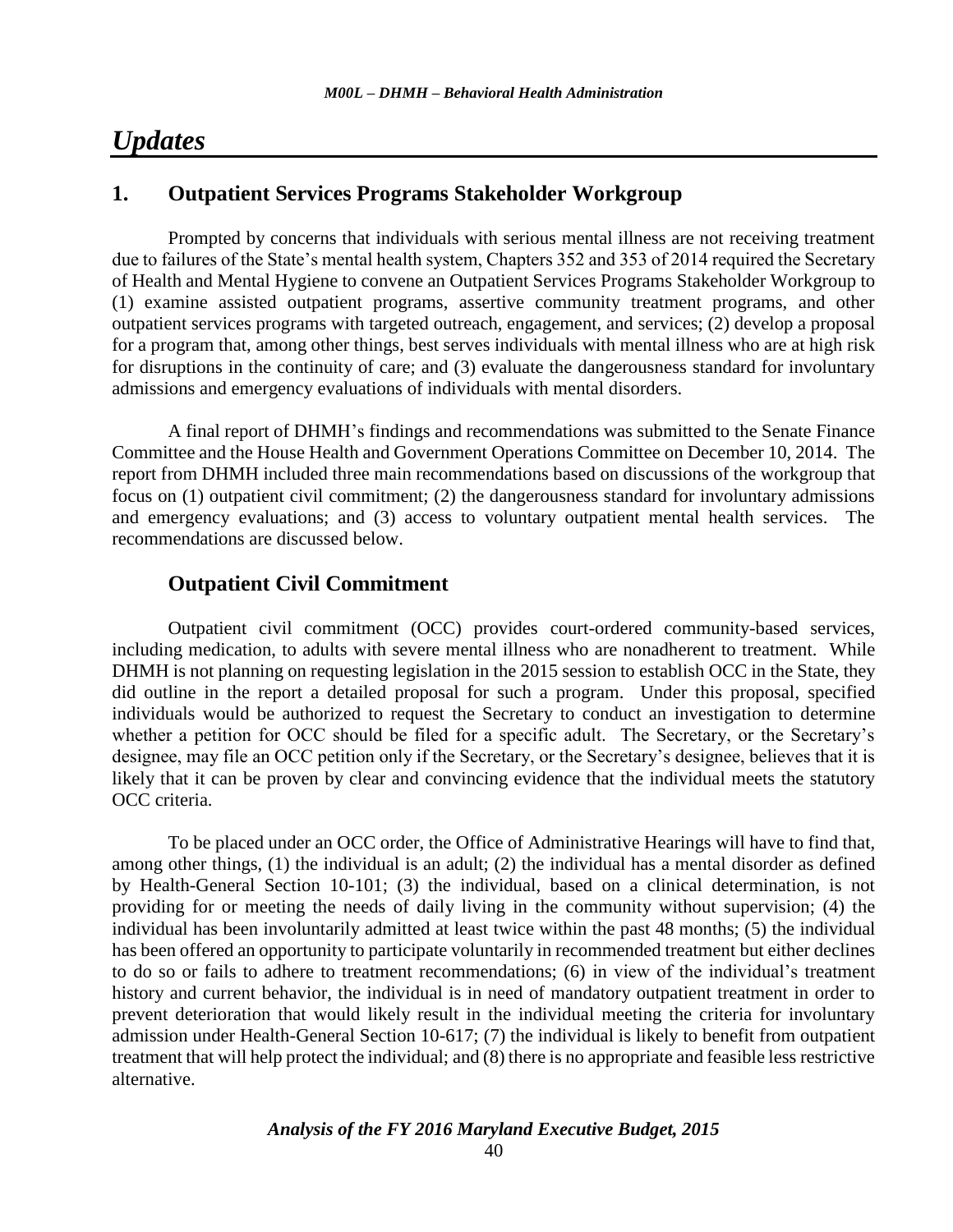Additionally, the proposal includes services that should be mandated services under OCC, reporting requirements related to OCC, and the rights of individuals who are under an OCC order, such as the right to not be involuntarily committed solely for a failure to comply with an order. The department estimates that such a program would cost \$3.0 million per 100 individuals.

## **The Dangerousness Standard for Involuntary Admissions and Emergency Evaluations**

Under current law, an individual must present a danger to the life or safety of the individual or of others to be ordered to undergo an emergency evaluation and be involuntarily admitted to a hospital or psychiatric facility. Concerns have been raised that the dangerousness standard is interpreted and applied in an inconsistent manner that sometimes results in the denial of necessary involuntary evaluation, hospitalization, and treatment for individuals who are seriously ill but do not present an imminent danger to themselves or others. DHMH is proposing to address the inconsistency by adopting, in regulations, a definition for the dangerousness standard so that it means, in consideration of the individual's current condition and, if available, personal and medical history that (1) there is a substantial risk that the individual will cause harm to self or others if admission is not ordered or (2) the individual so lacks the ability to care for himself or herself that there is a substantial risk of death or serious bodily injury if admission is not ordered. The department rejected, as overbroad, feedback calling for dangerousness to include a risk of psychiatric deterioration. The department also is proposing to implement case-based training that will be made available to a variety of individuals, including first responders, emergency department clinicians, inpatient psychiatric staff, and administrative law judges.

## **Access to Voluntary Outpatient Mental Health Services**

DHMH is also proposing to improve access to several types of voluntary outpatient mental health services already provided in the State. First, the department is proposing that funding for assertive community treatment services should be increased if OCC is established in the State. Through assertive community treatment, mental health services are provided by a multi-disciplinary team who delivers the services in any community setting where the services are needed to individuals whose needs have not been met through traditional outpatient services. Second, while peer support services have been integrated into assertive community treatment, the department believes that these services should be further integrated into other voluntary outpatient mental health services, and additional funding should be appropriated to expand these services in every jurisdiction. Third, the department is proposing a funding increase for rental subsidies since housing is essential to ensure that individuals with mental illnesses can remain stable. Finally, DHMH believes additional funding should be appropriated to enhance the crisis services available in each jurisdiction. Crisis services are a continuum of services that include walk-in crisis services, mobile crisis teams, police-based crisis intervention teams, and case management. Some type of crisis services are offered in all jurisdictions; however, the exact services and the funding available vary.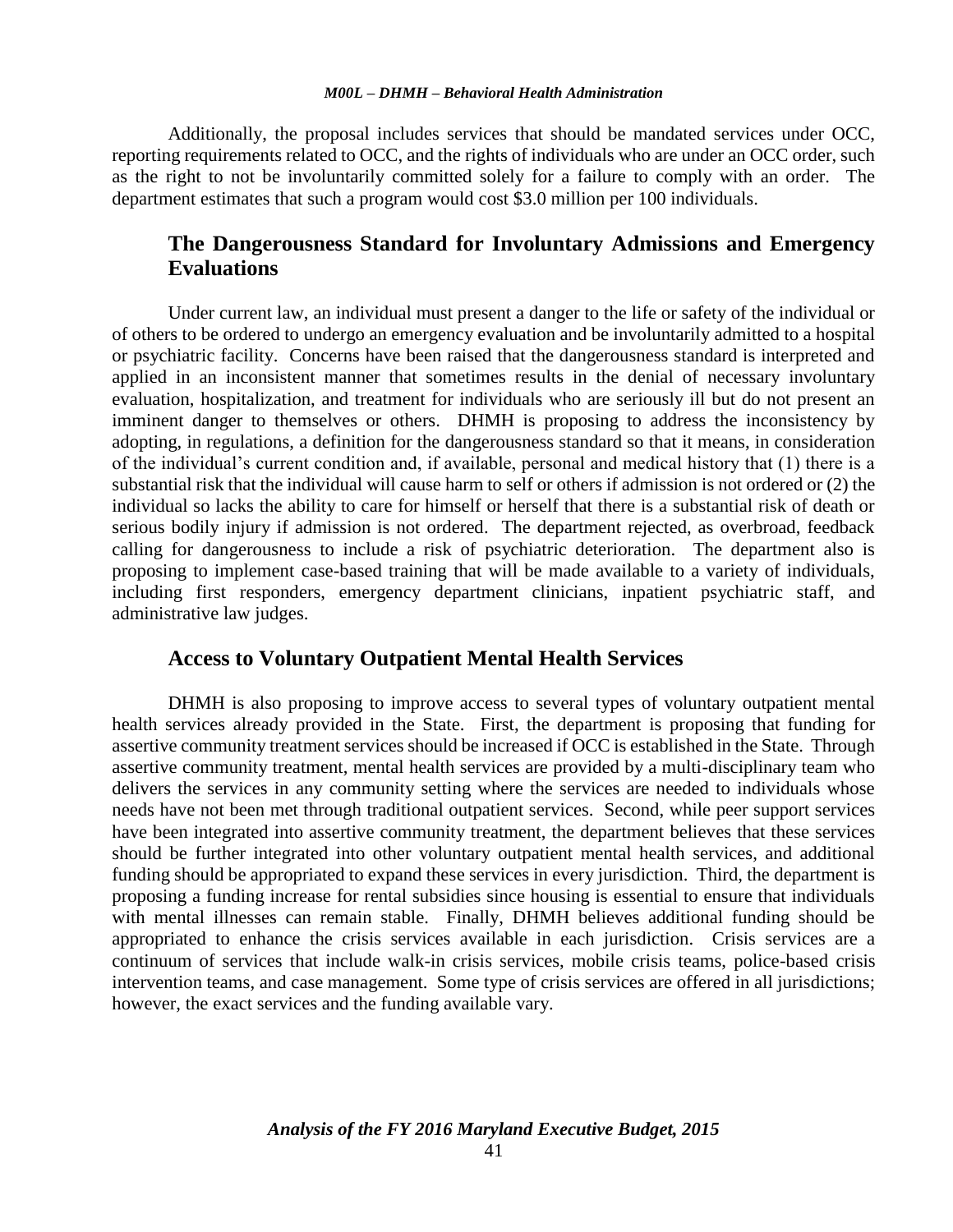## **2. Report on Mental Health Anti-stigma Education**

Based on concerns that the persistence of stigma concerning mental health treatment continues to discourage individuals from seeking appropriate care, the budget committees inserted narrative in the 2014 JCR requesting a report on anti-stigma education best practices, the current application of those best practices in each jurisdiction of the State, and the cost of developing a statewide model anti-stigma education program. The department submitted this report on November 17, 2014.

In the report, the department noted that there are currently no nationally recognized evidence-based practices for mental health anti-stigma education programs according to the SAMHSA National Registry of Evidence-based Programs and Practices. However, SAMHSA has developed a toolkit containing strategies for developing these types of anti-stigma initiatives, and many of the strategies are already used in Maryland's existing programs.

Maryland has three main anti-stigma education programs: the Anti-Stigma Project, Mental Health First Aid, and the Children's Mental Health Matters Campaign. All three of these projects use some of the identified strategies, including: involving mental health consumers; using existing commemorative events such as Mental Health Awareness Month; using train-the-trainer and peer-to-peer opportunities; and working closely with key partners to promote buy-in. Further, the department estimates that a statewide anti-stigma education program would cost approximately \$200,000.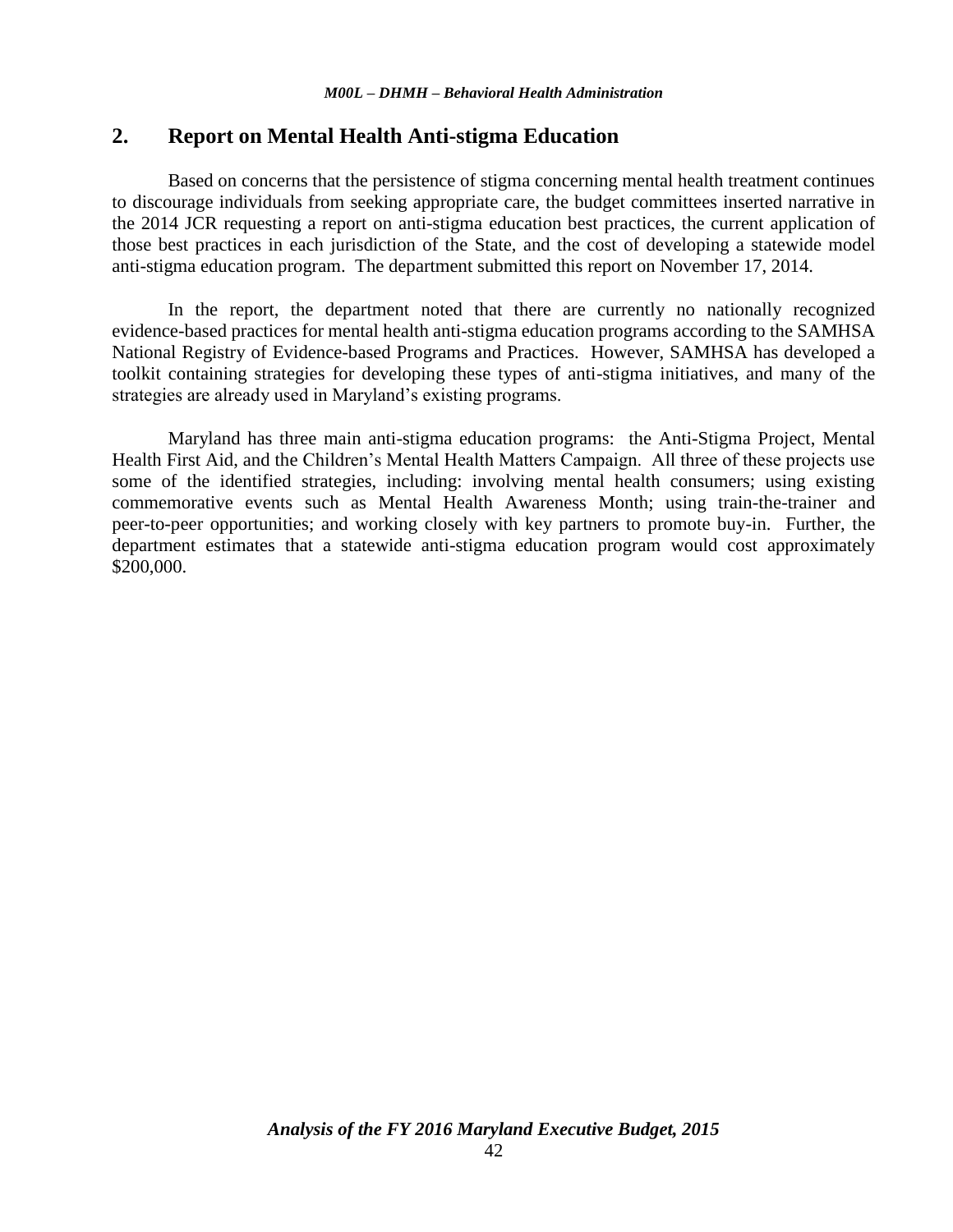# *Current and Prior Year Budgets*

## **Current and Prior Year Budgets (\$ in Thousands) Behavioral Health Administration**

|                                      | General<br><b>Fund</b> | <b>Special</b><br><b>Fund</b> | <b>Federal</b><br><b>Fund</b> | Reimb.<br>Fund   | <b>Total</b> |
|--------------------------------------|------------------------|-------------------------------|-------------------------------|------------------|--------------|
| <b>Fiscal 2014</b>                   |                        |                               |                               |                  |              |
| Legislative<br>Appropriation         | \$793,710              | \$48,910                      | \$443,420                     | \$10,431         | \$1,296,471  |
| Deficiency<br>Appropriation          | $-11,473$              | 636                           | 27,699                        | $\boldsymbol{0}$ | 16,862       |
| <b>Budget</b><br>Amendments          | 3,475                  | 1,757                         | 233                           | 170              | 5,636        |
| Reversions and<br>Cancellations      | $\boldsymbol{0}$       | $-706$                        | $-25,835$                     | $-1,278$         | $-27,820$    |
| <b>Actual</b><br><b>Expenditures</b> | \$785,711              | \$50,596                      | \$445,517                     | \$9,323          | \$1,291,148  |
| <b>Fiscal 2015</b>                   |                        |                               |                               |                  |              |
| Legislative<br>Appropriation         | \$810,003              | \$46,020                      | \$513,232                     | \$8,332          | \$1,377,587  |
| Cost<br>Containment                  | $-2,880$               | $\boldsymbol{0}$              | $\boldsymbol{0}$              | $\boldsymbol{0}$ | $-2,880$     |
| <b>Budget</b><br>Amendments          | 3,415                  | 1,533                         | 15,792                        | $\boldsymbol{0}$ | 20,740       |
| <b>Working</b><br>Appropriation      | \$810,538              | \$47,553                      | \$529,024                     | \$8,332          | \$1,395,448  |

Note: Numbers may not sum to total due to rounding. The fiscal 2015 working appropriation does not include January 2015 Board of Public Works reductions and deficiencies.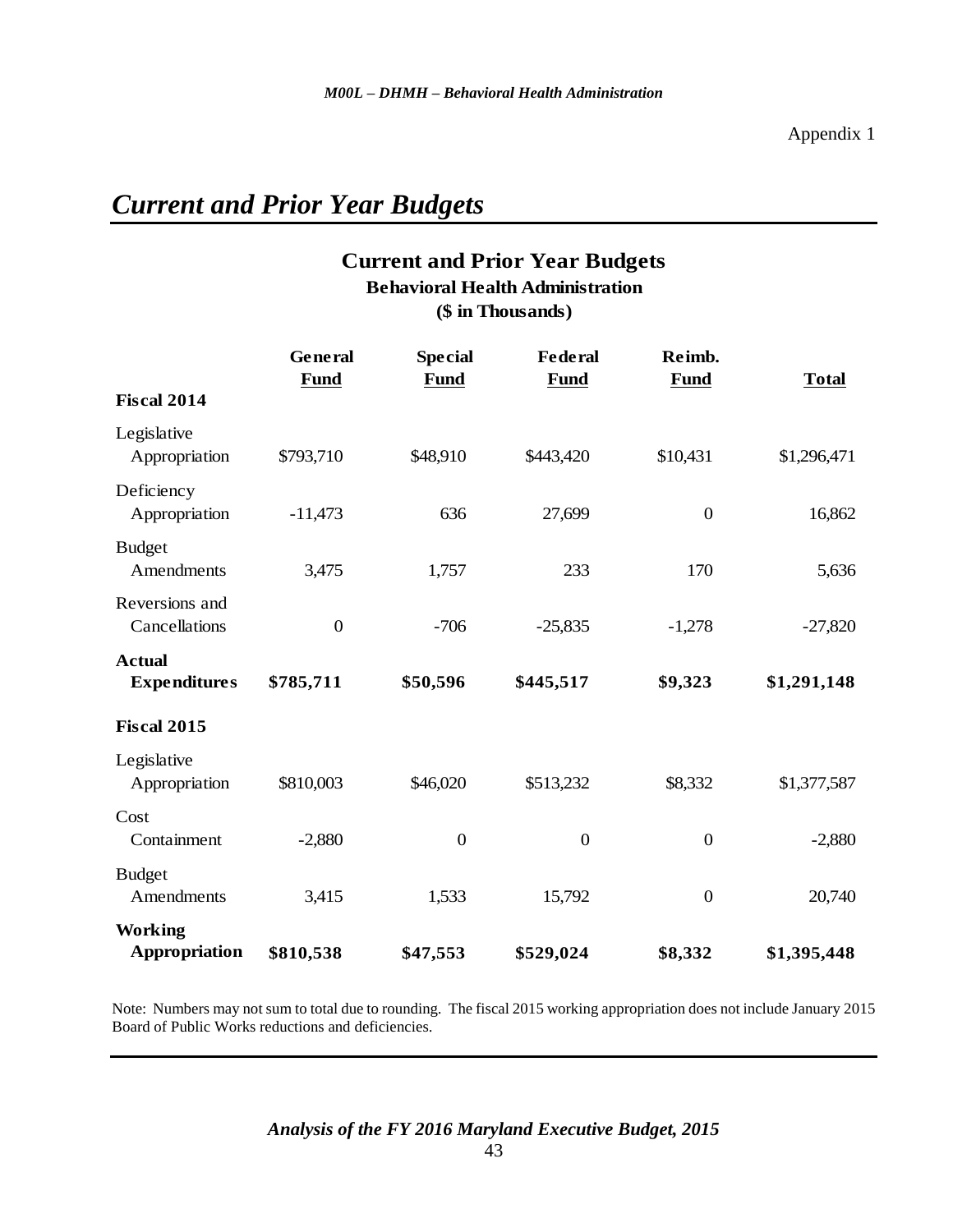### **Fiscal 2014**

BHA completed fiscal 2014 \$5,322,804 below the legislative appropriation.

Deficiency appropriations added \$16,861,661 to the original legislative appropriation, which included the addition of \$27,699,066 in federal funds and \$636,066 in special funds as well as the removal of \$11,473,471 in general funds. For the Community FFS Medicaid program, \$27,812,291 in federal funds were added and \$8,330,075 in general funds were removed due to expected enrollment changes related to the ACA. Further, \$642,410 in special funds were swapped in place of general funds due to available funds from the Strategic Energy Investment Fund. Other additions also include \$4,956,510 in general funds for overtime costs at the Clifton T. Perkins Hospital Center, and \$563,190 in general funds for interpreters for the deaf at the Springfield Hospital Center. These additions were offset by BHA's share of the across-the-board cuts for health insurance and retirement contributions, which totaled \$8,020,686 in general funds, \$6,344 in special funds, and \$113,225 in federal funds.

Budget amendments added \$5,635,677, including \$3,475,301 in general funds, \$1,756,686 in special funds, \$233,312 in federal funds, and \$170,378 in reimbursable funds. Budget amendments related to the fiscal 2014 COLA, salary increments, and annual salary review adjustments added \$3,484,541 in general funds, \$4,165 in special funds, and \$74,246 in federal funds. Other increases through budget amendments include an increase of \$1,600,000 in special funds from the Dedicated Purpose Account to offset decreases for the SAPT block grant; \$623,434 in general funds as a result of the transfer of 7.0 positions and funding from the Developmental Disabilities Administration's Secure Evaluation and Therapeutic Treatment Center unit to OFS; \$170,378 in reimbursable funds from various agencies for costs associated with court-involved individuals, utilities, and emergency snow storm expenses; and \$4,841 in federal funds to realign payments to the State Retirement Agency and Department of Information Technology. There were also decreases through budget amendments, including \$48,965 in general funds due to the transfer of 1.0 position from BHA to the Deputy Secretary for Public Health Services office, as well as \$287,000 in general funds to realign health insurance expenditures. Closeout amendments reduced general funds by \$296,709 while increasing special funds by \$152,521 and federal funds by \$154,225.

Reversions and cancellations totaled \$27,820,142, including \$295 in general funds, \$706,458 in special funds, \$25,835,470 in federal funds, and \$1,277,919 in reimbursable funds. The vast majority of the federal fund cancellations were due to lower than expected expenditures on the ACA expansion population.

### **Fiscal 2015**

To date, BHA's fiscal 2015 working appropriation has been increased by \$17,860,169, including \$534,556 in general funds, \$1,533,313 in special funds, and \$15,792,300 in federal funds. The July BPW action removed \$2,880,017 in general funds, while the 2015 COLA added \$1,815,049 in general funds, \$4,242 in special funds, and \$26,695 in federal funds. General funds were also increased by \$1,466,836 as part of the annual salary review budget amendment, as well as by \$132,688 due to a personal identification number transfer from the office of the Deputy Secretary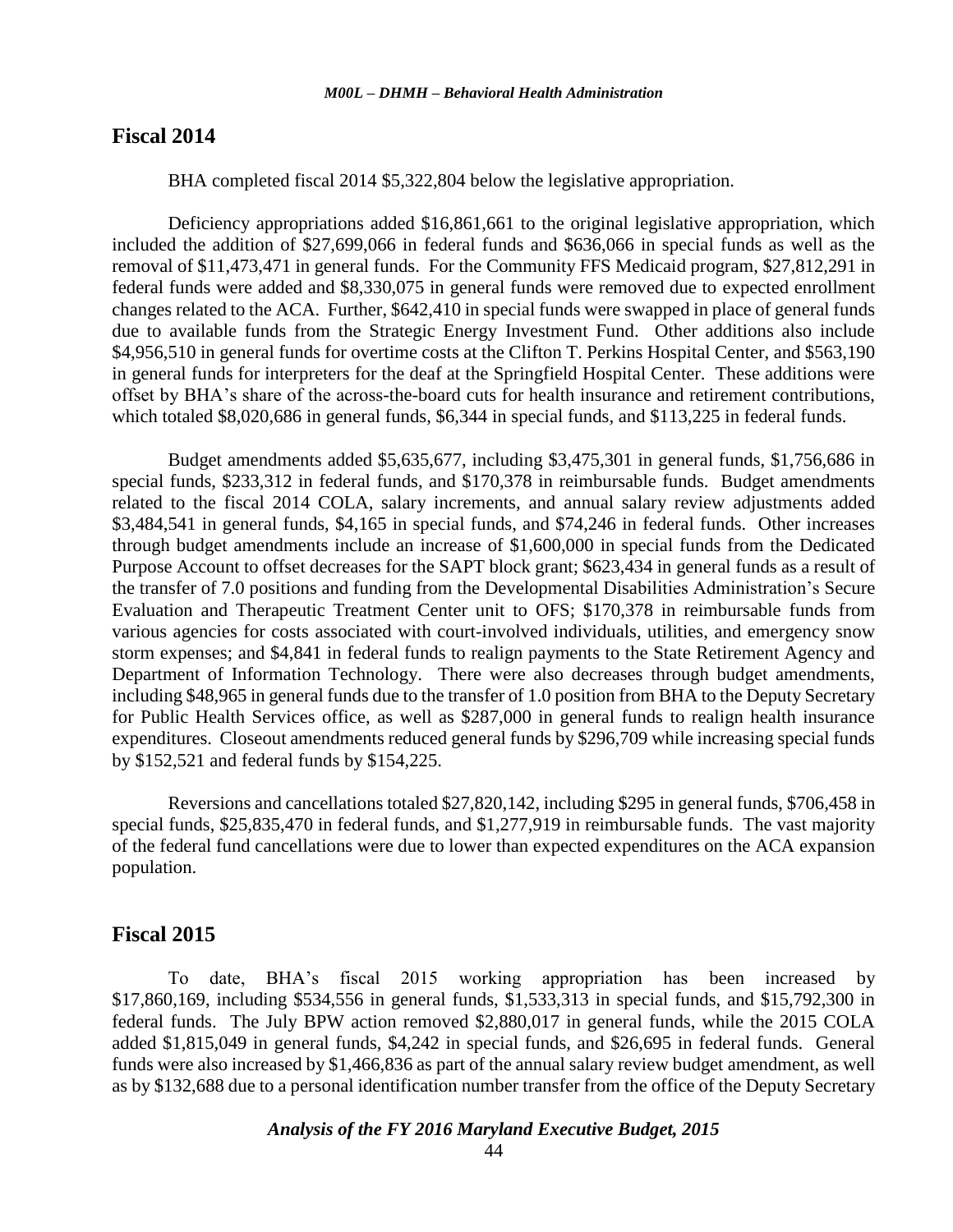for Behavioral Health into BHA. Special funds were increased by \$1,529,071 to cover the cost of the CSA contracts for the Supplemental Security Income/Social Security Disability Insurance, Outreach, Access, and Recovery Housing First Program, which provides rental assistance, housing assistance, advocacy, and linkages to resources for individuals with severe behavioral health conditions, experiencing homelessness, and have accessed federal disability benefits.

Federal fund increases beyond the COLA included \$7,203,539 from the federal SAPT block grant to support additional training and awareness programs concerning the SAPT block grant (\$358,122) as well as cover the increased cost of substance abuse prevention and treatment activities (\$6,845,417) as well as \$4,162,066 from the federal Substance Abuse and Mental Health Services – Projects of Regional and National Significance grant to support various community-based services including transition activities, suicide prevention and early intervention, referral to treatment, and adolescent and youth substance abuse prevention and treatment. An additional \$4,400,000 in federal funds are part of the ACA Medicaid Emergency Psychiatric Demonstration program and will be used to cover the increased cost of inpatient hospital services connected to this program.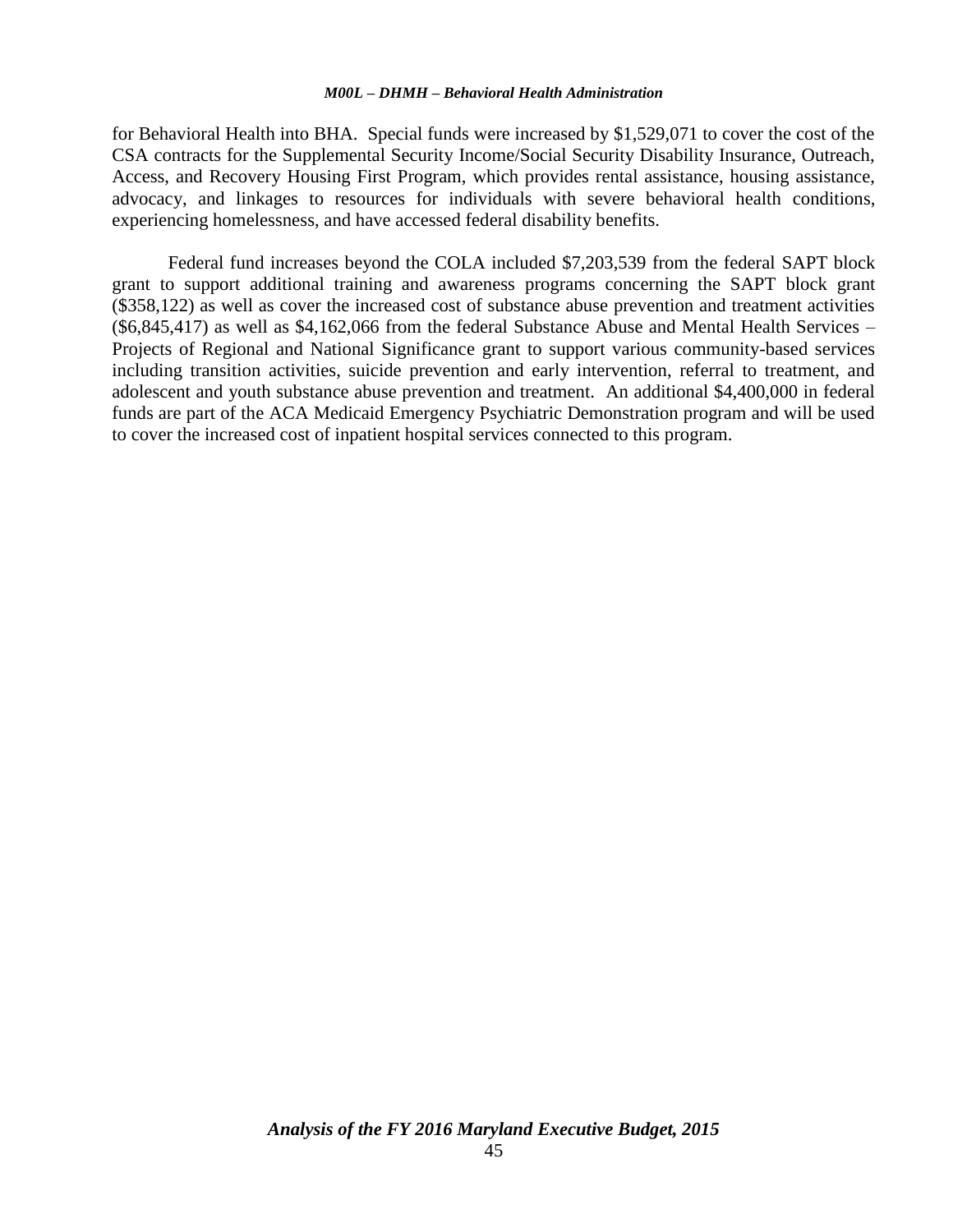# *Audit Findings*

| <b>Audit Period for Last Audit:</b> | July 1, 2010 – October 7, 2013 |
|-------------------------------------|--------------------------------|
| <b>Issue Date:</b>                  | September 2014                 |
| Number of Findings:                 |                                |
| Number of Repeat Findings:          |                                |
| % of Repeat Findings:               |                                |
| Rating: (if applicable)             |                                |

## **Mental Hygiene Administration**

## *Finding 1:* **MHA lacked adequate procedures to ensure that documentation of eligibility was obtained and reviewed for uninsured patients.**

- **Finding 2:** Certain contract deliverables were not received from an independent firm hired to monitor critical ASO activities.
- **Finding 3:** The ASO's internal network, which hosted MHA information, was not adequately secured.
- *Finding 4:* The ASO stored sensitive information, relating to MHA consumers, and did not adequately restrict access to the sensitive information.
- *Finding 5:* **Internal controls were not sufficient to ensure all receipts were deposited.**

\*Bold denotes item repeated in full or part from preceding audit report.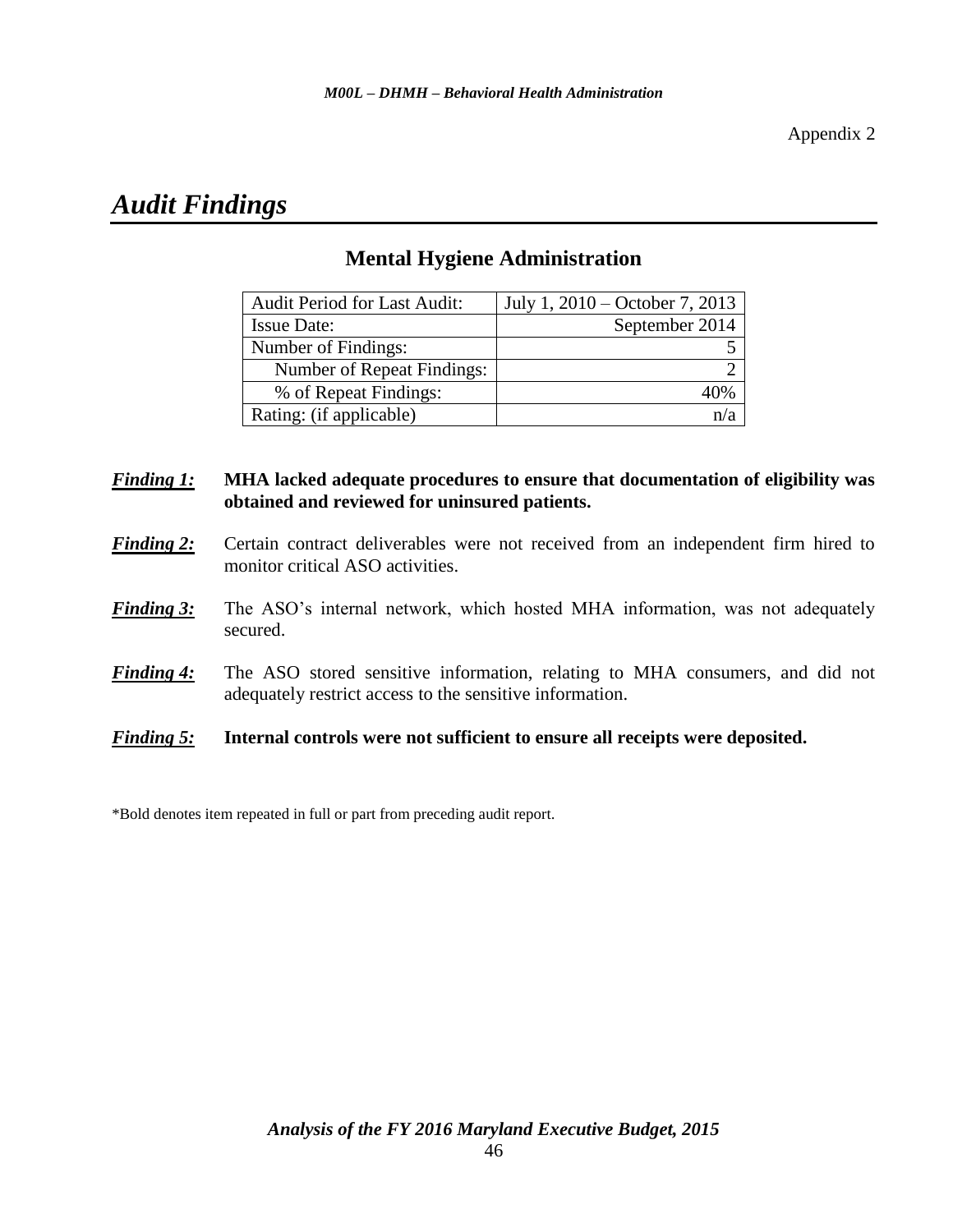# *Audit Findings*

| <b>Audit Period for Last Audit:</b> | July 15, 2011 – June 30, 2014 |
|-------------------------------------|-------------------------------|
| <b>Issue Date:</b>                  | October 2014                  |
| Number of Findings:                 |                               |
| Number of Repeat Findings:          | n/a                           |
| % of Repeat Findings:               |                               |
| Rating: (if applicable)             |                               |

## **Alcohol and Drug Abuse Administration**

The most recent audit of ADAA did not disclose any findings.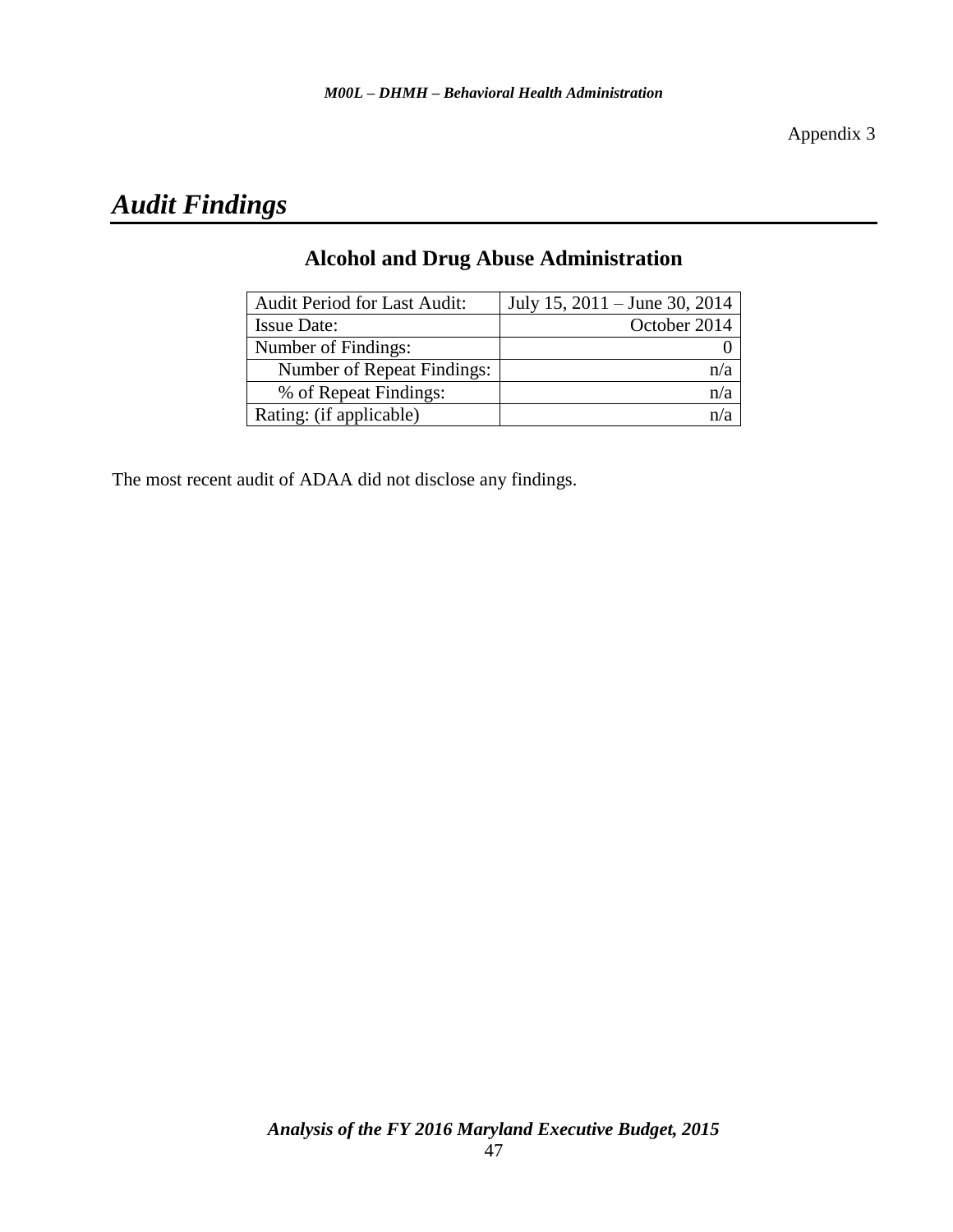### **Object/Fund Difference Report DHMH – Behavioral Health Administration**

|    |                                      |                 | <b>FY 15</b>         |                  |                      |               |
|----|--------------------------------------|-----------------|----------------------|------------------|----------------------|---------------|
|    |                                      | <b>FY 14</b>    | <b>Working</b>       | <b>FY 16</b>     | FY 15 - FY 16        | Percent       |
|    | <b>Object/Fund</b>                   | <b>Actual</b>   | <b>Appropriation</b> | <b>Allowance</b> | <b>Amount Change</b> | <b>Change</b> |
|    | <b>Positions</b>                     |                 |                      |                  |                      |               |
| 01 | Regular                              | 2,919.45        | 2,911.85             | 2,912.35         | 0.50                 | 0%            |
| 02 | Contractual                          | 216.13          | 207.98               | 214.47           | 6.49                 | 3.1%          |
|    | <b>Total Positions</b>               | 3,135.58        | 3,119.83             | 3,126.82         | 6.99                 | 0.2%          |
|    | Objects                              |                 |                      |                  |                      |               |
| 01 | Salaries and Wages                   | \$224,024,469   | \$236,110,323        | \$250,759,388    | \$14,649,065         | 6.2%          |
| 02 | Technical and Spec. Fees             | 12,672,846      | 10,105,536           | 10,577,686       | 472,150              | 4.7%          |
| 03 | Communication                        | 436,463         | 456,565              | 449,691          | $-6,874$             | $-1.5%$       |
| 04 | Travel                               | 199,787         | 292,890              | 304,034          | 11,144               | 3.8%          |
| 06 | Fuel and Utilities                   | 11,251,117      | 10,468,511           | 10,752,122       | 283,611              | 2.7%          |
| 07 | <b>Motor Vehicles</b>                | 821,619         | 763,735              | 810,123          | 46,388               | 6.1%          |
| 08 | <b>Contractual Services</b>          | 1,027,707,761   | 1,122,996,185        | 1,377,727,431    | 254,731,246          | 22.7%         |
| 09 | Supplies and Materials               | 12,349,887      | 12,966,076           | 12,655,059       | $-311,017$           | $-2.4%$       |
| 10 | Equipment - Replacement              | 626,894         | 253,922              | 285,399          | 31,477               | 12.4%         |
| 11 | Equipment - Additional               | 107,392         | 47,178               | 5,543            | $-41,635$            | $-88.3%$      |
| 12 | Grants, Subsidies, and Contributions | 387,394         | 428,209              | 438,620          | 10,411               | 2.4%          |
| 13 | <b>Fixed Charges</b>                 | 562,102         | 558,436              | 630,880          | 72,444               | 13.0%         |
|    | <b>Total Objects</b>                 | \$1,291,147,731 | \$1,395,447,566      | \$1,665,395,976  | \$269,948,410        | 19.3%         |
|    | <b>Funds</b>                         |                 |                      |                  |                      |               |
| 01 | General Fund                         | \$785,711,066   | \$810,537,840        | \$870,342,303    | \$59,804,463         | 7.4%          |
| 03 | Special Fund                         | 50,596,208      | 47,553,297           | 48,464,860       | 911,563              | 1.9%          |
| 05 | Federal Fund                         | 445,517,176     | 529,024,229          | 738,645,041      | 209,620,812          | 39.6%         |
| 09 | Reimbursable Fund                    | 9,323,281       | 8,332,200            | 7,943,772        | $-388,428$           | $-4.7%$       |
|    | <b>Total Funds</b>                   | \$1,291,147,731 | \$1,395,447,566      | \$1,665,395,976  | \$269,948,410        | 19.3%         |

Note: The fiscal 2015 working appropriation does not include January 2015 Board of Public Works reductions and deficiencies. The fiscal 2016 allowance does not reflect contingent or across-the-board reductions.